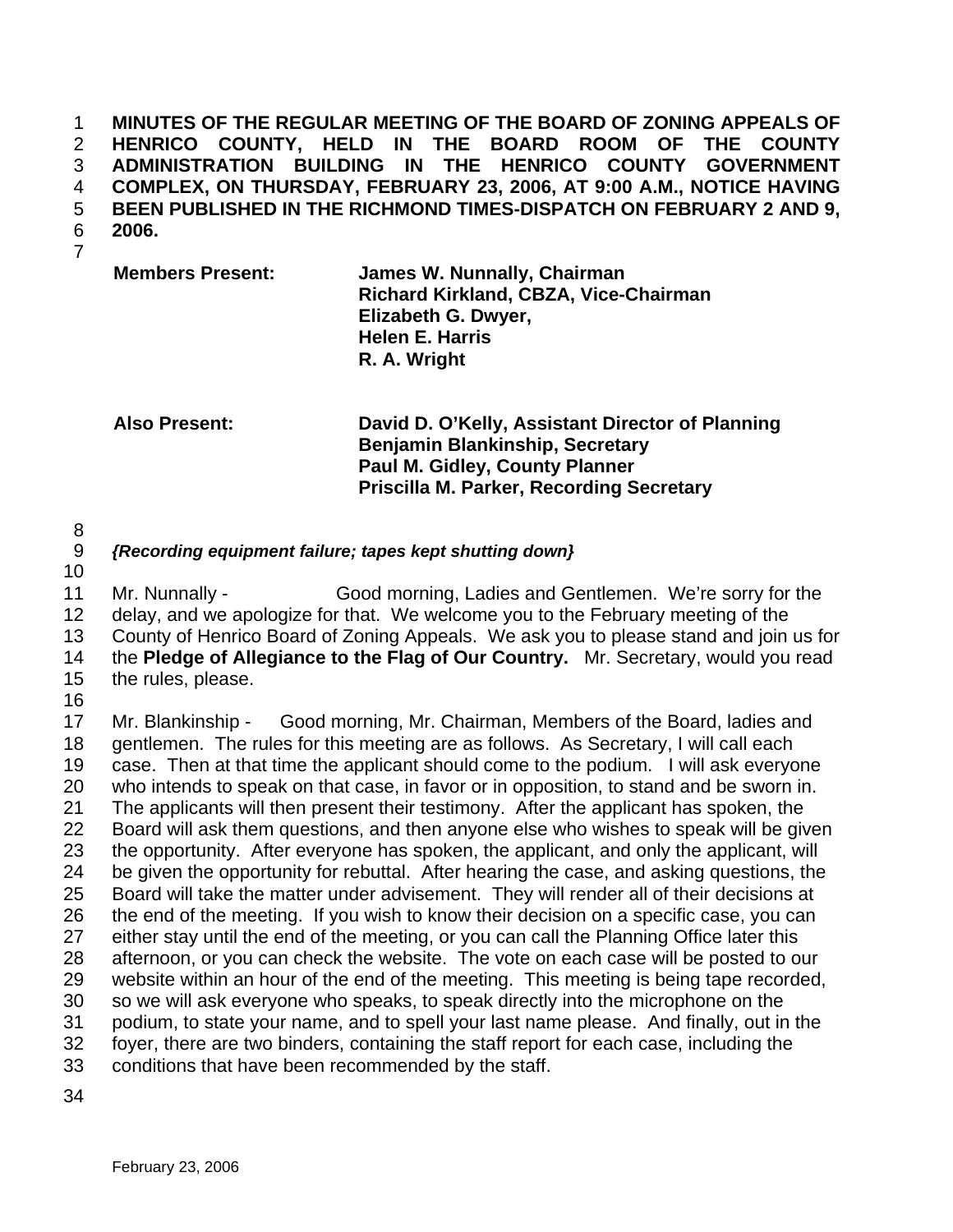| 35<br>36                         | Beginning at 9:00                    |                                                                                                                                                                                                                                                                                                                                                                   |
|----------------------------------|--------------------------------------|-------------------------------------------------------------------------------------------------------------------------------------------------------------------------------------------------------------------------------------------------------------------------------------------------------------------------------------------------------------------|
| 37<br>38<br>39                   | Mr. Nunnally -<br>deferrals?         | Thank you sir. Do we have any requests for withdrawals or                                                                                                                                                                                                                                                                                                         |
| 40<br>41<br>42<br>43             | {Mr. Blankinship -                   | We have a request from Mr. Theobald to defer A-9-2006,<br>BRC Richmond, LLC, Appeal of a Decision of the Director of Planning, until the<br>next regular BZA meeting on March 23, 2006.}                                                                                                                                                                          |
| 44<br>45<br>46<br>47<br>48       | A-9-2006                             | <b>BRC RICHMOND, LLC</b> appeals a decision of the Director of<br>Planning pursuant to Section 24-116(a) regarding the property at<br>9498 West Broad Street (Parcel 755-758-7804), zoned B-2,<br>Business District (Brookland).                                                                                                                                  |
| 49<br>50<br>51                   | ${Mr.}$ Theobald -}                  | pursue this appeal of interpretation, so we'd<br>appreciate thirty days to continue that dialog.                                                                                                                                                                                                                                                                  |
| 52<br>53                         | Mr. Kirkland -                       | I move that we defer it for thirty days.                                                                                                                                                                                                                                                                                                                          |
| 54<br>55                         | Ms. Dwyer -                          | Second.                                                                                                                                                                                                                                                                                                                                                           |
| 56<br>57<br>58<br>59             | Mr. Nunnally -                       | Motion by Mr. Kirkland; second by Ms. Dwyer, that we defer<br>it for thirty days. All those in favor say aye. It's been deferred.                                                                                                                                                                                                                                 |
| 60<br>61<br>62<br>63<br>64<br>65 | the March 23, 2006, meeting.         | Upon a motion by Mr. Kirkland, seconded by Ms. Dwyer, the Board deferred application<br>A-9-2006 for an appeal of a decision of the Director of Planning pursuant to Section 24-<br>116(a) regarding the property at 9498 West Broad Street (Parcel 755-758-7804). The<br>case was deferred to allow negotiation of a solution, from the February 23, 2006, until |
| 66<br>67<br>68<br>69             | Affirmative:<br>Negative:<br>Absent: | Dwyer, Harris, Kirkland, Nunnally, Wright<br>5<br>$\overline{0}$<br>$\mathbf 0$                                                                                                                                                                                                                                                                                   |
| 70<br>71                         | {The back-up recorder just failed.}  |                                                                                                                                                                                                                                                                                                                                                                   |
| 72<br>73<br>74                   | Mr. Blankinship -                    | They're waving us to go on again. Let's go as fast as we<br>can. We'll call two at a time, just to hurry things up.                                                                                                                                                                                                                                               |
| 75<br>76<br>77<br>78             | <b>UP-4-2006</b>                     | W. C. ENGLISH, INC. requests a conditional use permit pursuant<br>to Sections 24-52(d) and 24-103 to extract materials from the earth<br>at 3501 Britton Road (Parcels 827-696-9825, 827-697-3933 and<br>826-697-0978), zoned A-1, Agricultural District (Varina).                                                                                                |
| 79<br>80                         | <b>UP-5-2006</b>                     | W. C. ENGLISH, INC. requests a conditional use permit pursuant                                                                                                                                                                                                                                                                                                    |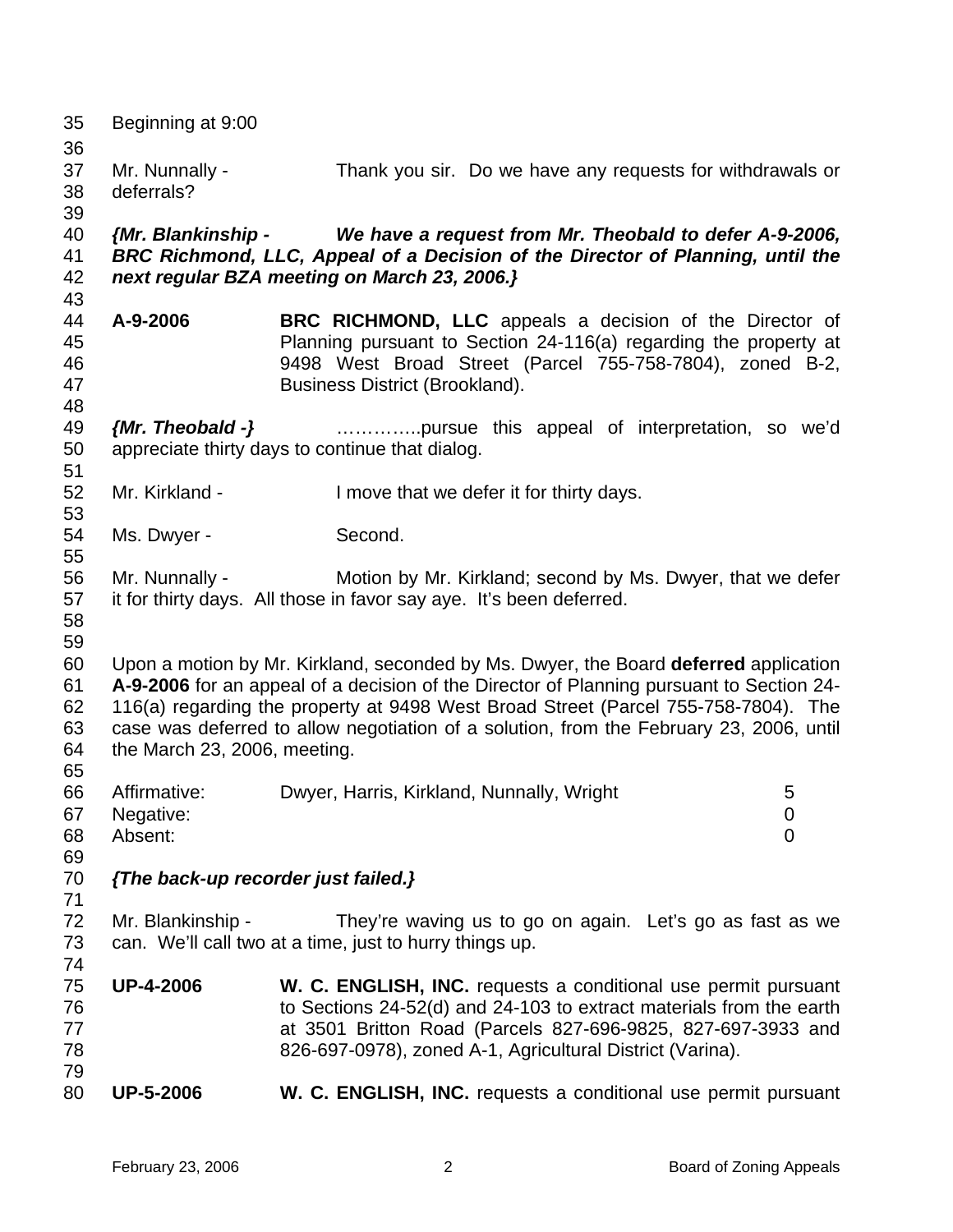- 81 82 83 to Sections 24-52(d) and 24-103 to extract materials from the earth at 6919 Monahan Road (Parcel 823-698-3046), zoned A-1, Agricultural District (Varina).
- 85 86 Mr. Nunnally - This anyone else here interested in this case? If so, would you please stand and raise your right hand?
- 88 89 Mr. Blankinship - Do you swear that the testimony you are about to give is the truth, the whole truth, and nothing but the truth, so help you God?
- 90

84

87

91 92 93 94 95 96 97 98 99 100 101 102 103 104 105 106 107 108 109 110 Mr. Hinson - I do. Good morning. My name is Paul Hinson; I'm the owners' representative, as well as the developer/operator's representative. I'm with Koontz Bryant; we're the engineer who prepared the plans that were submitted and approved for the two borrow pits. The two projects that we're requesting renewals of the applications on, are for what is known as the Wooten Gregory Pit, as well as the Spanos Borrow Pit. The Wooten Gregory Pit has been used previously for the I-895 construction, and the Spanos Pit was never activated. It does have an approved erosion control plan, submitted with the application. We have received comments from the Public Works Department as part of our renewal application, and we're more than willing to discuss those items with the staff and see if we can't make amendments to the plan as needed to try to satisfy those comments, but we do have active approved erosion control plans on both sites right now, and they have both been bonded. Our request for renewal is so that we may use these materials for projects such as the proposed airport connector, and possibly other projects such as Wilton Farms and others as may be needed, that English Construction would be participating in. There are no plans that I'm aware of, to sell any of the material from the pit, just for uses on projects where English Construction would be the general contractor or where the contractor was involved in projects. We're here to answer any questions you may have today. The representative from W. C. English, as well, is here, and they're the operator of the proposed pits.

111

112 113 Mr. Nunnally - Do you have any plans at the present time to do any work, or is it just going to sit there, like it is now?

114

115 116 117 118 119 120 121 122 123 124 125 Mr. Hinson - The Wooten Gregory Pit, we will be doing some ongoing activities to insure that we stabilize the areas where we've achieved the final grades that we're planning on in those areas, so that we will do some of those activities. That pit right now is inactive, in the sense that we're not actively extracting materials right now, but it does have an approved E&S Plan and it is ready to go back to operation if it needs to be. I'm not aware of any plans right now to extract any materials, but I do know the Wilton Farms project is one of the ones that they've discussed as a possible source where they'll need these materials, and I believe that one has been approved by the Board of Supervisors and is in the design development stage. We're hoping that project will become something that will need some materials in the very near future. That is part of the request for our renewal of these applications for both of these sites.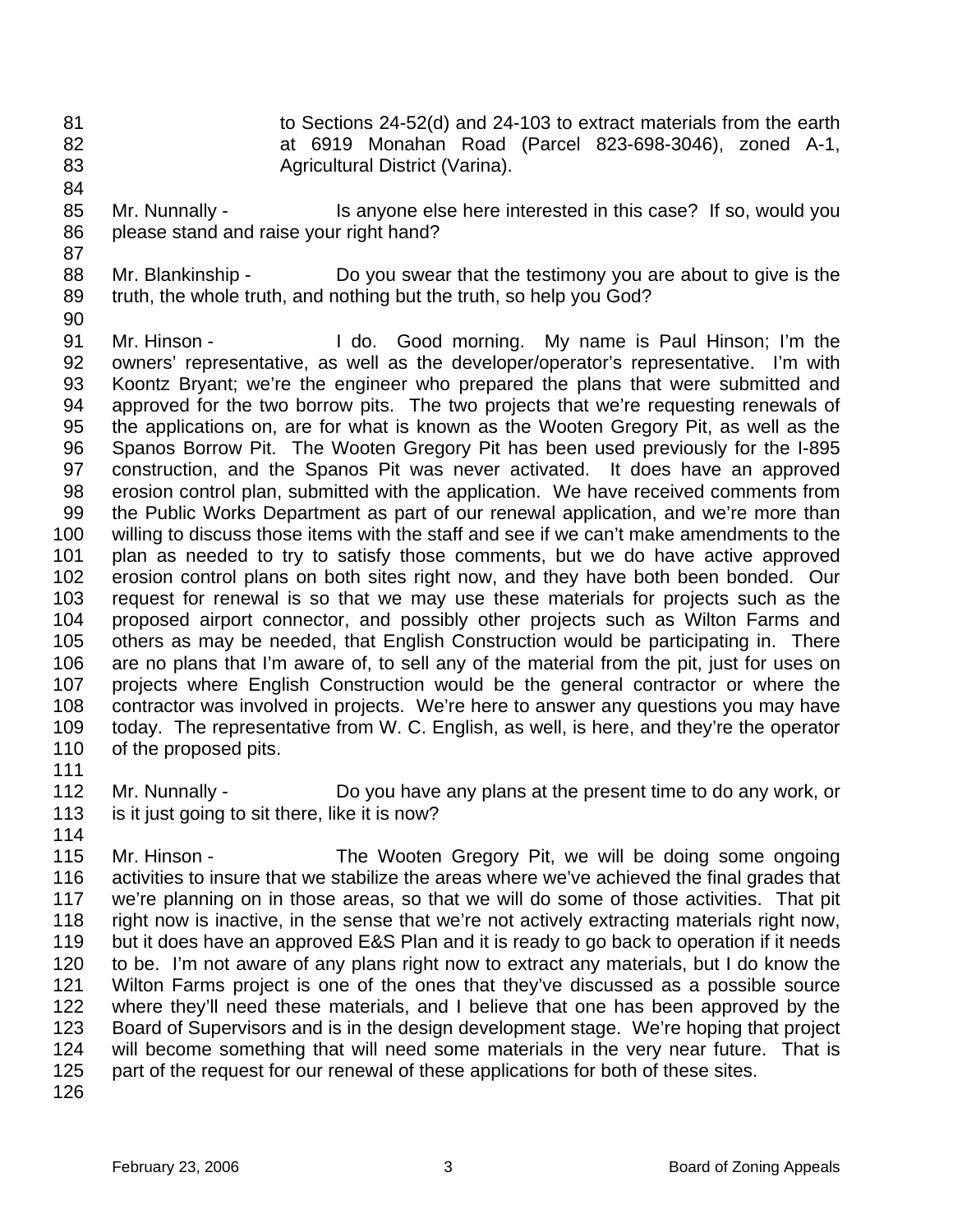127 128 129 Mr. Wright - The Is that UP-5 that you're talking about now? I'm confused as to which one we're talking about.

130 131 Mr. Blankinship - UP-5 is the Spanos Pit that has not been mined.

132 133 134 135 Mr. Hinson - Yes sir, the Spanos Pit has not been mined at all at this point in time. There is an approved plan for that pit, but there has not been any activity on that site. The Wooten Gregory Pit was used for the I-895 construction project.

- 136 Ms. Dwyer - So Wooten Gregory is UP-4.
- 138 Mr. Hinson - Yes ma'am, that is correct.
- 140 141 142 143 144 Mr. Wright - The Mr. Blankinship, I just wanted to call attention to the conditions; they are not the same in these two permits. Number 2, for instance. In UP-4 you've got the hours will be from 6:00 to 6:00, and Sunday shall be from 8:00 to 1:00, Saturdays 8:00 to 1:00, whereas in UP-5, it's 7:00 to 7:00, and 7:00 to 3:00.
- 145 146 147 148 Mr. Hinson - Yes sir, when we were at the Board of Zoning Appeals at the last meeting, we did bring that particular discrepancy to the attention of the staff, and they indicated that was just a misprint in the conditions. We are planning on operating both pits the same hours.
- 150 Mr. Wright - Which one is correct? I just want to make sure.
- 152 153 Mr. Hinson - The Unit was the date of the operation that was also incorrect, if I remember correctly sir.
- 154 155 156 157 Mr. Blankinship - The dates I remember discussing, and I believe we rectified those. The two permits were approved separately and are being renewed together; that's why they hadn't been looked at side by side before.
	- 158

149

151

137

139

- 159 160 Mr. Wright - Which one is correct? UP-5 says 7:00 to 7:00 during Monday through Friday when daylight savings time is in effect.
- 161

- 162 163 164 165 166 167 168 Mr. Blankinship - The And UP-4 is from 6:00 until 6:00. I suppose that they requested that we move that one; that's the active pit. I suppose that they requested that we move that forward an hour to allow them to get started earlier. In their experience, they didn't need 6:00 to 7:00, so I would say that is probably the more recently amended set of conditions. UP-4 is probably the one that should stay the same, and UP-5 should probably be changed to match it. Unless the applicant has any objections.
- 170 171 172 Mr. Hinson - I don't believe that the applicant would have any objection. I do have a representative from English who's shaking his head. We're fine to amend those hours as the Board would feel fit for those projects. We'd like to leave them as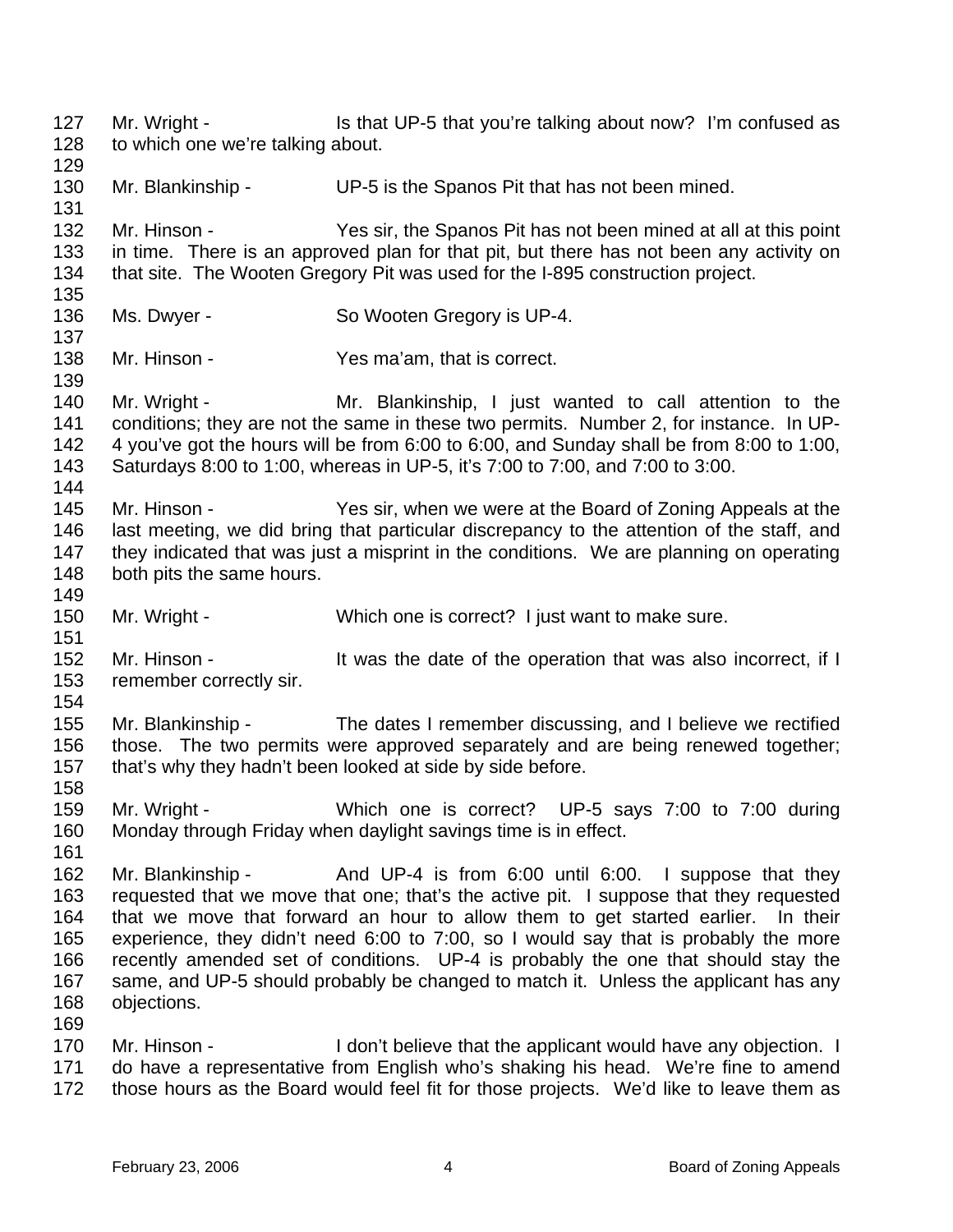they are if we could. Mr. Wright - Are you clear then, that the hours would be Monday through Friday, 6:00 to 6:00 in Daylight Saving Time, and 7:00 to 5:00, Eastern Standard Time, Saturday 8:00 till 1:00. Mr. Hinson - Yes sir, that is correct. Mr. Wright - That's what we want. That would be in UP-5 also. Mr. Hinson - Those would be our preferred hours. Mr. Wright - Another thing, Mr. Blankinship, # 27 in UP-4 is not in UP-5. Mr. Blankinship - Number 27, failure to comply, should be there too. Mr. Wright - That's an oversight? Mr. Blankinship - Yes, that should be standard Ms. Harris - **How will you extract materials for this mining process?** Mr. Hinson - The extraction process would be more than likely with escalators and from the Spanos end of both the Wooten Pit now; we have amended both conditions to allow us to haul materials out down the roads, and we have obtained a request from the County to try to make sure that we use Darbytown Road primarily, instead of Charles City Road, and we are willing to try to use that road as our haul route as much as we can. Ms. Harris - So there is no blasting, just the escalators rule? Mr. Hinson - No ma'am, there is no blasting. Mr. Wright - Also in condition # 5 in UP-4, it says, "...There shall be no excavation on the portion of the property north of I-895." Are you in accord with that? Mr. Hinson - Which use permit was that sir? Mr. Blankinship - Use Permit 4. Mr. Hinson - Thelieve that is correct. Mr. Blankinship - Before I-895 was actually constructed, they were allowed to borrow material from both sides, but now that it's constructed, we don't want any material removed form the north side, especially with the new subdivision recently

 approved there.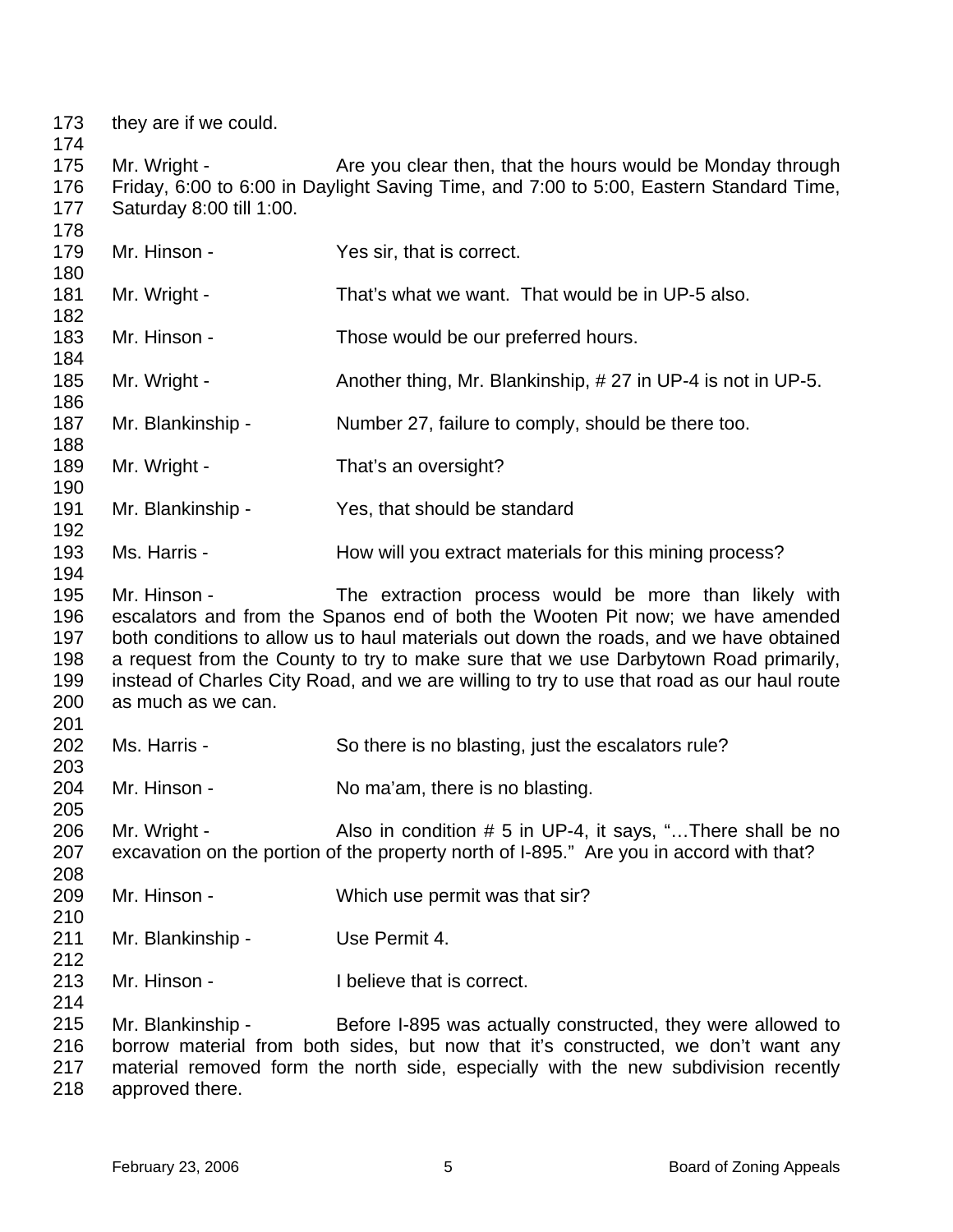| 219        |                                                    |                                                                                          |
|------------|----------------------------------------------------|------------------------------------------------------------------------------------------|
| 220        | Mr. Nunnally -                                     | There is no travel on Charles City Road?                                                 |
| 221        |                                                    |                                                                                          |
| 222        | Mr. Hinson -                                       | Yes sir, we would be willing to agree to that as well; the                               |
| 223        |                                                    | County did request that we use Darbytown, and we can use it as our primary haul road.    |
| 224        |                                                    |                                                                                          |
| 225        | Ms. Dwyer -                                        | So why is the section north of I-895 included in the case if no                          |
| 226        | excavation is permitted, or allowed?               |                                                                                          |
| 227        |                                                    |                                                                                          |
| 228        |                                                    | Mr. Blankinship - When it was originally approved, it was authorized, but then           |
| 229        |                                                    | once I-895 was cut across, it was as if that area had never actually been.               |
| 230        |                                                    |                                                                                          |
| 231        | Ms. Dwyer -                                        | It seems to me that it's actually prohibiting any excavation                             |
| 232        |                                                    | north of I-895, that should be excluded from the case, just to avoid any errors from     |
| 233<br>234 | occurring in the future.                           |                                                                                          |
| 235        | Mr. Hinson -                                       | We'd be happy to amend the plans and modify the limits to                                |
| 236        | remove that area and resubmit that to the County.  |                                                                                          |
| 237        |                                                    |                                                                                          |
| 238        | Mr. Blankinship -                                  | We can put that in the recommended conditions as well.                                   |
| 239        |                                                    |                                                                                          |
| 240        | Ms. Dwyer -                                        | It is in $# 5$ .                                                                         |
| 241        |                                                    |                                                                                          |
| 242        |                                                    | Mr. Blankinship - I think we repeated that under the reclamation plan,                   |
| 243        | requesting that they amend the plan to show that.  |                                                                                          |
| 244        |                                                    |                                                                                          |
| 245        | Ms. Dwyer -                                        | So will the process be excluding that?                                                   |
| 246        |                                                    |                                                                                          |
| 247        |                                                    | Mr. Blankinship - When they submit their erosion and sediment control plan               |
| 248        |                                                    | and their reclamation plan, those plans should be revised to remove that area.           |
| 249        |                                                    |                                                                                          |
| 250        | Mr. Hinson -                                       | Yes ma'am, actually we would amend our existing approved                                 |
| 251        |                                                    | plans to eliminate that area from our control measures and from the limits of our mining |
| 252        | areas as well.                                     |                                                                                          |
| 253        |                                                    |                                                                                          |
| 254        | Ms. Dwyer -                                        | Maybe that could be one of the conditions, to highlight that.                            |
| 255        |                                                    |                                                                                          |
| 256<br>257 | Mr. Hinson -                                       | Yes ma'am, that would not be a problem at all.                                           |
| 258        | Ms. Dwyer -                                        | I have a question about rehabilitation. Condition # 8 says                               |
| 259        |                                                    | "The rehabilitation of the property shall take place simultaneously with the extraction  |
| 260        | process." Has any rehabilitation occurred to date? |                                                                                          |
| 261        |                                                    |                                                                                          |
| 262        | Mr. Hinson -                                       | We have achieved the final slopes required for our                                       |
| 263        |                                                    | reclamation plan, in the areas where we've basically extracted all the materials. I      |
| 264        |                                                    | believe they've attempted to establish the permanent vegetation in those areas. It has   |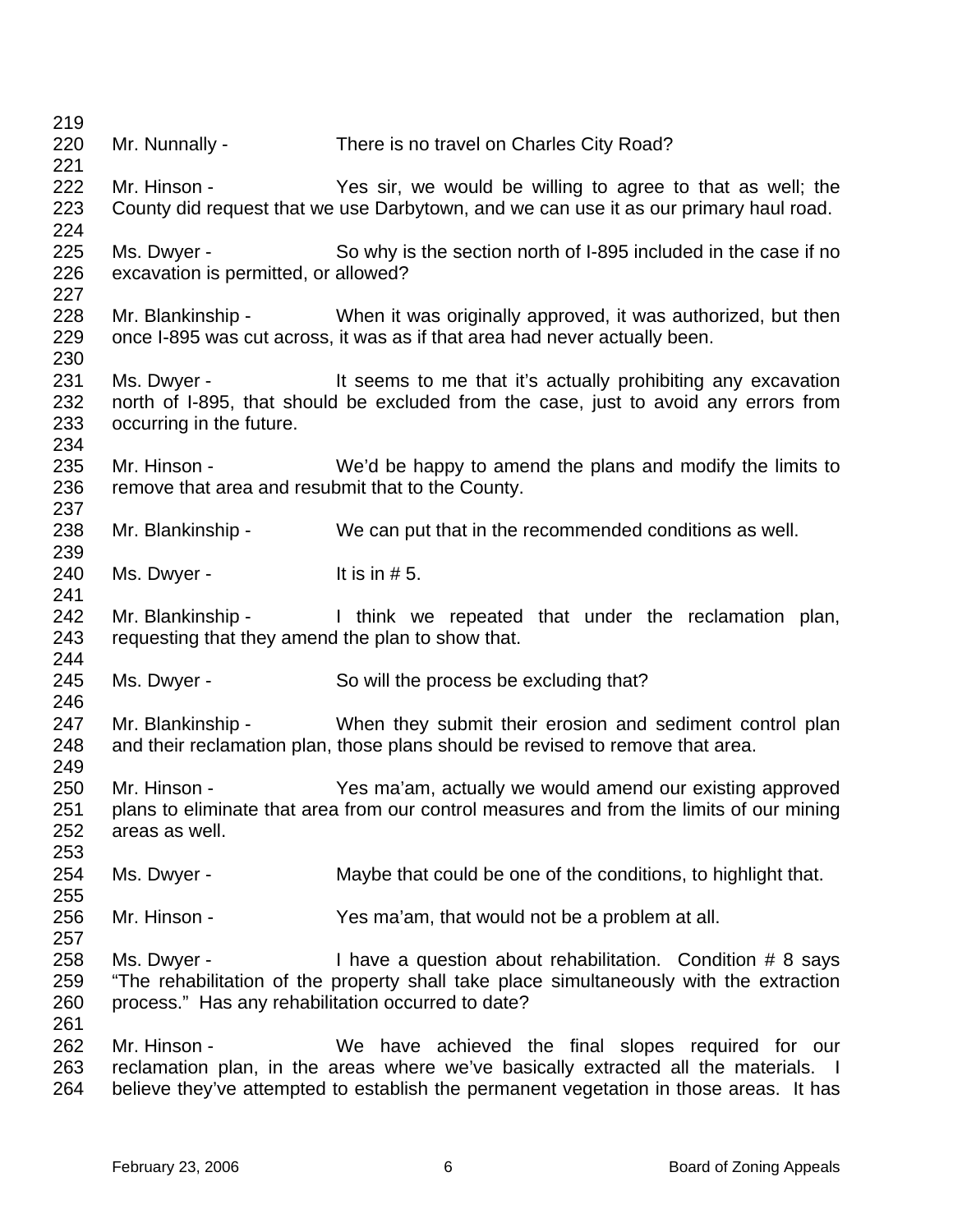265 266 267 268 269 270 been a little troublesome to get our vegetation to grow in those areas, but we will continue that effort, and we have achieved the slopes that are required, so in the areas where we're not planning on doing any more extracting, we have achieved the final slopes as shown on the extraction plan and the reclamation plan that was approved by the County.

271 272 273 Ms. Dwyer - The Refresh my memory about the reclamation plan. How will the land be reclaimed and restored?

- 274 275 276 Mr. Hinson - The reclamation for the Wooten Borrow Pit was for that to remain a lake upon completion of the operations.
- 277 Ms. Dwyer - Because it is a lake now.

279 280 281 282 283 Mr. Hinson - Yes ma'am, the bottom of the excavation is several feet below the outfall excavations, so there's really no way for us to create a buffer there that does not have a permanent water surface elevation, unless we brought in additional materials, and there's a prohibition from us bringing any materials onto the site.

- 284 285 Ms. Dwyer - When I looked at it, it looked like the Preston area was also under water.
- 287 288 289 290 Mr. Hinson - Yes ma'am, both projects, our final plan is to have a permanent water pond there, and that was included in the documents that we submitted to the County and was stated in our reclamation plan that was included with those documents.
- 292 293 294 Ms. Dwyer - Projecting ahead to the future, this could not be used for any sort of development. It would just be a permanent lake.
- 295 296 297 298 299 300 301 302 303 Mr. Hinson - Yes ma'am, that is generally the situation, but access to the Wooten Preston property, I understand that it has very good visibility, but there really is no convenient way to get to that property, and when we looked at that, and when we were preparing our plat, there were really no commercial applications that we saw, because of the limited access to that property, so when we purchased it, when English purchased the property, it had been used for several years by the Wootens, which was a construction company that had owned it previously for the construction of I-295, so it had actually been used as a borrow pit prior to the purchase by English Construction for the I-895 project.
- 304

278

286

291

305 306 307 Ms. Dwyer - So there will be no inert debris that will be brought in, that it's going to remain essentially "as is" and be topsoil.

308 309 310 Mr. Hinson - If we bring any material onto the site, it would be topsoil as part of our reclamation, to make sure that we can establish permanent vegetation. There are no plans to bring any – when you say inert debris, you mean no concrete, no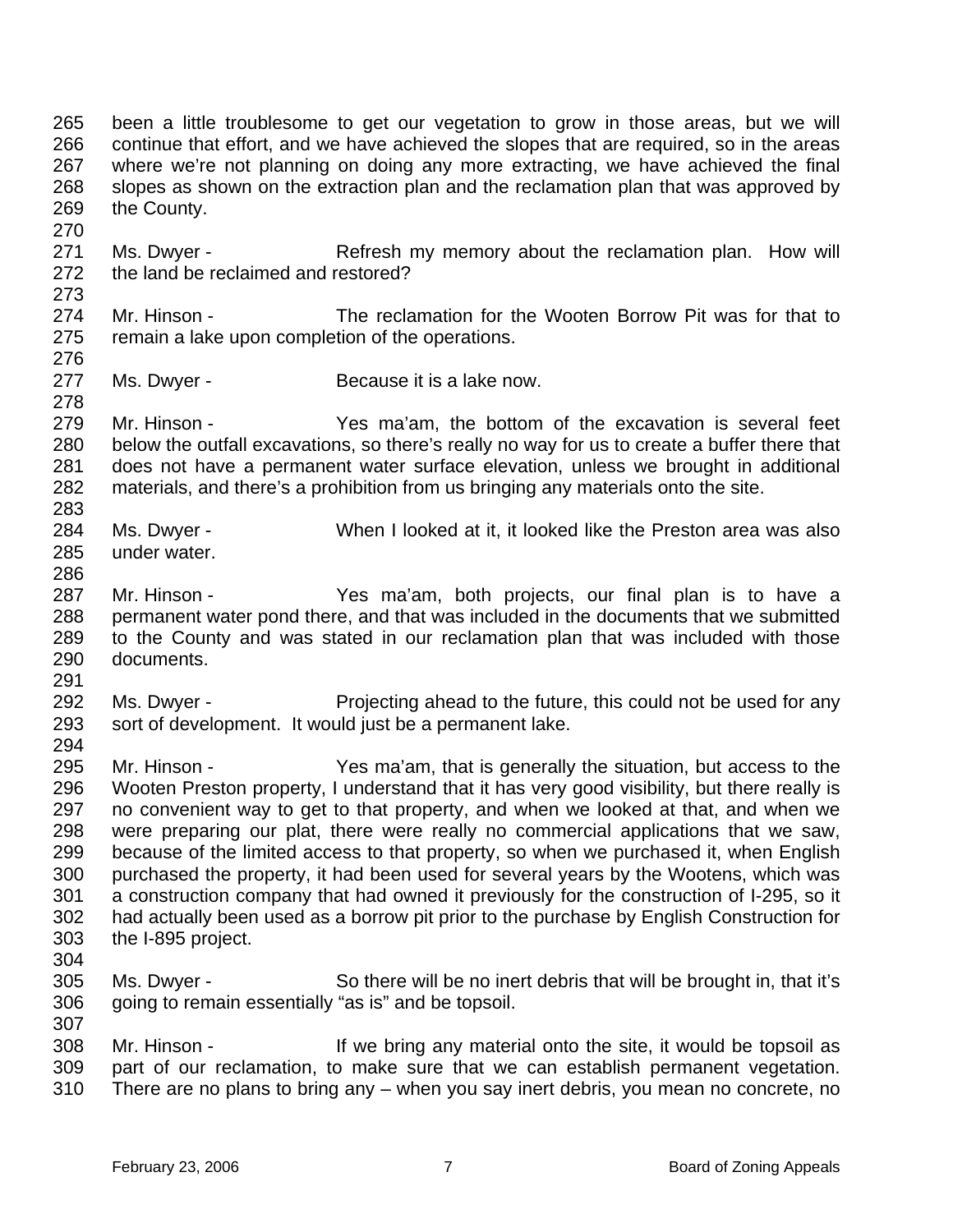311 312 asphalt rubble, no spoiled materials – we aren't planning to bring any of those materials to the site.

313

322

314 315 316 Ms. Dwyer - What else will you do to reclaim he site, other than what you have already done, which is achieve the slopes, other than the part covered by water?

317 318 319 320 321 Mr. Hinson - We will permanently vegetate the sites. In the side slope areas, we will make sure that we either, by use of erosion control blankets or topsoiling or soil amendments, or whatever procedures we need to use to accomplish a vegetation slope to prevent future erosion, and we will establish permanent vegetation on all the final slopes, once we've completed our extraction operations at the site.

323 324 325 Ms. Dwyer - The Can the Preston property be filled in and used for development at some future time? Is that some of the same problems that the Wooten property has in terms of elevation and water slopes?

326 327 328 329 330 331 332 333 334 335 336 337 Mr. Hinson - The plan that we have proposed for the amount of materials to be extracted there, yes, it would prohibit us not having a permanent water surface elevation when completed, and again, these properties have limited commercial potential due to their locations and access off of secondary roads. The other challenge is that once we've removed all that material and then put material back, we can't bring in spoiled materials. We'll be able to build on it, and then we're starting to create situations where we need engineered foundations that make it cost prohibitive. We understand the County's desire for us to have a higher future use for the properties. Really, it's financially impractical because of he need to bring back the material that we're taking out of there, in essence to get it to grades that would be a lot less to use economical building techniques.

338

341

339 340 Mr. Nunnally - Any other questions? I think we have someone in opposition. If you'll have a seat sir, you'll have a time to rebut after we hear from him.

- 342 343 344 345 346 347 348 349 Mr. Hudgins - Good morning, ladies and gentlemen; my name is David Hudgins. I represent my father-in-law, Charles Bowery, who has a physical impairment. The hours of operation that were negotiated with English were 7:00 to 7:00, and that's why there's a difference. That was through prior negotiations, and we do not want that changed. Other than that, we're concerned that the restoration of UP-5, that English be held accountable and so far, we have no problem with it, but by the same token, they haven't done anything. We certainly will be monitoring that process, since my father-inlaw lives actually immediately adjacent to the property.
- 350

351 352 Ms. Dwyer - You're talking about UP-5 now? This is your father-in-law?

353 354 355 Mr. Hudgins - Correct. He lives in that little piece that's been carved out of the middle, if we kind of go back one slide. To the left, you see that little rectangle that juts out into the borrow pit?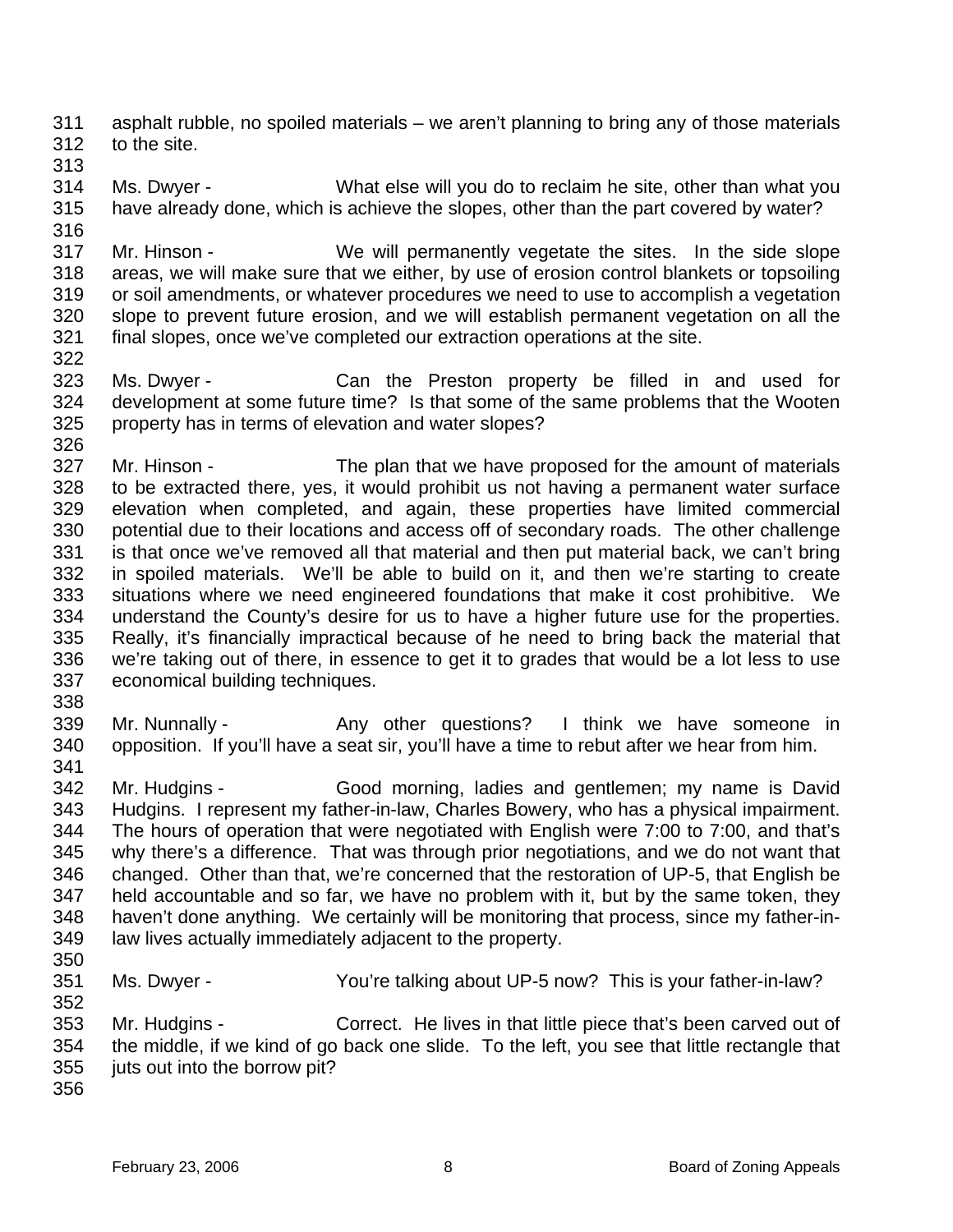| 357<br>358                      | Mr. Blankinship -                                                      | Just off of Monahan Road?                                                                                                                                                                                                                        |
|---------------------------------|------------------------------------------------------------------------|--------------------------------------------------------------------------------------------------------------------------------------------------------------------------------------------------------------------------------------------------|
| 359<br>360                      | Mr. Hudgins -                                                          | Correct.                                                                                                                                                                                                                                         |
| 361                             | Ms. Dwyer -                                                            | And what's your father-in-law's name?                                                                                                                                                                                                            |
| 362<br>363                      | Mr. Hudgins -                                                          | Bowery.                                                                                                                                                                                                                                          |
| 364<br>365                      | Ms. Dwyer -                                                            | And he wants it 7:00 to 7:00, did you say?                                                                                                                                                                                                       |
| 366<br>367                      | Mr. Hudgins -                                                          | Correct.                                                                                                                                                                                                                                         |
| 368<br>369                      | Mr. Wright -                                                           | That's what's in there now.                                                                                                                                                                                                                      |
| 370<br>371                      | Mr. Hudgins -                                                          | Correct $-$ that's why it's in there.                                                                                                                                                                                                            |
| 372<br>373                      | Ms. Dwyer -                                                            | What were you concerned about the reclamation?                                                                                                                                                                                                   |
| 374<br>375<br>376<br>377<br>378 | Mr. Hudgins -<br>have to deal with. I'm sure they'll work the process. | Just that we have no experience with English, and we just<br>want to make sure that they live up to the promise, since the Bowerys have lived there<br>for fifty years, and they're not going anywhere. Whatever's left is what they're going to |
| 379<br>380<br>381<br>382        | Mr. Nunnally -<br>call the County, and they'll make sure they do.      | If they don't live up to their promises, all you have to do is                                                                                                                                                                                   |
| 383<br>384<br>385<br>386        | Mr. Wright -                                                           | Do you have any problem with UP-4? Right now UP-4 says<br>6:00 to 6:00, where the one you're concerned with, UP-5, says 7:00 to 7:00. Are you<br>concerned with the other one also, or just the one you're talking about?                        |
| 387<br>388<br>389               | Mr. Hudgins -<br>to go through. I can't speak to UP-4.                 | UP-5. Britton Road is a pretty good distance away and<br>doesn't impact – there are some physical reasons too, because physical therapy's got                                                                                                    |
| 390<br>391<br>392               | Mr. Wright -                                                           | You have no concern whether it's 6:00 to 6:00 in UP-4?                                                                                                                                                                                           |
| 393<br>394                      | Mr. Hudgins -                                                          | No sir.                                                                                                                                                                                                                                          |
| 395                             | Mr. Wright -                                                           | Just UP-5?                                                                                                                                                                                                                                       |
| 396<br>397<br>398               | Mr. Hudgins -                                                          | Correct.                                                                                                                                                                                                                                         |
| 399                             | Mr. Nunnally -                                                         | Anything else sir?                                                                                                                                                                                                                               |
| 400<br>401<br>402               | Mr. Hudgins -                                                          | That's it for me.                                                                                                                                                                                                                                |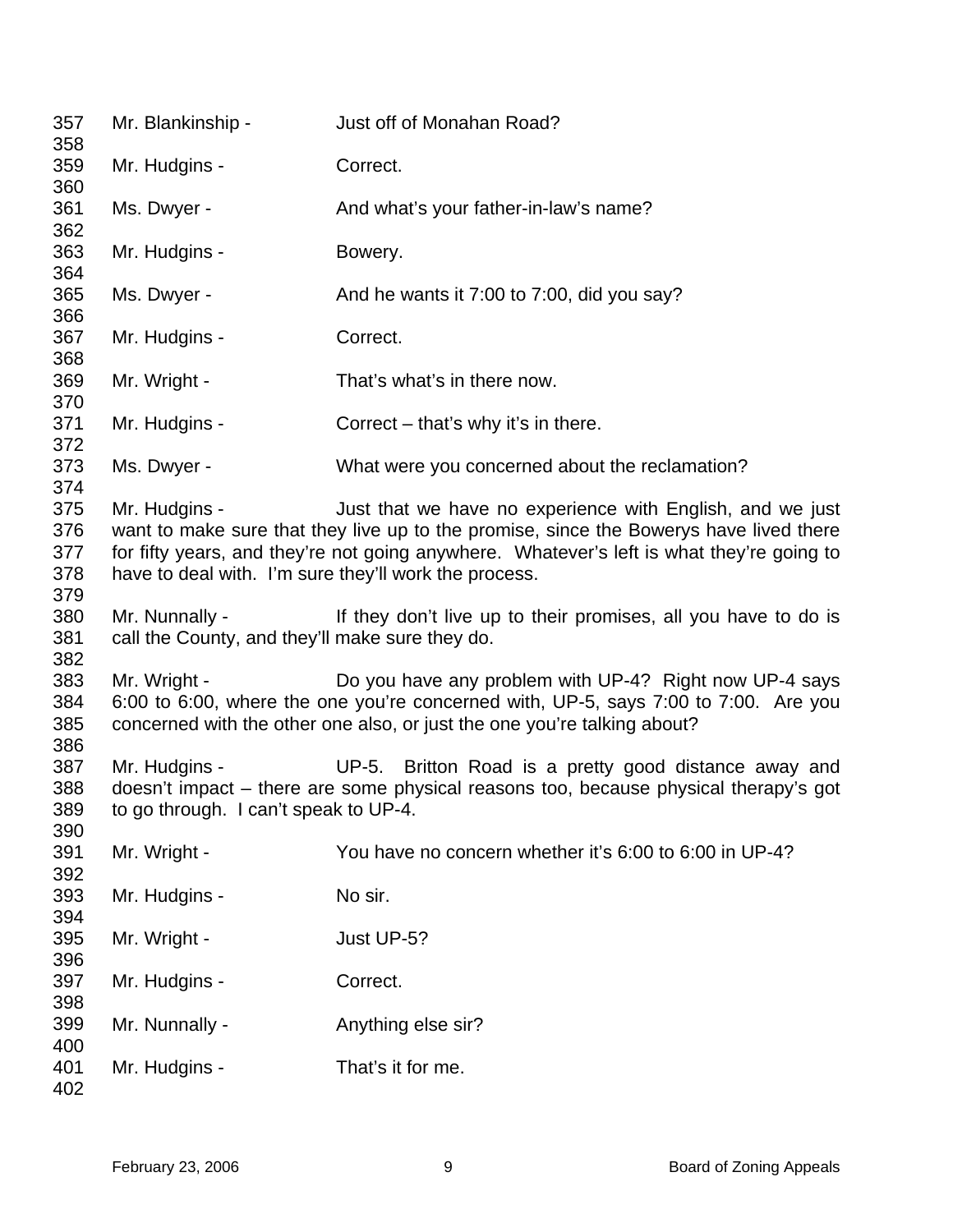403 404 405 406 407 408 409 410 411 412 413 414 415 416 417 418 419 420 421 422 423 424 425 426 427 428 429 430 431 432 433 434 435 436 437 438 439 440 441 442 443 444 445 446 447 448 Ms. Dwyer - The Mr. Chairman, I have some questions for Mr. Hinson regarding UP-5. Mr. Hinson - Yes ma'am. Ms. Dwyer - **Do you have issues with access, who owns and accesses** the property that's existing on Monahan Road. He also indicated concern about how the property would be accessed for excavation – can you speak to that? Mr. Hinson - I'm not exactly sure what the County's concerns were – was it the visibility or site lines, or was there just some concerns about the physical road into the site? Ms. Dwyer - The physical road into the site, on Monahan Road, so you'll be coming by Mr. Bowery's home, with all of the trucks and excavation equipment? Mr. Hinson - The Yes ma'am, that's correct. But the excavation equipment, once it's on site, won't be moved off very often; it will basically remain there while the extraction operations are going on, but it will be delivered down that road. M. Dwyer - There are several houses *{on that road that would be affected.}* Mr. Blankinship - The staff's concern, Mr. Hinson, is that when this pit was originally approved, there was no traffic anywhere in this area between this property and I-895. It was a concept. It was the entrance to Monahan; it was not contemplated in the original permits that any traffic from this site would go onto Monahan or any other road in the County. Mr. Hinson - That's correct, and the reason we renewed the permit last time – the condition was amended because I-895 was completed, and we weren't able to utilize the pit without having access to Monahan Road. Ms. Dwyer - That's a very different case now that you're affecting the neighbors. Would you talk about the restoration plans for this site, because you are surrounded by houses here? Mr. Hinson - We also have the required 200-foot buffer adjacent to all the adjacent properties, and there aren't any plans to do any work in those areas, according to the plan we presented. We do have a 200-foot buffer adjacent to the residential areas, and then our final plan for getting out is for us to basically create slopes that will be stable with the completed excavation, and we also have a screening room that we have constructed. If you know adjacent to the Monahan property, it's a fairly substantial berm; I believe there's a cross section if you're looking at the plans on sheet 3, that shows the geography of the berm, and if I remember correctly, a lot of that was in discussions with the neighbors on Monahan Road. We have met with all of them. As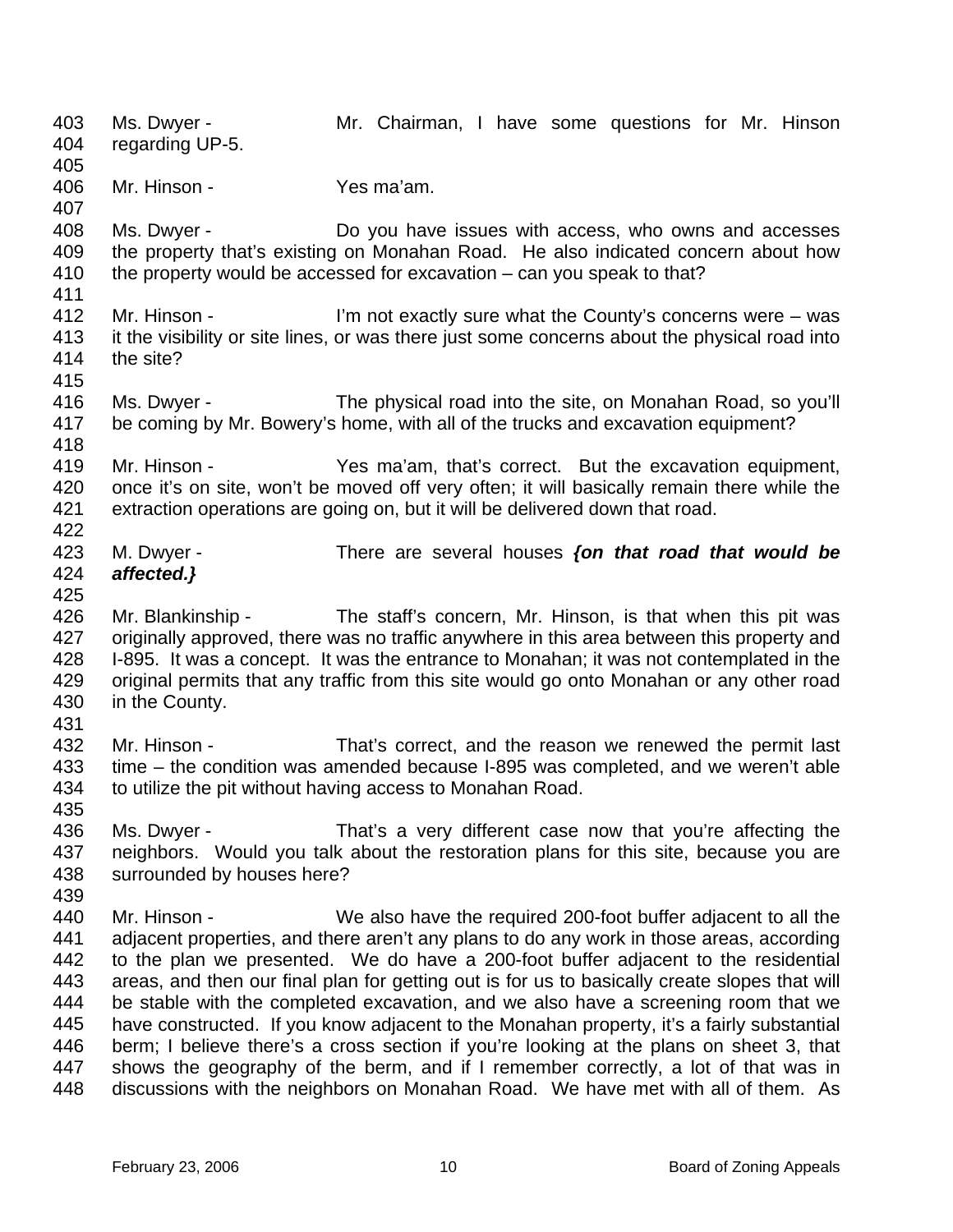453 454 455 456 457 458 459 460 461 462 463 464 465 466 467 468 469 470 471 472 473 474 475 476 477 478 479 480 481 482 483 484 485 486 487 488 489 490 491 492 the County policy. We do what we can to be a good neighbor. Ms. Dwyer - The 200 feet is from the house and not the property line, as I'm looking at this site plan. (Unintelligible) and not from the Bowery property line. Mr. Hinson - I do believe the Ordinance says a minimum of 200 feet from any adjacent residences, and then there's a 100-foot setback required also from all property lines. Now we have a 100-foot setback from all property lines, and we're a minimum of 200 feet from any residence. Ms. Dwyer - Will the screening berm just be property left as is, or will you be building that up to create a visual area? Mr. Hinson - It's approximately ten feet tall; it has an 80-foot long width, and the top width is 20 feet. Ms. Dwyer - So it will be an earthen berm that's created. Mr. Hinson - That's correct. Ms. Dwyer - The And then what will the site look like after it's reclaimed? Mr. Hinson - We will vegetate all of the areas that we can that remain, but generally, the areas that we're not extracting materials from, are going to be left in their natural state, (unintelligible), and also to preserve as much existing vegetation as we can in most of these areas. When we complete our construction, we'll have permanent waterfront (unintelligible). There is an existing wetland area that has a buffer around it, and in the center of the property as well, and that will be left in its natural vegetative state as well. Ms. Dwyer - So that the area you've never delineated for extraction will end up being pond, similar to the other case that we just heard? Mr. Hinson - Yes ma'am, that is generally what will happen. Ms. Dwyer - Mr. Blankinship, where are we on the Board's request to the County to do a review of the extraction cases and reclamation efforts? How long do you think that will take? Mr. Blankinship - I don't know. I really won't know until we get into finding

you've heard from one of the gentlemen who live in that area, we even negotiated operating hours with them, to try to make sure that this was as minimal inconvenience as we could to the adjacent properties. There are some existing wetland areas on site, as well, that we are staying out of, and have some property around them, that includes

- 493 what information's available.
- 494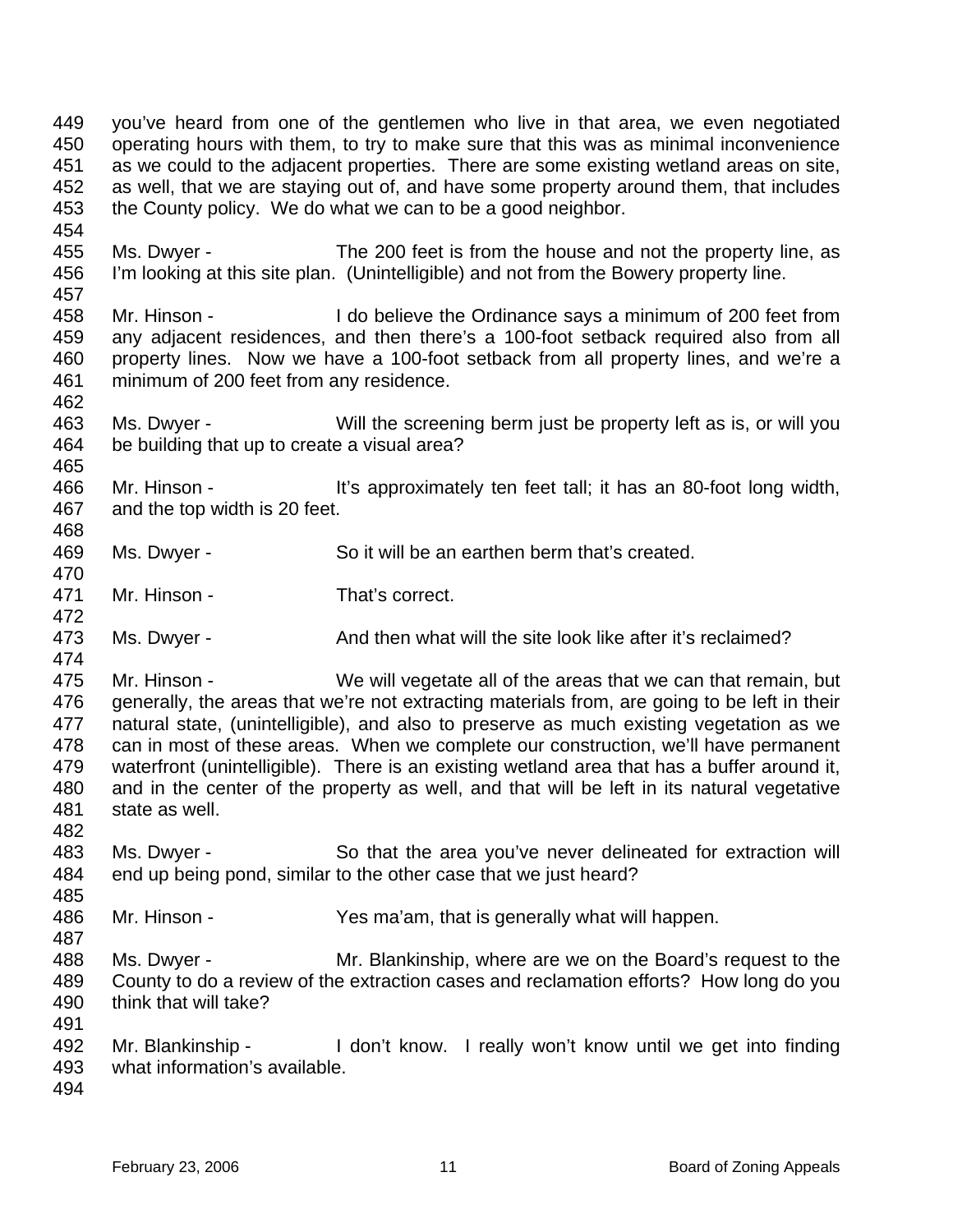495 496 497 498 499 500 501 502 503 504 505 506 507 508 509 510 511 512 513 514 515 516 517 518 519 520 521 522 523 524 525 526 527 528 529 530 531 532 533 534 535 536 537 538 539 540 Mr. Nunnally - Any other questions from the Board or staff? Thank you for appearing. That concludes the case. UP-4-2006. Mr. Kirkland - **Move we approve it.** Mr. Wright - Second. Mr. Nunnally - Moved by Mr. Kirkland, second by Mr. Wright, that it be approved. All in favor, say aye. Opposed? Ms. Dwyer - Do we have any changes to the conditions? Mr. Blankinship - My notes were  $\# 2$ , leave the hours alone;  $\# 8$  and  $\# 11$  need to be amended to remove the area north of the interstate. Mr. Wright - I thought that was already in it. That was already in it, in # 5, no excavation north of I-295. You'd already covered that, and I pointed that out to them. Mr. Blankinship - Okay. After an advertised public hearing and on a motion by Mr. Kirkland, seconded by Mr. Wright, the Board **granted** application **UP-4-2006** for a conditional use permit to extract materials from the earth at 3501 Britton Road (Parcels 827-696-9825, 827-697-3933 and 826-697-0978). The Board granted the use permit subject to the following conditions: 1. This permit is subject to all requirements of Section 24-103 of Chapter 24 of the County Code. 2. Monday through Friday hours of operation shall be from 6:00 a.m. to 6:00 p.m. when Daylight Savings Time is in effect, and from 7:00 a.m. to 5:00 p.m. at all other times. Saturday hours of operation shall be 8:00 a.m. to 1:00 p.m. 3. No operations of any kind are to be conducted at the site on Sundays or on national holidays. 4. Open and vertical excavations having a depth of 10 feet or more for a period of more than 30 days, shall be effectively sloped to a 2 to 1 slope or flatter to protect the public safety. 5. All means of access to the property shall be from the existing entrance on Britton Road. Truck traffic to or from the site shall not travel on Charles City Road. There shall be no excavation on the portion of the property north of I-895. 6. A superintendent who shall be personally familiar with all the terms and conditions of Section 24-103 of Chapter 24 of the County Code as well as the terms and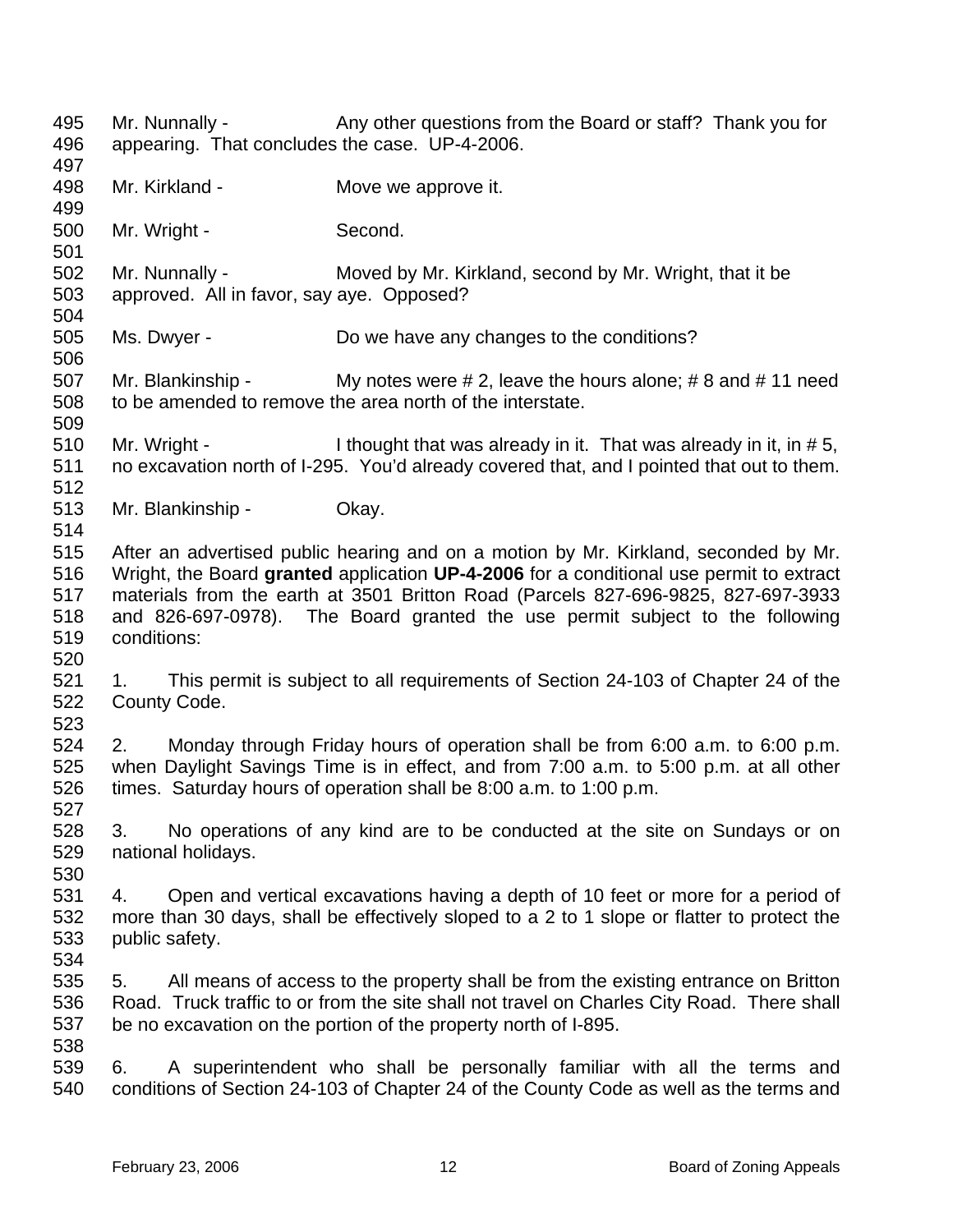541 542 543 conditions of UP-1-2004, shall be present at the beginning and conclusion of operations each work day to see that all conditions of the County Code and the use permit are carefully observed.

544

545 546 547 548 549 550 551 552 553 7. Topsoil shall not be removed from any part of the property outside of the area in which extraction is authorized. Sufficient topsoil shall be stockpiled on the property for respreading in a layer with five (5) inches of minimum depth. If the site does not yield sufficient topsoil, additional topsoil shall be brought to the site to provide the required five-inch layer of cover. All topsoil shall be treated with a mixture of seed, fertilizer, and lime as recommended by the County of Henrico after the results of soil tests have been submitted to the County of Henrico. All topsoil shall be stockpiled within the authorized borrow area and provided with adequate erosion control protection.

554 555 556 557 8. The rehabilitation of the property shall take place simultaneously with the extraction process. Rehabilitation shall not be considered completed until the extraction area is covered completely with permanent vegetation.

558 559 560 561 9. Responsibility for maintaining the property, fences, and roads in a safe and secure condition indefinitely, or for converting the property to some other safe use, shall rest with the applicant.

562 563 564 10. Entrance gates shall be erected and maintained at all entrances to the property. These gates shall be locked at all times, except when authorized representatives of the applicant are on the property.

566 567 568 569 570 571 572 11. Erosion Control Plans shall be submitted to the Department of Public Works for review and approval at time of application for the Use Permit. Throughout the life of this extraction operation, the applicant shall continuously satisfy the Department of Public Works that erosion control procedures are properly handled and furnish plans and bonds that the department deems necessary. The applicant shall provide certification from a licensed professional engineer that dams, embankments and sediment control structures meet standard and approved design criteria as set forth by the State.

573 574 575 576 577 578 579 580 12. The areas approved for extraction under this permit shall be delineated on the ground by the erection of five (5) foot high metal posts at least five (5) inches in diameter and painted in alternate one (1) foot stripes of red and white. These posts shall be so located as to clearly define the area in which the extraction is permitted. They shall be located, and the location certified by a certified surveyor, within ninety (90) days of the date of approval of this use permit by the Board of Zoning Appeals, or this use permit is void.

581

565

582 583 584 585 586 13. "No Trespassing" signs shall be posted and maintained on the property to warn against use of the property by unauthorized persons. The minimum letter height shall be three inches and signs are to be posted every 250 feet along the perimeter of the property. The applicant shall furnish the Chief of Police a letter authorizing enforcement by the County Police Officers of the "No Trespassing" regulations, and agreeing to send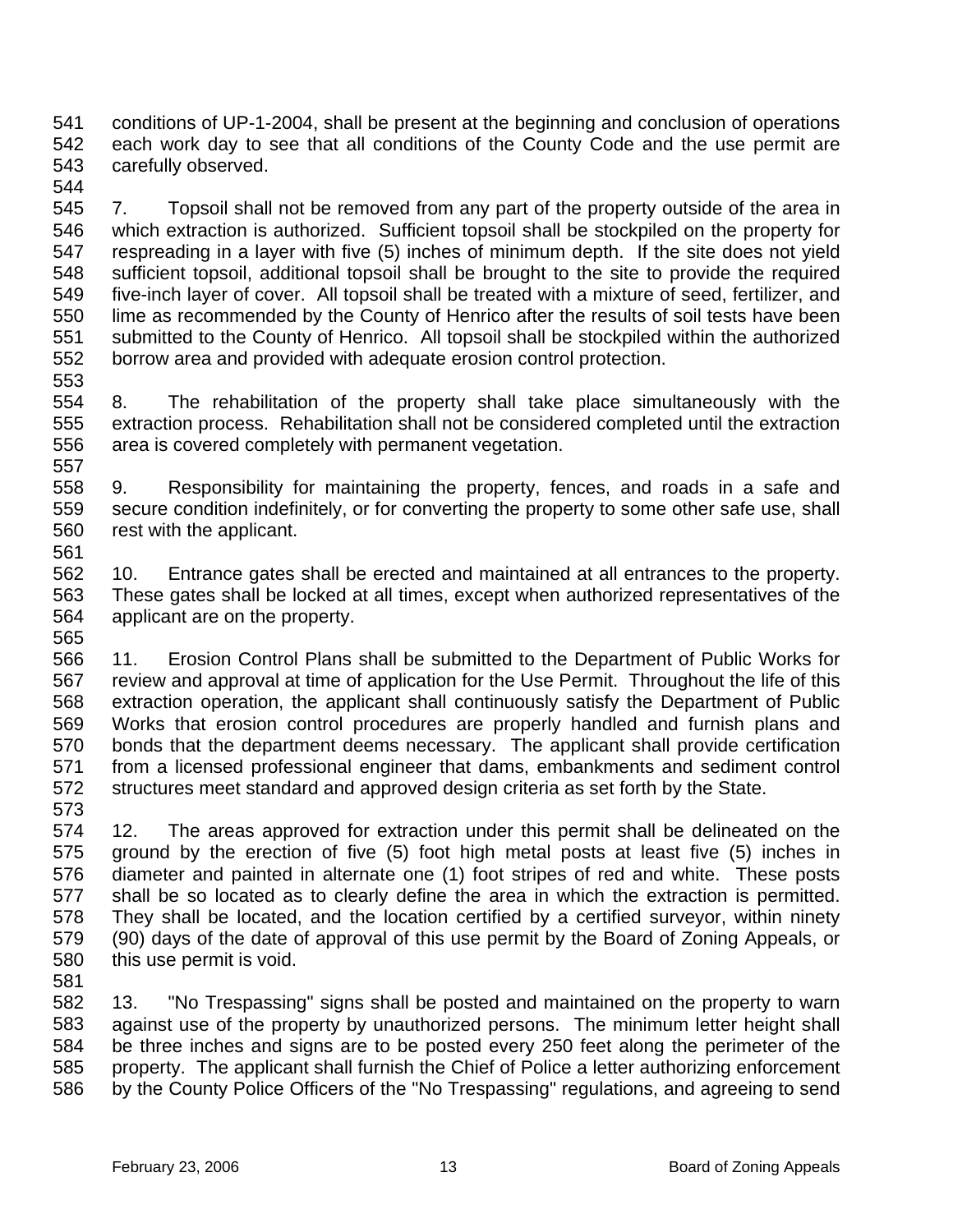587 588 a representative to court for purposes of testimony whenever required or requested by the Division of Police.

589

594

590 591 592 593 14. Excavation operations shall be discontinued on said site by April 30, 2008, and restoration accomplished not later than April 30, 2009, unless a new permit is applied for by not later than 60 days before the expiration of the permit, and is subsequently granted by the Board of Zoning Appeals.

- 595 596 597 598 599 600 601 602 603 604 605 606 607 608 609 610 15. A financial guaranty satisfactory to the County Attorney shall be posted with the Secretary of the Board of Zoning Appeals for extracting materials from 83 acres, in an amount of \$2,000.00 per acre for each disturbed acre of land included, for a total of \$166,000.00 guaranteeing that the land will be restored to a reasonably level and drainable condition with a minimum slope on the restored property being five to one or flatter. The guaranty may provide for the termination of the obligations after 30 days notice in writing. Such notice shall be served upon the principal and upon the obligee as provided by law for the service of notices. At the termination of the aforesaid 30 day notice to the principal, all authority of the principal under this use permit to extract materials, and work incident thereto, shall cease provided the applicant has not furnished another guaranty suitable to the County within said 30 days. The principal shall then proceed within the next ensuing 30 days following the termination of its authority under this use permit, to accomplish the complete restoration of the land as provided for under the terms of this permit. A notice of termination by such surety shall in no event relieve the surety from its obligation to indemnify the County of Henrico for a breach of the conditions of this use permit.
- 612 613 614 615 616 16. The applicant shall furnish a certification each year, verifying that the guaranty is in effect, premiums have been paid, and the bonding company reaffirms its responsibility under the use permit conditions. This certification shall be submitted to the Board on April 30, 2007.
- 617 618 619 620 17. This permit does not become valid until the guaranty, required in condition No. 15, has been posted with the County, and necessary approval received. This must be accomplished within 30 days of the Board's action or the action becomes invalid.
- 621 622 623 624 625 626 18. A progress report shall be submitted to the Board on April 30, 2007. This progress report must contain information concerning how much property has been disturbed to date of the report, the amount of land left to be disturbed, and how much rehabilitation has been performed, and when and how the remaining amount of land will be rehabilitated, and any and all pertinent information about the operation that would be helpful to the Board.
- 627

611

628 629 630 631 632 19 If, in the course of its preliminary investigation or operations, applicant discovers evidence of the existence of cultural or historical material or the presence on the site of significant habitat or an endangered species, it will notify appropriate professional or governmental authorities and provide them with an opportunity to investigate the site and applicant will report the results of such investigation to the Planning Department.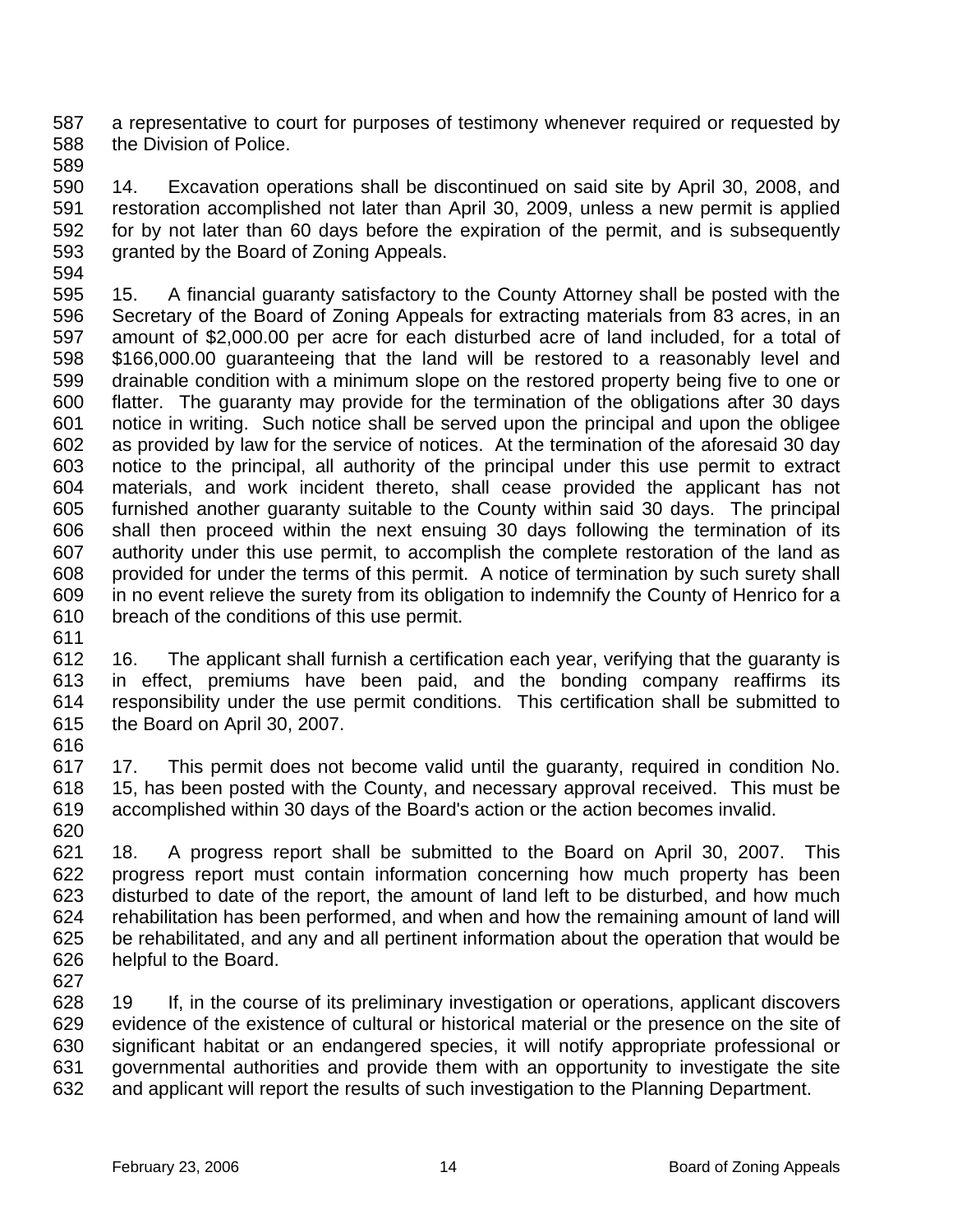633 634 635 636 637 20. The applicant shall comply with the Chesapeake Bay Preservation Act and all state and local regulations administered under such act applicable to the property and shall furnish to the Planning Department copies of all reports required by such act or regulations.

- 638 639 640 641 642 643 21. In the event that an appeal of the Board's approval action is filed, all conditions requiring action on the part of the applicant within 90 days are considered satisfied if the required actions take place within 90 days of final action on the appeal process by the courts.
- 644 645 646 647 22. If the Virginia Department of Mines, Minerals and Energy determines that the use of this property constitutes a mine, the applicant shall obtain a mine license from the Division of Mineral Mining, Virginia Department of Mines, Minerals and Energy, within 90 days of such determination, or the use permit is void.
- 649 650 651 23. No offsite-generated materials shall be deposited on the site unless the materials and the plans for their placement have been approved by the Planning Office.
- 652 653 654 655 656 657 24. If the Virginia Department of Mines, Minerals and Energy determines that the use of this property constitutes a mine, a sign shall be posted at the entrance to the mining site stating the name of the operator, the Henrico use permit number, the Division of Mineral Mining mine license number, and the phone number of the operator. The sign shall be 12 square feet in area and shall be properly maintained.
- 658 659 660 661 662 25. If the Virginia Department of Mines, Minerals and Energy determines that the use of this property constitutes a mine, all drainage and erosion and sediment control measures shall conform to the standards and specifications of the Mineral Mining Manual Drainage Handbook.
- 663 664 665 666 667 668 669 26. If water wells located on surrounding properties are adversely affected, and the extraction operations on this site are suspected as the cause, the effected property owners may present to the Board evidence that the extraction operation is a contributing factor. After a hearing by the Board, this use permit may be revoked or suspended, and the operator may be required to correct the problem. The applicant shall post a financial guarantee in the amount of \$25,000, satisfactory to the County Attorney, guaranteeing compliance with this condition.
- 670

673

648

671 672 27. Failure to comply with any of the foregoing conditions shall automatically void this permit.

| 674 | Affirmative:  | Dwyer, Harris, Kirkland, Nunnally, Wright | 5 |
|-----|---------------|-------------------------------------------|---|
|     | 675 Negative: |                                           |   |
| 676 | Absent:       |                                           |   |
| 677 |               |                                           |   |

678 The Board granted the request because it found the proposed use will be in substantial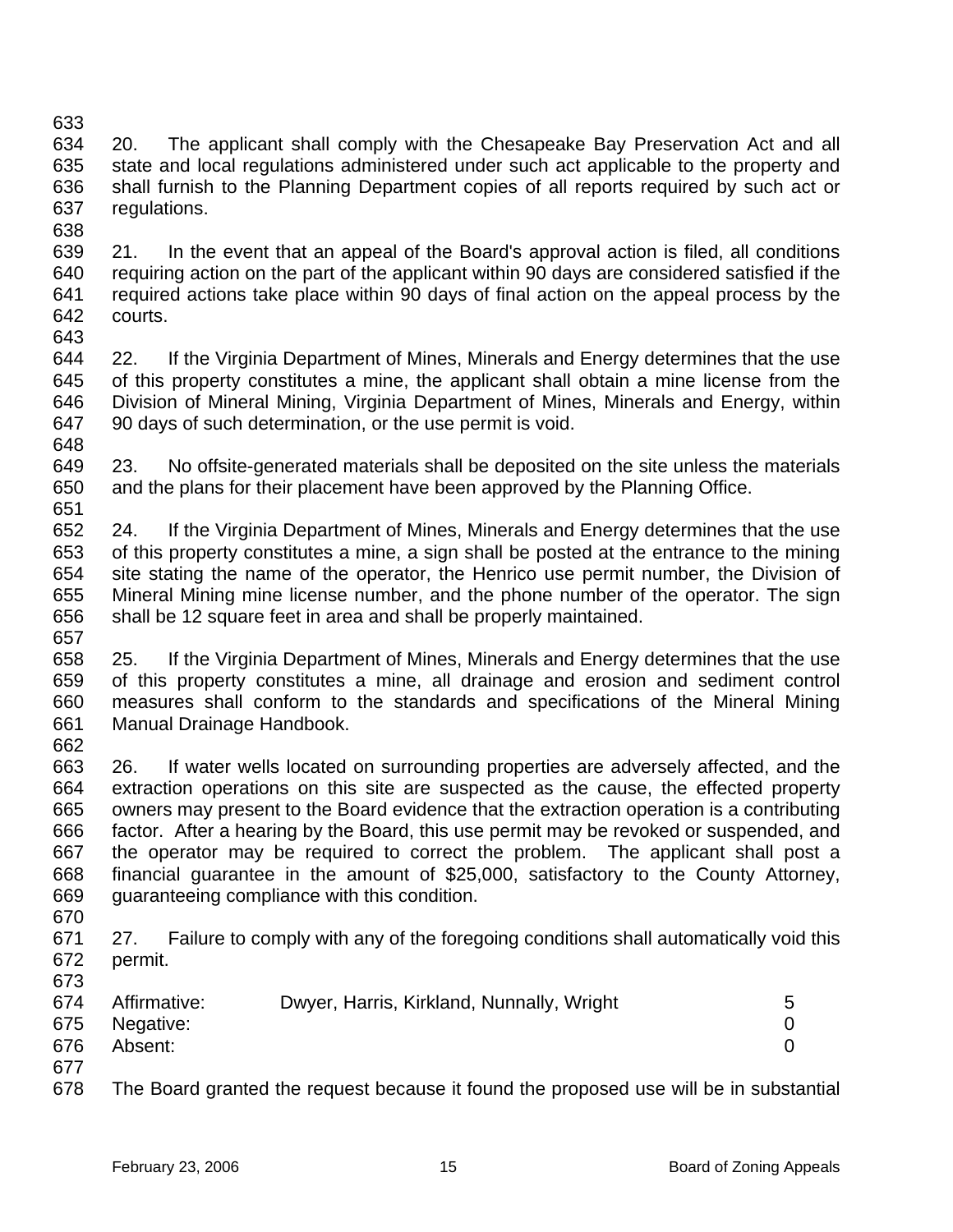679 680 681 682 683 684 685 686 687 688 689 690 691 692 693 694 695 696 697 698 699 700 701 702 703 704 705 706 707 708 709 710 711 712 713 714 715 716 717 718 719 720 721 722 723 724 accordance with the general purpose and objectives of Chapter 24 of the County Code. Mr. Nunnally - UP-5-2006. Mr. Kirkland - I move we approve it; don't change the hours of operation on UP-5. Leave it as is. Mr. Wright - 7:00 to 7:00, condition as stated in the report. Ms. Dwyer - And add Condition # 27, Mr. Wright. Mr. Wright - And the addition of Condition # 27. Ms. Dwyer - What about Condition # 15 -- talk about financial quarantee for 40 acres, 2,000 acres, for a total of \$46,000 **(Unintelligible)**. Mr. Blankinship - The disturbed area is 23.24 acres, so the dollar figure is correct; it's the acre that's wrong. Should be 23.24. Ms. Dwyer - Did I hear a motion? Mr. Nunnally - Motion by Mr. Kirkland, and second by Mr. Wright, that it be approved. All in favor say aye. Ms. Harris - The Mave a question. With reference to reclamation, **(Unintelligible)** a progress report is going to be submitted in 2007, right. That's not my question; I'm fine with that. I was concerned about the reclamation, that we should look at it again. Ms. Dwyer - There's also the question of access, when it was originally approved, there was no access to Monahan Road permitted, and now that is their only access. Does that give anyone pause? Mr. Wright - It says an "existing entrance" on Monahan Road, so there must be road. Ms. Dwyer - Right, but when this was originally approved, they were able to get access through the area where I-895 is now, so that means that access. **(Unintelligible)**. Mr. Blankinship - Yes, that's staff's problem in this case. Mr. Kirkland - Mr. Blankinship, on # 5, the pits are divided in half. How do they get from one side to the other? Is there a temporary bridge over that wetlands? I just wanted to know that for my own information?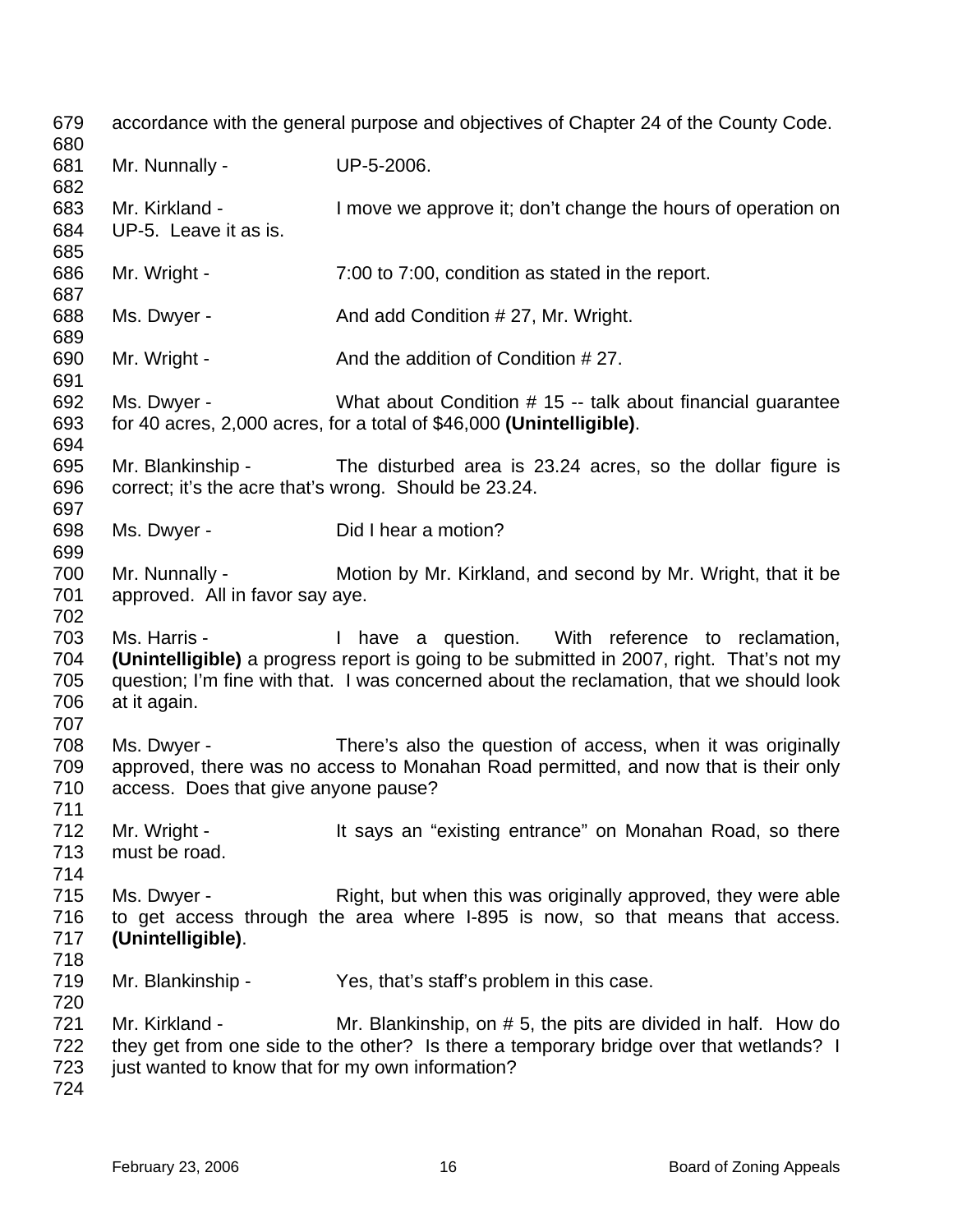- 725 726 Mr. Blankinship - I don't know exactly. My quess is that they would just run a gravel road across there, and they would **(Unintelligible)**.
- 728 729 Mr. Kirkland - They would still be using Monahan to get out, right? I don't want them coming out somewhere else.
- 731 Mr. Blankinship - That would be regulated by the **(Unintelligible)**.
- 733 734 Mr. Wright - That's what the condition says, the access is by Monahan.
- 735 736 737 738 739 740 741 742 743 744 745 746 747 748 749 750 751 Ms. Dwyer - That was the concern. This is a narrow strip that goes by these houses. I really have a lack of knowledge about the reclamation issues about these properties, and we have asked the staff to do some research on it and get back to us with some recommendations, and we are approving a lot of these excavation sites, hundreds and hundreds of acres in the east end, and looking at the future, how will that affect future land use? I just have a concern about how we're doing, what we should be doing to appropriately reclaim these properties, so that it can be used in the future for industrial development or for any development or even residential development, and I see the answer as I look at this, is no. This would be a parcel that would be forever useless. What I don't know is, can it be made useful by our conditions for reclamation? I'm reluctant to approve any more acreage in cases like this, until we have a sense of what's required to reclaim it, whether it's reasonable to ask it to be reclaimed for future development, or whether it doesn't matter. I think all those issues need to be addressed by us, and that's what I hope the County would be looking at, and I would be interested to know how long it might take to investigate, maybe a work session with input from people in the County who have an expertise in this area, to educate us. I don't know if anyone else has that same concern.
- 753 754 Mr. Kirkland - The other case I can see that can never be anything else but pond, because it's locked in, with an exit on the entrance to get to it.
- 756 757 758 759 760 761 762 Ms. Dwyer - You'd be surprised. There is development in Innsbrook that is right up against the interstate that has more awkward access than this, so it's not impossible that it could be used. I think in its present state, because it's already been excavated, it probably can't be reclaimed for development purposes. This is developable for that, I mean if Innsbrook can do something just like this. It depends on how much demand there is for the land, and I'm just assuming that in the future there will be demand. Do any of my fellow Board members have a comment on that?
- 763

752

755

727

730

- 764 765 766 Mr. Kirk' - You're saying in the future you want us to step over the reclamation permits and try to extend it to the future of some sort?
- 767 **(Unintelligible)**
- 768
- 769 770 Ms. Dwyer - I'm saying that before we approve these extraction requests, that we ought to have in mind what it is we want the land to look like and be useful for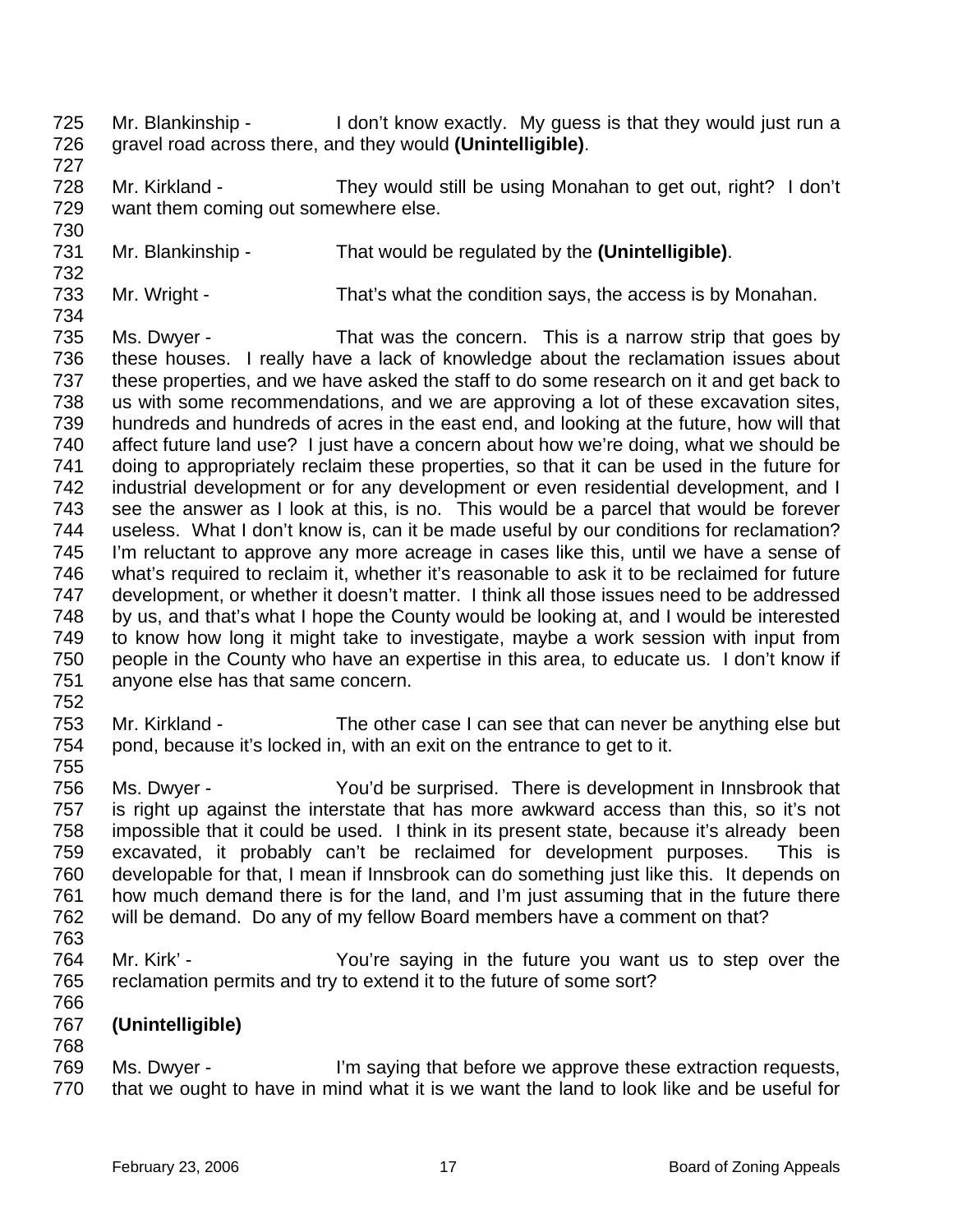771 772 773 774 775 776 777 778 779 780 781 782 783 784 785 786 787 788 789 790 791 792 793 794 795 796 797 798 799 800 801 802 803 804 805 806 807 808 809 810 811 812 813 814 815 816 when it's finished. Mr. Kirkland - That would come under the comprehensive plan in the future, whether or not that would be **(Unintelligible)**. Ms. Dwyer - The comprehensive plan would say should it be commercial, or industrial, or residential. I'm saying, could it be something we should look at. We don't have to say it could be used for industrial versus residential, but we might want to say it needs to be developable; it needs to be reclaimed so that it can be used for something, even if it's a park. **(Unintelligible)** Mr. Kirkland - **(Unintelligible)** That would not be grounds to deny it. Ms. Dwyer - I'm not suggesting that we make that decision, that the Board make it; I'm suggesting that the before we allow this land to be used in such a way as it renders it undevelopable for anything in the future, we should know what the answer to that question is. Before we allow excavation, we should know what the reclamation result would be, because we're the ones who say "green light" to the excavation. Ms. Harris - The Mow would we use that as a condition? In some past tenses, the land would be restored to a **(Unintelligible)?**  Mr. Blankinship - Every use permit for extraction has a reclamation plan with it. It just so happens that with this one, the whole thing is to be under water. There have been two recently, where there have been proposed "tall mounds," and we've said "no, a tall mound is not an appropriate way to reclaim this." Ms. Dwyer - What that doesn't answer, is even if it's restored to grade and not useable, can it be developed. We still have not answered that question, and that's the root of my inquiry. Ms. Harris - Whose responsibility is it that we have a reclamation plan? Mr. Wright - The landowner ought to have something to say about any land use. Mr. Blankinship - The applicant submits the plan; it's part of the required **(Unintelligible)**. Ms. Dwyer - We're not playing God; we're giving permission that all this land be excavated, and I think it's incumbent upon us to look out for the interests of the future use of that land that we're allowing to be excavated and say, "yes it's appropriate to excavate it, but when you finish, it needs to be whatever it needs to be, whether it's a pond or just reclaim the vegetation or make it useful for future development."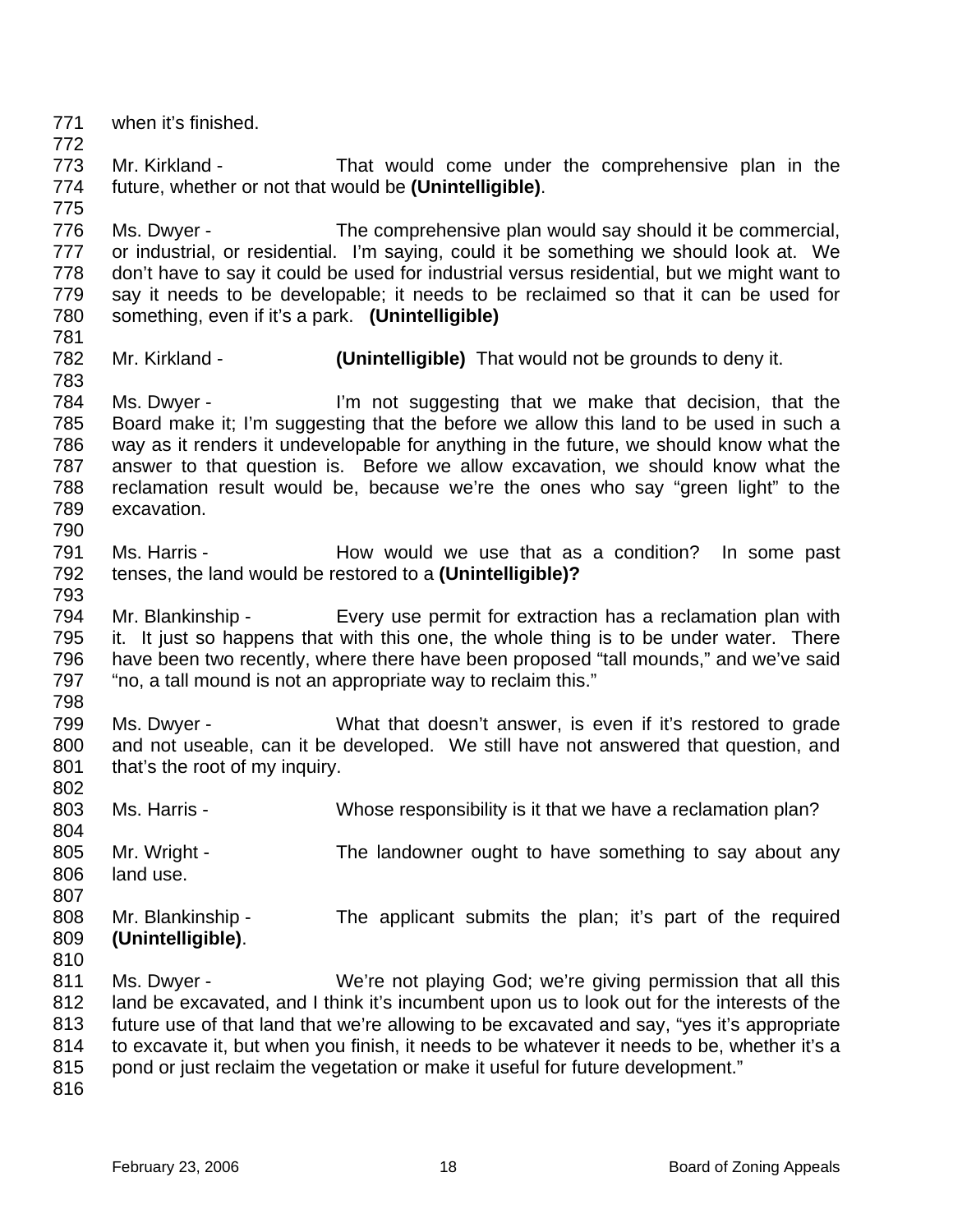817 818 819 820 821 822 823 824 825 826 827 828 829 830 831 832 833 834 835 836 837 838 839 840 841 842 843 844 845 846 847 848 849 850 851 852 853 854 855 856 857 858 859 860 861 862 Mr. Kirkland - Could we deny a case if we didn't like the use it was going to end up as? Ms. Dwyer - I think the reclamation is part and parcel of the case. Mr. Blankinship - I'm not so sure about the use, but I think you could say it's not appropriate to dig out all this material and just leave a pond there. I certainly felt comfortable with you saying "we don't think it's appropriate for you to build a great big hill." Mr. Wright - Then you get in a situation ............. Mr. Blankinship - Restore it to some useable condition. Mr. Wright - That's how we've been addressing these, but you get to a point where, if you say we're not satisfied to have a pond there, we're just going to deny forthwith. You just won't have any excavations. Ms. Dwyer - I don't think all excavations end up with ponds, and some excavations, like one that we had recently, where they filled it with inert construction materials. Suppose we say "that's fine," so you make money extracting materials; you make money depositing the inert construction debris. What we expect, once you deposit that inert construction debris, is that the land be covered and be reclaimed so that it can be used for some future purpose. In other words, we **(Unintelligible)** for the fill. Mr. Wright - But who's controlling it – the owner's the one who decides what he wants to do with his land. Ms. Dwyer - But we're the ones who grant the permit that allowed the excavation and the fill. That's our job. Mr. Kirkland - The Suppose the staff would have to make sure that it's included in their reclamation permit. Ms. Dwyer - But right now, the staff doesn't know how to do that, and we don't know how to do that. Mr. Kirkland - That's exactly right. Ms. Dwyer - Think we need to know how to do that. I think staff needs to get back to us on what are some possible and reasonable standards of reclamation that we could impose. It may be that, in a case like this, we say a pond is fine. It may be a case like the one in Varina where they wanted to put construction debris in, we'll say that's fine, but you have to have it engineered so that a building could go on top of that at some point and not delay the use of development for all time.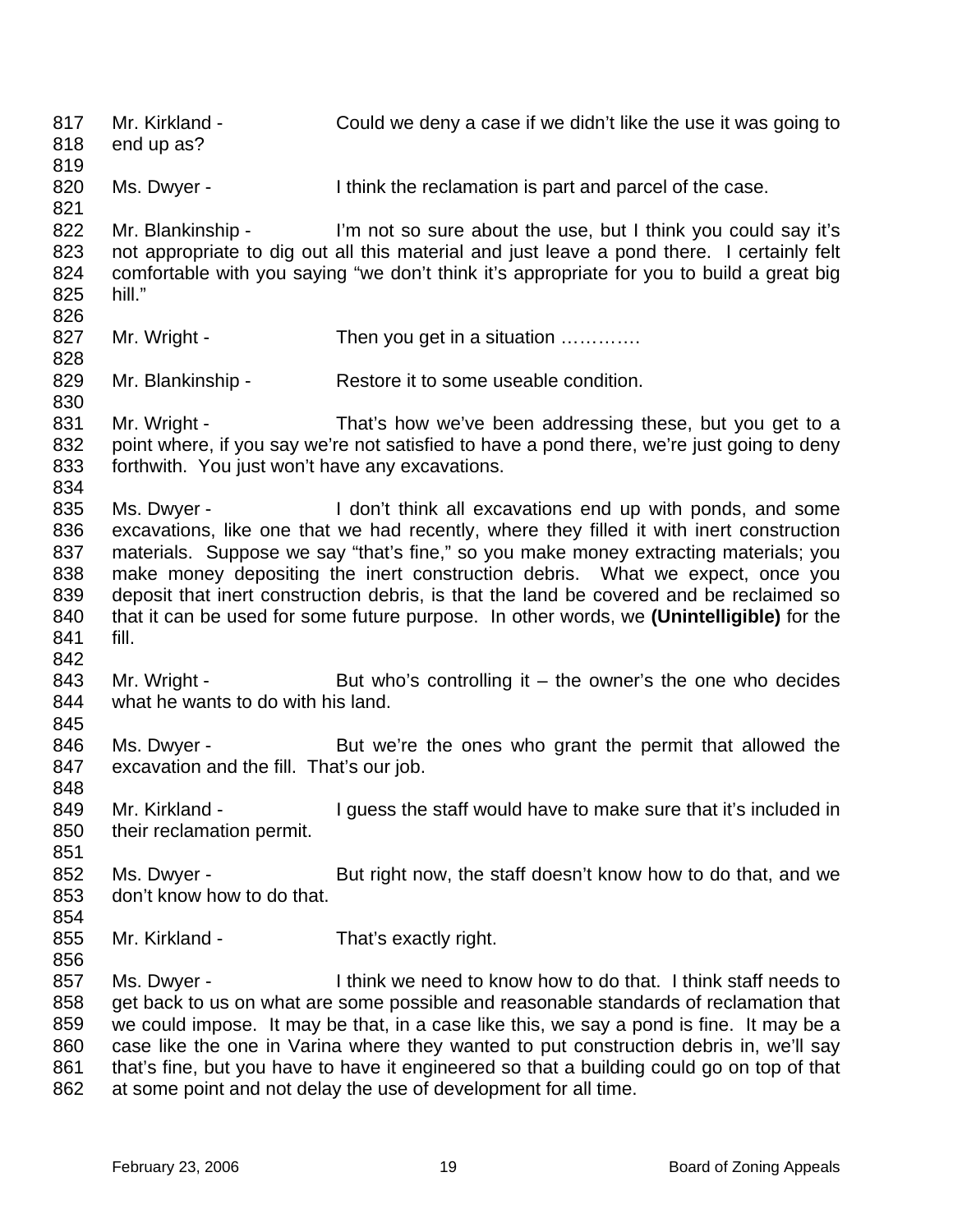863 864 865 866 867 868 869 870 871 872 873 874 875 876 877 878 879 880 881 882 883 884 885 886 887 888 889 890 891 892 893 894 895 896 897 898 899 900 901 902 903 904 905 906 907 908 Mr. Kirkland - It would be a mutual agreement between us and the staff. Sometimes they need to give us some guidance before we open our mouths. Mr. Nunnally - Ckay Ben, you've made note of all that? Mr. Blankinship - Oh yes, we made note of it last month. **(Unintelligible)**  Mr. Kirkland - The I guess we need to get to that. Mr. Blankinship - We'll need more than a note. Ms. Dwyer - Can we have something next month, some sort of an update? Maybe we need a work session too. I think a work session might be a good idea, since people who own land would be affected by this. Mr. Blankinship - We can get something next month, yes. Ms. Dwyer - I'd like to see this case deferred until we have some sort of standards for reclamation. Mr. Kirkland - You think you can do that in thirty days, Ben? Mr. Blankinship - No, not completed. We could have some sort of an update in March, but I would not feel comfortable promising you a completed study on a subject I know very little about. Mr. O'Kelly - Much of this takes place in agricultural areas in the eastern part of the County, and there's nothing you could do to make the land suitable for septic tanks, not even with an alternative system. It's not possible. Mr. Wright - We've deferred it once. We can't defer it more than 90 days. Ms. Harris -  $\blacksquare$  And here we do with  $\#$  8 for UP-4; this is what we normally say with these cases, talking about the rehabilitation of the property. Here it would be covered completely with permanent vegetation – you don't think that's enough that we need to consider the future against other properties – is that what you're saying? Ms. Dwyer - That could mean you spread five inches of dirt and seed it, and then you've got grass, which may be fine in some cases, but in some cases that doesn't go to the issue of whether the land is useable for anything afterwards, which is really the crux of my concern. There may be some land we say this is an important location; we want to make sure it could be used for something in the future, so reclaim it to a particular standard, not just to grass. **(Unintelligible)**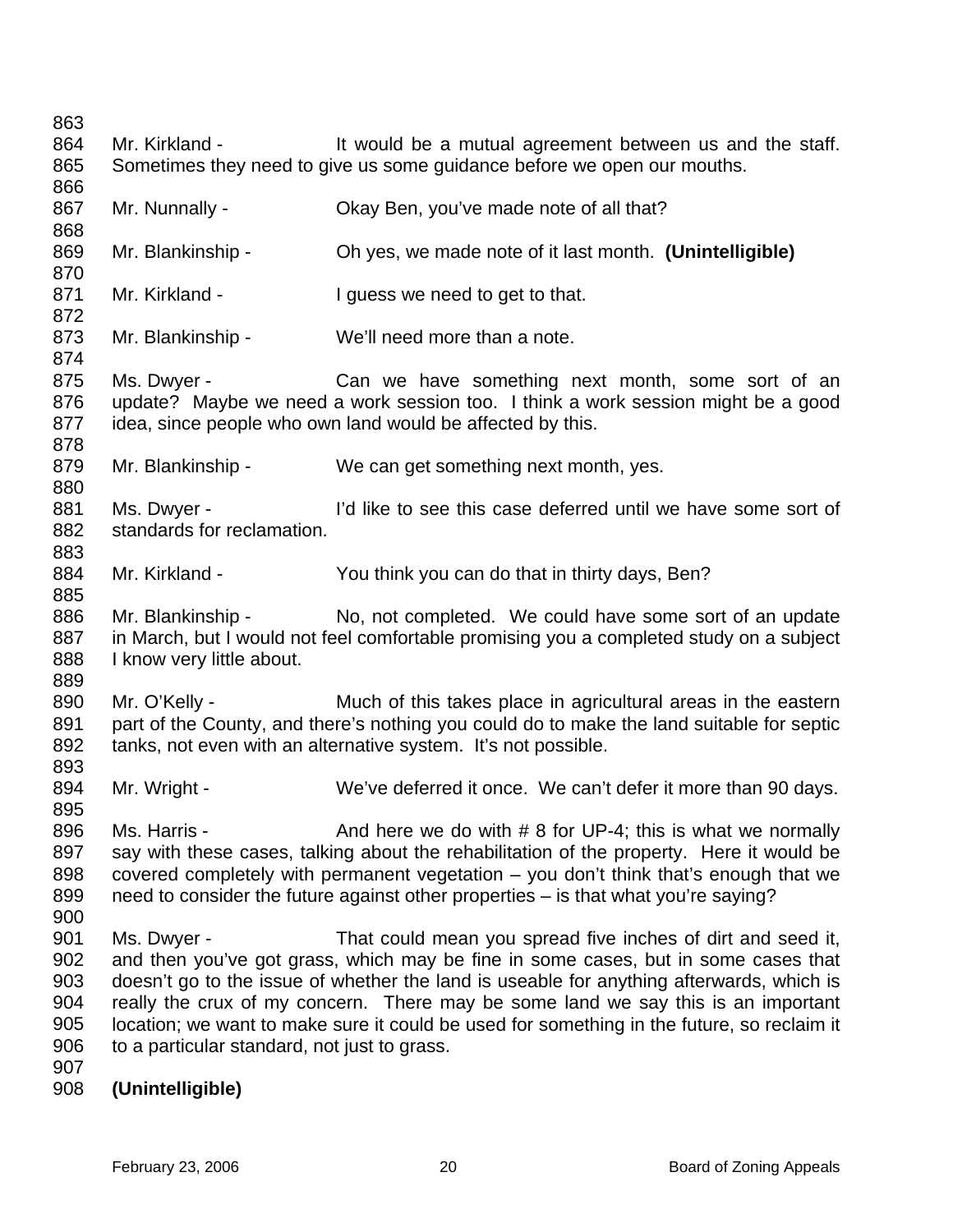909 910 911 912 913 914 915 916 917 918 919 920 921 922 923 924 925 926 927 928 929 930 931 932 933 934 935 936 937 938 939 940 941 942 943 944 945 946 947 948 949 950 951 952 953 954 **Mr. Kirkland - Mr. Blankinship, since you can't come up with a reasonable standard in the next thirty days, it wouldn't do any good to defer it. We've only got a 90-day window here, and we've already deferred it once. Ms. Dwyer - Can we defer it today, or does it matter?**  (Unintelligible) Ms. Harris - Could we have a condition that would conform to the reclamation policy? Mr. Kirkland - They've submitted a plan, so the reclamation thing **(Unintelligible)** in use. I don't know if we can, without some more data from the County, whether we can force them in use on anybody, I guess that's what it is, without getting into ………….. Ms. Dwyer - That's what we're doing now, by requiring reclamation. Mr. Kirkland - They have to do that, under the Commonwealth of Virginia. I assume that's a State permit. Mr. Blankinship - I'm sure it is. Ms. Dwyer - Maybe **(Unintelligible)** we don't know that. Ms. Harris - The Can we say that while we review this progress report in 2007, we will address it then, next year? Mr. Blankinship - You would not only get the progress report; this application would come back up before you in two years, unless they'd completed work by then, and since they haven't started yet, the project they want to use this for hasn't been funded yet, may not be funded in the next two years. Mr. Kirkland - This is the one they want to use for the Wilton Farm project? This one's been funded. They're just waiting for the plans to come out of the County so they could start. I guess this is the Wilton. Mr. Blankinship - I would be surprised if they used material from here for the Wilton project, but I've been surprised before. Ms. Harris - When we come up with that criteria then, will we judge all cases in the future by that criteria, but right now we don't have it, so I don't see how we can hold them up, as long as they rehabilitate the land as they said. I think we should let them go and do our homework with creating this reclamation policy and hold everyone else accountable for that.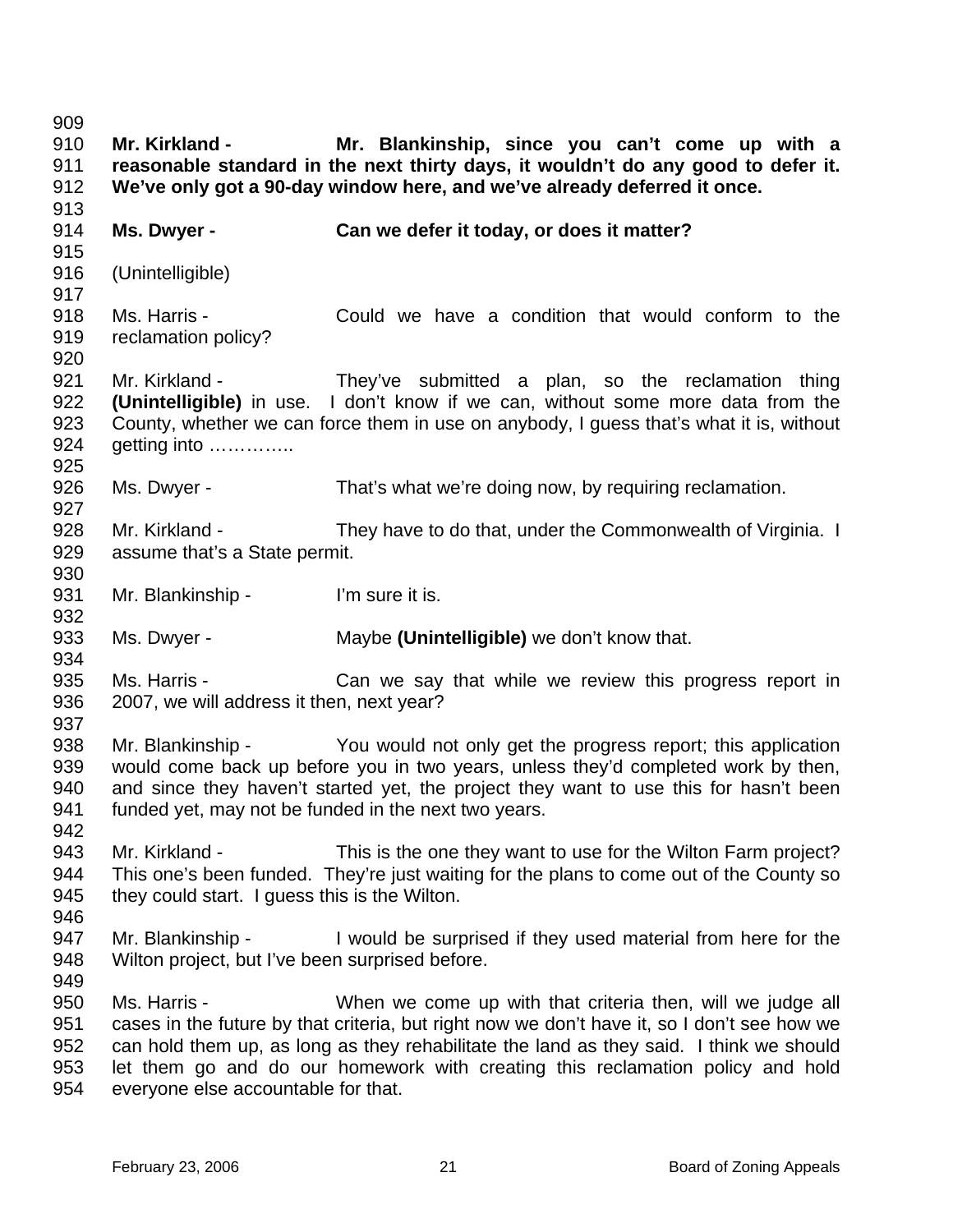956 957 958 959 960 961 962 963 964 965 966 967 968 969 970 971 972 973 974 975 976 977 978 979 980 981 982 983 984 985 986 987 988 989 990 991 992 993 994 995 996 997 998 999 1000 Mr. Kirkland - **I'm ready to call for action.** Mr. Nunnally - UP-5-2006 – motion's been made by Mr. Kirkland, seconded by Mr. Wright to be approved. All in favor say aye. Opposed. Ms. Dwyer - No. After an advertised public hearing and on a motion by Mr. Kirkland, seconded by Mr. Wright, the Board **granted** application **UP-5-2006** for a conditional use permit to extract materials from the earth at 6919 Monahan Road (Parcel 823-698-3046). The Board granted the use permit subject to the following conditions: 1. This permit is subject to all requirements of Section 24-103 of Chapter 24 of the County Code. 2. Monday through Friday hours of operation shall be from 7:00 a.m. to 7:00 p.m. when Daylight Savings Time is in effect, and from 7:00 a.m. to 5:00 p.m. at all other times. Saturday hours of operation shall be from 7:00 a.m. to 3:00 p.m. 3. No operations of any kind are to be conducted at the site on Sundays or on national holidays. 4. Open and vertical excavations having a depth of 10 feet or more for a period of more than 30 days, shall be effectively sloped to a 2 to 1 slope or flatter to protect the public safety. 5. All means of access to the property shall be from the existing entrance on Monahan Road. Truck traffic to or from the site shall not travel on Charles City Road. 6. A superintendent who shall be personally familiar with all the terms and conditions of Section 24-103 of Chapter 24 of the County Code as well as the terms and conditions of UP-5-2006, and shall be present at the beginning and conclusion of operations each work day to see that all conditions of the County Code and the use permit are carefully observed. 7. Topsoil shall not be removed from any part of the property outside of the area in which extraction is authorized. Sufficient topsoil shall be stockpiled on the property for respreading in a layer with five (5) inches of minimum depth. If the site does not yield sufficient topsoil, additional topsoil shall be brought to the site to provide the required five-inch layer of cover. All topsoil shall be treated with a mixture of seed, fertilizer, and lime as recommended by the County of Henrico after the results of soil tests have been submitted to the County of Henrico. All topsoil shall be stockpiled within the authorized borrow area and provided with adequate erosion control protection. This condition shall not prevent the applicant from constructing a screening berm as requested by the owner of the adjoining property.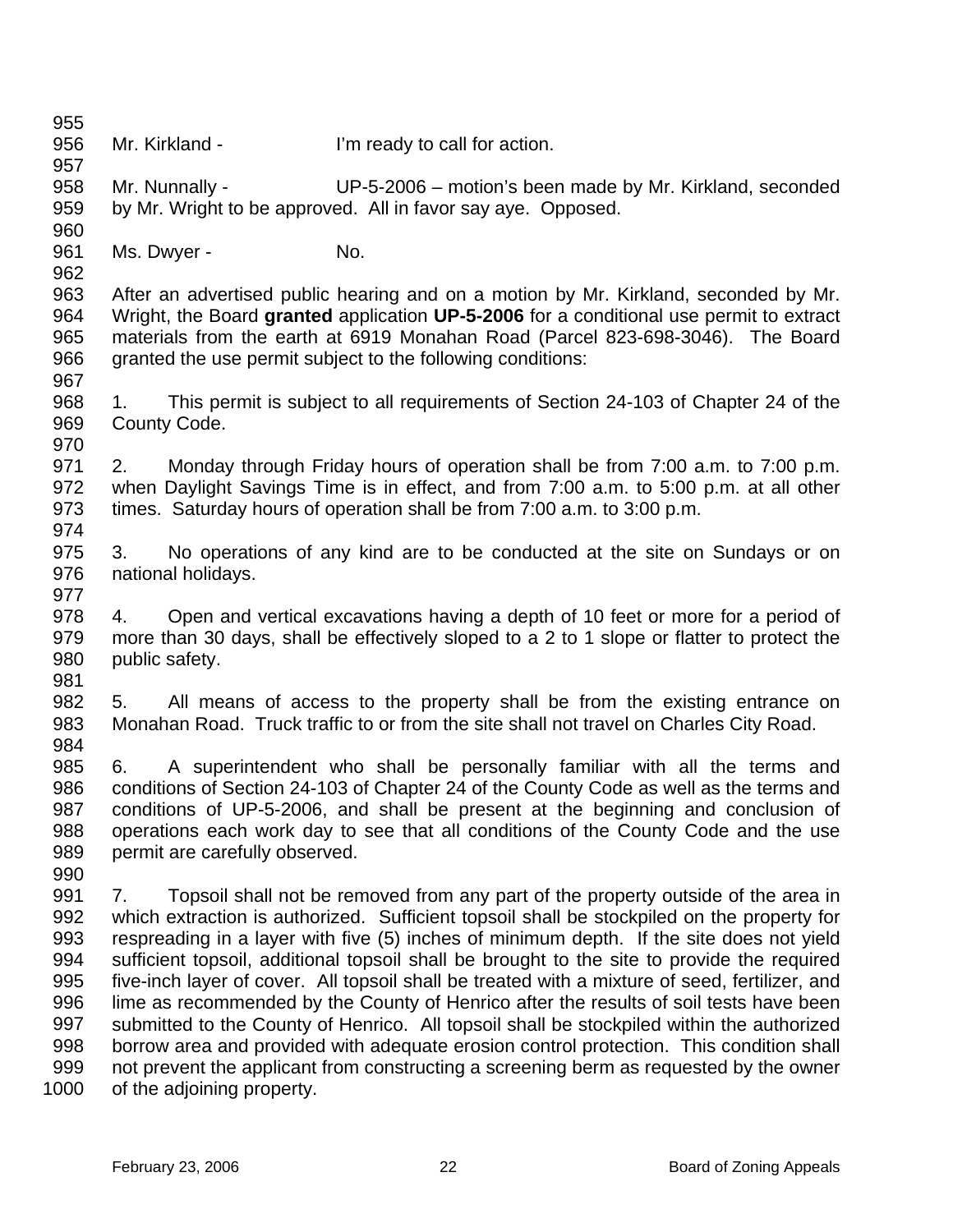1002 1003 1004 8. The rehabilitation of the property shall take place simultaneously with the extraction process. Rehabilitation shall not be considered completed until the extraction area is covered completely with permanent vegetation.

1005

1001

1006 1007 1008 9. Responsibility for maintaining the property, fences, and roads in a safe and secure condition indefinitely, or for converting the property to some other safe use, shall rest with the applicant.

1009

1010 1011 1012 1013 10. Entrance gates shall be erected and maintained at all entrances to the property. These gates shall be locked at all times, except when authorized representatives of the applicant are on the property.

1014 1015 1016 1017 1018 1019 1020 1021 11. Erosion Control Plans shall be submitted to the Department of Public Works for review and approval at time of application for the use permit. Throughout the life of this extraction operation, the applicant shall continuously satisfy the Department of Public Works that erosion control procedures are properly handled and furnish plans and bonds that the department deems necessary. The applicant shall provide certification from a licensed professional engineer that dams, embankments and sediment control structures meet standard and approved design criteria as set forth by the State.

1022 1023 1024 1025 1026 1027 1028 12. The areas approved for extraction under this permit shall be delineated on the ground by the erection of five (5) foot high metal posts at least five (5) inches in diameter and painted in alternate one (1) foot stripes of red and white. These posts shall be so located as to clearly define the area in which the extraction is permitted. They shall be located, and the location certified by a certified surveyor, within ninety (90) days of the date of approval of this use permit by the Board of Zoning Appeals, or this use permit is void.

1029

1030 1031 1032 1033 1034 1035 1036 13. "No Trespassing" signs shall be posted and maintained on the property to warn against use of the property by unauthorized persons. The minimum letter height shall be three inches and signs are to be posted every 250 feet along the perimeter of the property. The applicant shall furnish the Chief of Police a letter authorizing enforcement by the County Police Officers of the "No Trespassing" regulations, and agreeing to send a representative to court for purposes of testimony whenever required or requested by the Division of Police.

1037

1038 1039 1040 1041 1042 14. [AMENDED] Excavation operations shall be discontinued on said site by April 30, 2008, restoration accomplished not later than July 31, 2009 unless a new use permit is applied for by not later than 60 days before the expiration of the permit, and is subsequently granted by the Board of Zoning Appeals.

1043 1044 1045 1046 15. [AMENDED] A financial guaranty satisfactory to the County Attorney shall be posted with the Secretary of the Board of Zoning Appeals for extracting materials from 23.24 acres, in an amount of \$2,000.00 per acre for each disturbed acre of land included, for a total of \$46,480.00 guaranteeing that the land will be restored to a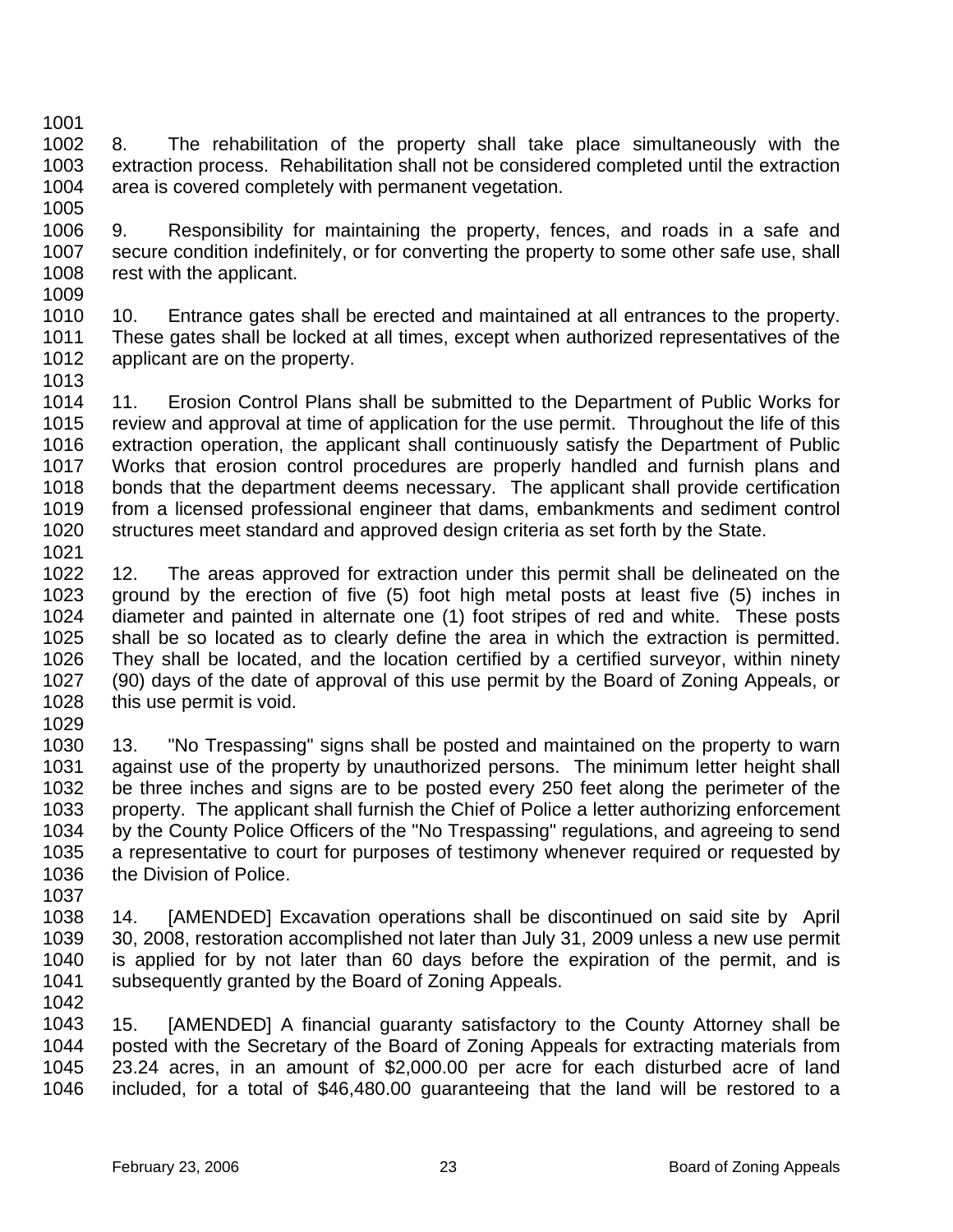1047 1048 1049 1050 1051 1052 1053 1054 1055 1056 1057 1058 1059 reasonably level and drainable condition with a minimum slope on the restored property being five to one or flatter. The guaranty may provide for the termination of the obligations after 30 days notice in writing. Such notice shall be served upon the principal and upon the obligee as provided by law for the service of notices. At the termination of the aforesaid 30 day notice to the principal, all authority of the principal under this use permit to extract materials, and work incident thereto, shall cease provided the applicant has not furnished another guaranty suitable to the County within said 30 days. The principal shall then proceed within the next ensuing 30 days following the termination of its authority under this use permit, to accomplish the complete restoration of the land as provided for under the terms of this permit. A notice of termination by such surety shall in no event relieve the surety from its obligation to indemnify the County of Henrico for a breach of the conditions of this use permit.

- 1060 1061 1062 1063 1064 16. [AMENDED] The applicant shall furnish a certification each year, verifying that the guaranty is in effect, premiums have been paid, and the bonding company reaffirms its responsibility under the use permit conditions. This certification shall be submitted to the Board on April 30, 2007.
- 1065 1066 1067 1068 17. This permit does not become valid until the guaranty, required in condition No. 15, has been posted with the County, and necessary approval received. This must be accomplished within 30 days of the Board's action or the action becomes invalid.
- 1069 1070 1071 1072 1073 1074 18. [AMENDED] A progress report shall be submitted to the Board on April 30, 2007. This progress report must contain information concerning how much property has been disturbed to date of the report, the amount of land left to be disturbed, and how much rehabilitation has been performed, and when and how the remaining amount of land will be rehabilitated, and any and all pertinent information about the operation that would be helpful to the Board.
- 1075

1076 1077 1078 1079 1080 1081 19. If, in the course of its preliminary investigation or operations, applicant discovers evidence of the existence of cultural or historical material or the presence on the site of significant habitat or an endangered species, it will notify appropriate professional or governmental authorities and provide them with an opportunity to investigate the site and applicant will report the results of such investigation to the Planning Department.

1082 1083 1084 1085 1086 20. The applicant shall comply with the Chesapeake Bay Preservation Act and all state and local regulations administered under such act applicable to the property and shall furnish to the Planning Department copies of all reports required by such act or regulations.

1087 1088 1089 1090 21. In the event that an appeal of the Board's approval action is filed, all conditions requiring action on the part of the applicant within 90 days are considered satisfied if the required actions take place within 90 days of final action on the appeal process by the courts.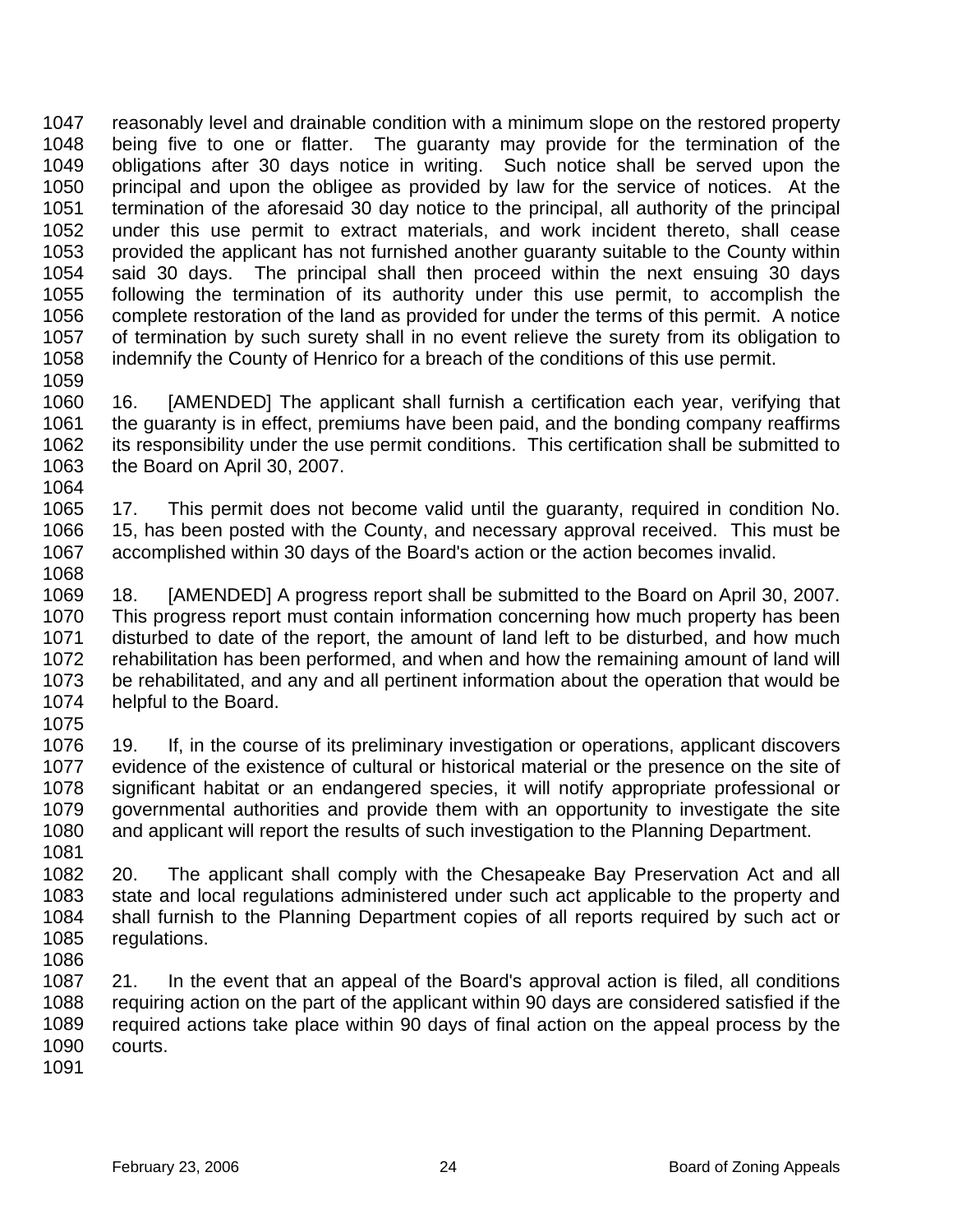1092 1093 1094 1095 1096 22. If the Virginia Department of Mines, Minerals and Energy determines that the use of this property constitutes a mine, the applicant shall obtain a mine license from the Division of Mineral Mining, Virginia Department of Mines, Minerals and Energy, within 90 days of such determination, or the use permit is void.

1097 1098 1099 23. No offsite-generated materials shall be deposited on the site unless the materials and the plans for their placement have been approved by the Planning Office.

1100 1101 1102 1103 1104 1105 24. If the Virginia Department of Mines, Minerals and Energy determines that the use of this property constitutes a mine, a sign shall be posted at the entrance to the mining site stating the name of the operator, the Henrico use permit number, the Division of Mineral Mining mine license number, and the phone number of the operator. The sign shall be 12 square feet in area and shall be properly maintained.

1106 1107 1108 1109 1110 25. If the Virginia Department of Mines, Minerals and Energy determines that the use of this property constitutes a mine, all drainage and erosion and sediment control measures shall conform to the standards and specifications of the Mineral Mining Manual Drainage Handbook.

1111 1112 1113 1114 1115 1116 1117 26. If water wells located on surrounding properties are adversely affected, and the extraction operations on this site are suspected as the cause, the effected property owners may present to the Board evidence that the extraction operation is a contributing factor. After a hearing by the Board, this use permit may be revoked or suspended, and the operator may be required to correct the problem. The applicant shall post a financial guarantee in the amount of \$25,000, satisfactory to the County Attorney, guaranteeing compliance with this condition.

1118

1125

1128

1119 1120 1121 27. [ADDED] Failure to comply with any of the foregoing conditions shall automatically void this permit.

|      | 1122 Affirmative: | Harris, Kirkland, Nunnally, Wright |  |
|------|-------------------|------------------------------------|--|
|      | 1123 Negative:    | Dwyer,                             |  |
| 1124 | Absent:           |                                    |  |

- 1126 1127 The Board granted the request because it found the proposed use will be in substantial accordance with the general purpose and objectives of Chapter 24 of the County Code.
- 1129 1130 1131 1132 1133 **UP-7-2006 SOUL CIRCUS, INC.** requests a temporary conditional use permit pursuant to Section 24-116(c)(1) to operate a circus at 1741 Dumbarton Road (Parcel 785-743-1062), zoned B-2, Business District (Fairfield).
- 1134 1135 1136 Mr. Nunnally - Is anyone else here interested in this case? If so, would you please stand and raise your right hand and be sworn?
- 1137 Mr. Blankinship - Do you swear that the testimony you are about to give is the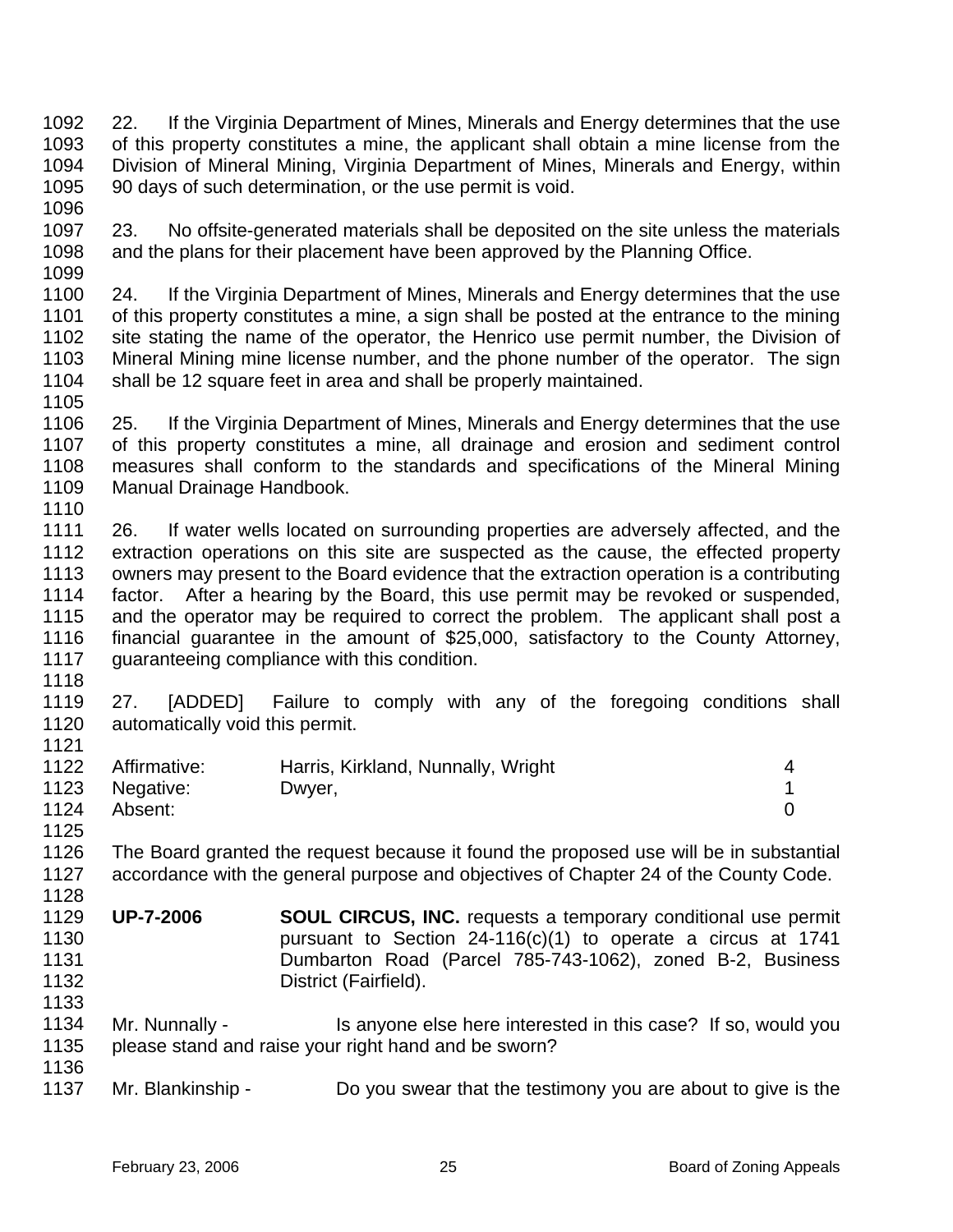1138 truth, the whole truth, and nothing but the truth, so help you God?

1140 1141 1142 1143 1144 1145 1146 1147 1148 1149 1150 1151 1152 1153 1154 1155 1156 1157 1158 1159 1160 1161 1162 1163 1164 1165 1166 1167 1168 1169 1170 1171 1172 1173 Mr. Johnson - I do. My name is Benjamin Johnson. I'm Director of Operations for the Soul Circus, Inc., which operates as Soul Circus. We are here to deal with the application process through the Board, to seek approval to operate at Azalea Mall. We are scheduled to hold shows March 22 through the 26. This morning I had the opportunity to review your staff report, including suggested conditions, and the Board of Zoning Appeals case report, which was up front on the table. Based on the conditions within the report, we don't see any issues with us abiding with those stipulations. You have an end time in that report of 10:00 pm, which is right at the same time we normally end on the weekdays, and on Saturdays and Sundays a little earlier. The other conditions in the report with respect to parking and turning the tent so that the rear entry faces at the commercial area – there is no issue there. I do have other stipulations in the report, which are par for the course for us. The one reference to people parking outside of that Azalea Mall area, I'm not quite clear on where that came from, because since we've been at Azalea Mall, we've never reached the capacity of parking on the property itself. We've worked with your officials here in the County, the Police, Fire, since 2003, to overcome some challenges previously. I certainly think we continue a good relationship as the years go by, especially for this year, and as you often know, we have the Fire and Police Departments working the event while we're there, as well as the Richmond Police, because you share jurisdiction there. We have also addressed the one complaint I'm aware of, regarding noise on March 17 last year at 11:11 am. What I would like to ask the Board about, is that one of your stipulations say two consecutive days of complaints would revoke the permission. I would like to ask that before we get to March 22, that we establish a decibel level, which we do in other jurisdictions across the country. That would be acceptable. I don't want to end up in a situation that is for whatever reason, someone does not want the event, and calls on two consecutive days, whether they have a legitimate complaint or not. We've worked with neighborhoods across the country, adjusting our volume, and sometimes it's the lower end levels of base that affects the neighbors, so we can adjust our sound. Just one other thing about the position of the tent – last year it was requested by the County, that we turn the tent so that our flap entrance faces Dumbarton Road, which is the direction of the commercial area. Previously we had it so that the artists' entrance, which is referenced in your report, that was published on the  $13<sup>th</sup>$ , faced that direction, so we will be more than happy to turn it back that way for 2006. That is all that I have at this time, unless you have questions for me.

1174

1139

1175

Mr. Wright - Mr. Chairman, has Mr. Johnson seen this letter?

- 1176
- 1177 *(Unintelligible)*

1178

1179 1180 1181 1182 1183 Mr. Blankinship - No, he has not seen it. While he's looking that over, I can explain a little bit about the issue with parking. Last year staffers found out about the two complaints that went out about parking, and when staffers found the complaints, they noticed that, and there's some note in one of our files, it seemed that people coming to the circus didn't know where to park and didn't know where to turn in; that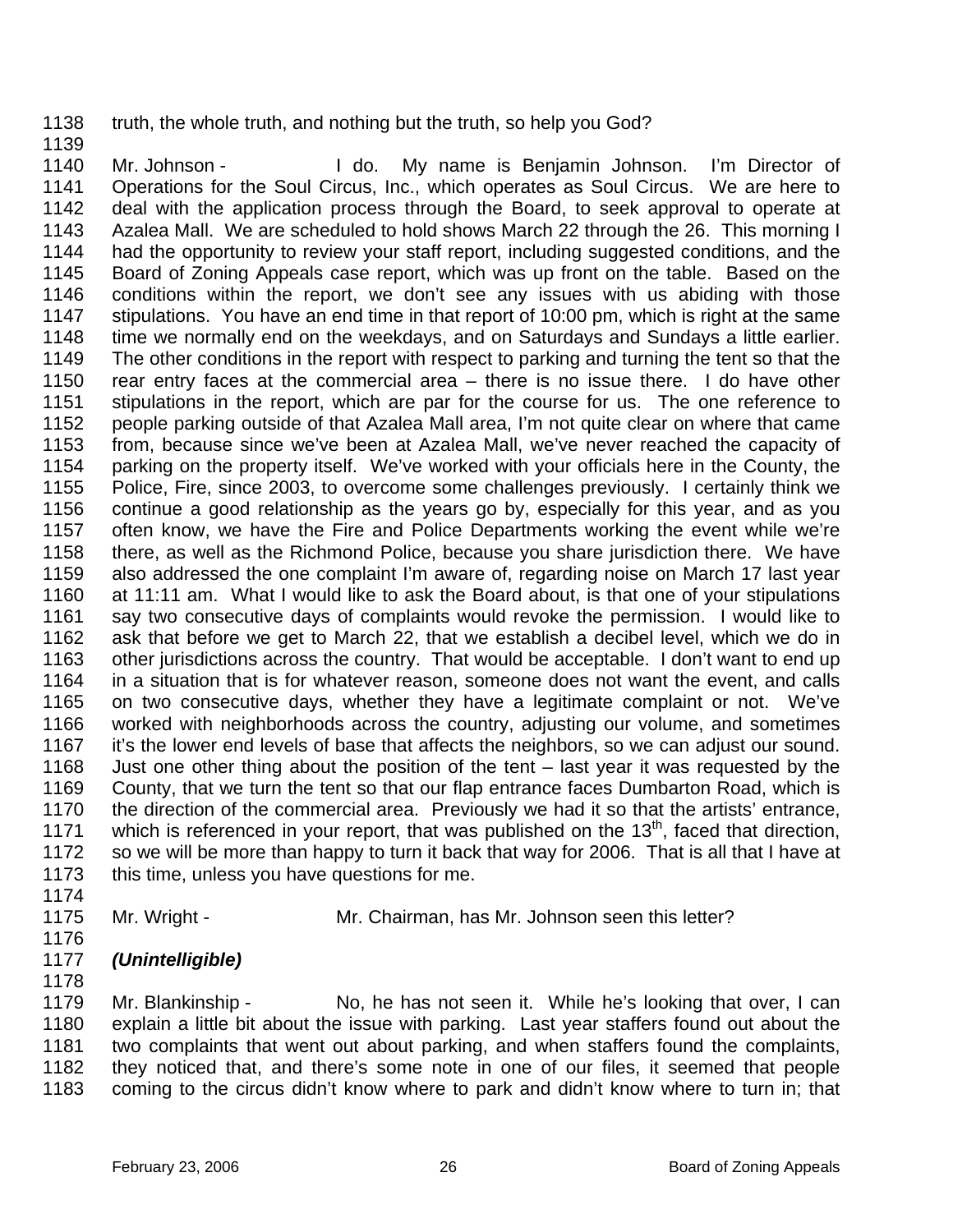1184 1185 1186 1187 1188 1189 caused some traffic problems, some parking problems on other sites, and just some general confusion. We were hoping to get some clear signage. If they're charging for parking on their site, and somebody has a free place across the street, then you're going to get people parking there and running across the road, so we did want to see that "free parking" delineated clearly on their site, just to simplify the traffic in and out, and keep people from running across the road.

- 1191 1192 1193 1194 1195 Mr. Johnson - Mr. Chairman, Members of the Board, as far as parking, we've never charged for parking. Our parking is always free. We will produce more signage; we'll get it further out onto the roadways, as long as we meet regulations provided with the signage, to make sure the people coming, whether they be in car, van or bus, can get into the designated parking areas.
- 1197 1198 1199 Ms. Harris - Would you give me a little history of the Soul Circus. I've been there; I know it's spectacular. I parked in the free parking; I loved that, but I think the Board really needs to know about the 12-year history.
- 1200 1201 1202 1203 1204 1205 1206 1207 1208 1209 1210 1211 1212 1213 1214 1215 1216 1217 1218 1219 1220 1221 1222 1223 1224 Mr. Johnson - We began in 1994 in Atlanta. We did a month in Atlanta in 1994 and another month in 1995. It was a hit, but we lost a lot of money. In 1996 we did four cities in the U. S., and 1997 was our first real national tour. As the years have gone on, we got popular enough to develop a second unit. As far as the economic climate, it didn't allow us to maintain two units, so last year we went back to one unit. We have performed on an annual basis, when we just had one unit, to over a million people across the country. We have people who come from churches, schools, individuals, daycares. When we first started, it was primarily an African-American attended event. As we have grown in popularity and extended our marketing, we have attracted people from the main population. We reach Latinos, Asian, whether it be Chinese, Korean, Japanese, so this event, which when you come to see it – I hope the entire Board will come – you will see it is truly a multi-cultural event. This year, as in the past years, we have people from China; Gabon, which is in central Africa; Columbia, South American (these are performers I'm talking about); France; New York; Ohio; Mexico; Florida; Ethiopia; and Brazil, so our circus in itself is naturally multi-cultural and very educational for the public. There are a lot of people who did not know, or who have never seen people that close, 40 feet away, do the types of tricks and perform with animals and other people, in their lives. So we offer something to the public that isn't seen every day. There are other circuses, yes, but we bring a different flair to it. It's steeped in the urban, R & B, gospel soul, and that's where you get Univer**"soul"** from. You get a nice mixture of cultures, you fuse that with our music that is born and bred here in the U. S., and then you put on a dynamic show that involves the people, from the time they step into the tent until the time they leave. That's a brief synopsis of the circus.
- 1225

1190

- 1226 1227 1228 Ms. Harris - I went on the internet to do some research on the circus, and it said that it is the only circus in the world wholly owned by African-Americans – is that true?
- 1229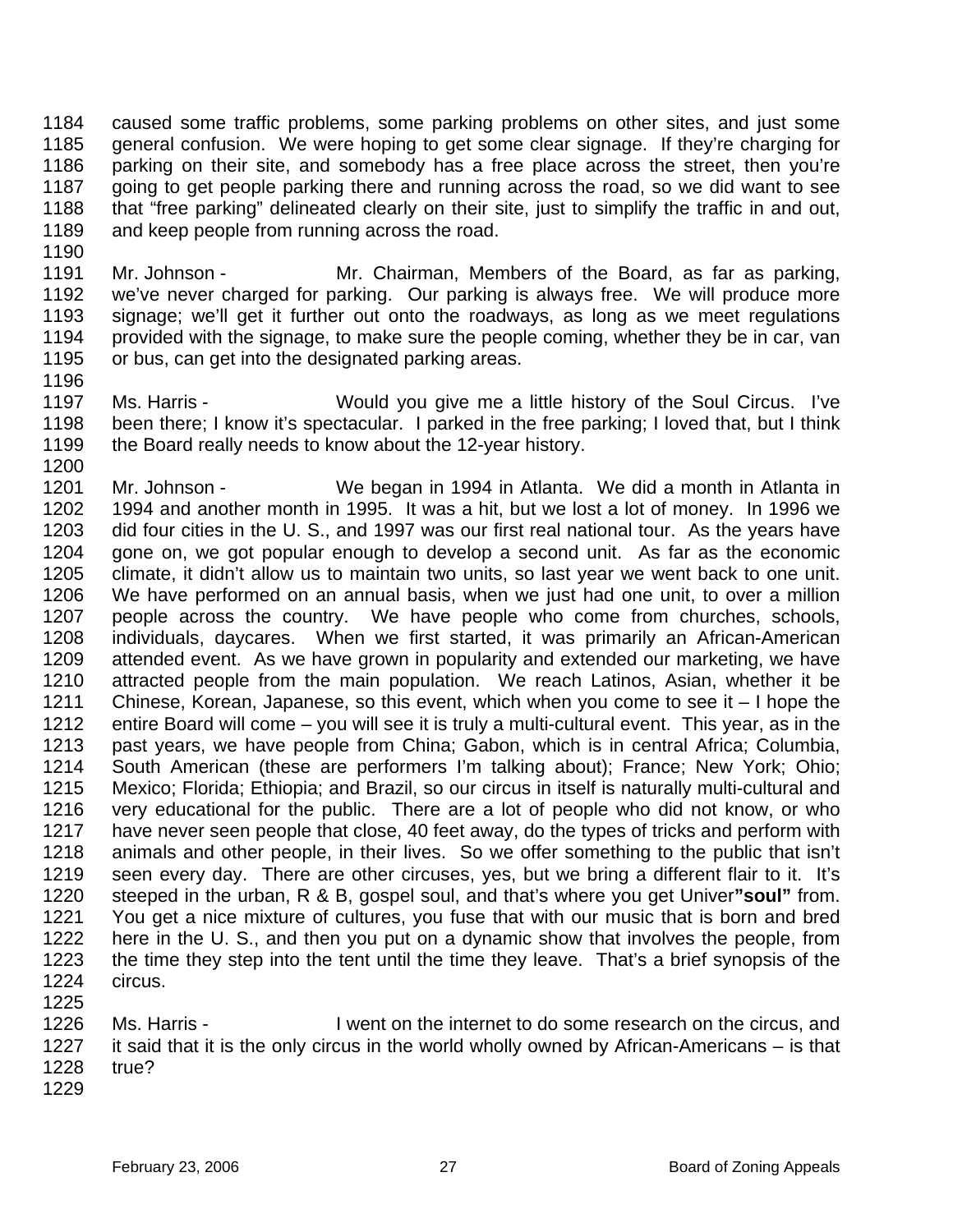1230 1231 1232 1233 1234 1235 1236 1237 1238 1239 1240 1241 1242 1243 1244 1245 1246 Mr. Johnson - That is correct. At the turn of the century, there was one other circus that was very short lived, and that was the first one. There have been attempts by other organizations to say that they were, but they were actually owned by others. We're proud of that fact, because the people of African-American descent in the country don't do well historically in business, but regardless of whether we're owned by Americans, whites, Hispanics, whatever, the show that we put on is very rich in entertainment. It's rich in culture, and it's an educational experience, regardless of what your background is and where you come from. We have people who come from China to come to our show and rave about it, and go back to their homeland and tell their people, call embassies in Chicago, and consulates in Chicago and New York and DC and get their other compatriots to come out. We get this sort of response across the country, so it's a family event, and that's what we do at Soul Circus. We'd like the opportunity once again to present our family event here in your County, with your permission, and I hope that in the future, working with Mr. Blankinship and others, we can avoid some of the issues that have come up in this last application, so we can be proactive in the process and work together.

1247 Mr. Nunnally - How many do you anticipate having at this?

1249 1250 1251 1252 Mr. Johnson - We hope that we would sell out every show, which has a capacity of 2,400. We have our opening on Wednesday night and close on Sunday; we're slated for eleven shows, so we're looking at about 27,000, give or take, over the course of the week.

1254 Mr. Nunnally - You have two security quards?

1256 1257 1258 1259 1260 1261 1262 1263 1264 Mr. Johnson - Once we get to the site, we fence our site completely in with a six-foot fence. We have two places where you can enter and exit, and that's maintained by people 24 hours a day. In addition to that, we have the *(unintelligible)* tent; we have a staff of ushers and other personnel to go out and greet the people and take their tickets from them and bring them into their seats. Once we get our box office there, we have police personnel who work the box office. In addition to that, we have one Richmond officer and one Henrico County officer, who work the traffic details. In addition to that, we have the fire watch that's there, provided by the Fire Department.

- 1265 1266 1267 Ms. Dwyer - So you have two security officers 24 hours a day. In addition to that, you have police officers. When do the police officers come, just during the event?
- 1268

1248

1253

- 1269 1270 1271 1272 1273 1274 Mr. Johnson - The police officers that do the traffic detail, yes ma'am, during the events. The box office – we open on a Wednesday; our box office should be up and running on site by Tuesday morning, maybe as early as Monday afternoon. From the time we open the box office, we'll have that officer there during box office hours.
- 1275 Mr. Kirkland - What are the box office hours?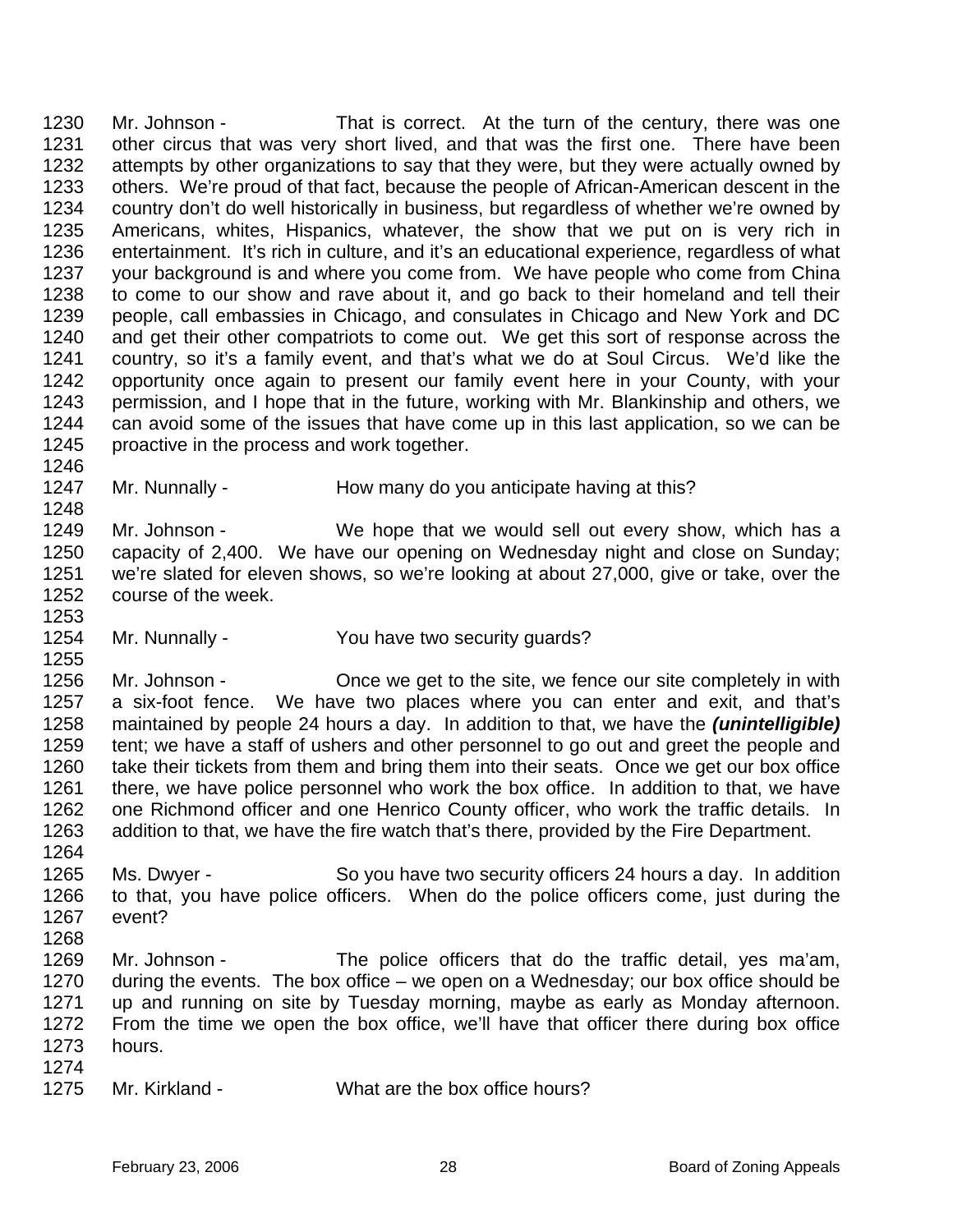1276 1277 1278 1279 1280 1281 1282 1283 1284 1285 1286 1287 1288 1289 1290 1291 1292 1293 1294 1295 1296 1297 1298 1299 1300 1301 1302 1303 1304 1305 1306 1307 1308 1309 1310 1311 1312 1313 1314 1315 1316 1317 1318 1319 1320 1321 Mr. Johnson - They are 9:00 am to 9:00 pm daily. The first day, because we're traveling, we may not open right at 9:00 am, so that might be in the afternoon. After that point, it's 9:00 am to 9:00 pm. Mr. Kirkland - A police officer, from either locality, will be there at all times when that box office is open, ............. Mr. Johnson - That is correct. Ms. Dwyer - And the security guards – are they your employees, or are they hired locally, or are they off-duty police officers? Mr. Johnson - They are our employees who travel with the show, who know who to let on site and who not to. They stay in touch by radio communication with their supervisors, who are on site as well. Mr. Wright - Mr. Johnson, have you tried to locate another site, other than this site, in Henrico, for this performance? Mr. Johnson - As of today, we have looked at other sites; we've not pursued them aggressively yet. In the past we actually looked at some other locations, other than Azalea Mall. Mr. Wright - Did you ever look at the Fairgrounds? Mr. Johnson - We did look at the Fairgrounds, but the conflict was always with the schedule. That's one of the things that one of our local coordinators and also a member of our field marketing team, Ms. White, and I discussed most recently when all this came about, was the possibility of going to the Fairgrounds , which may be in the future more suitable for this sort of event. Mr. Wright - That would be perfect for it. Mr. Johnson - We will explore that again. The issue has always been a matter of timing, because of what they have scheduled vs. our time that we're slated here. Mr. Wright - I don't believe they have anything scheduled for that period of time. Mr. Johnson -  $\blacksquare$  Apparently, there's a gun show the  $25^{th}$  and  $26^{th}$ , and before that, there's another event. Ms. Dwyer - So it's not an option this year, is what you're saying.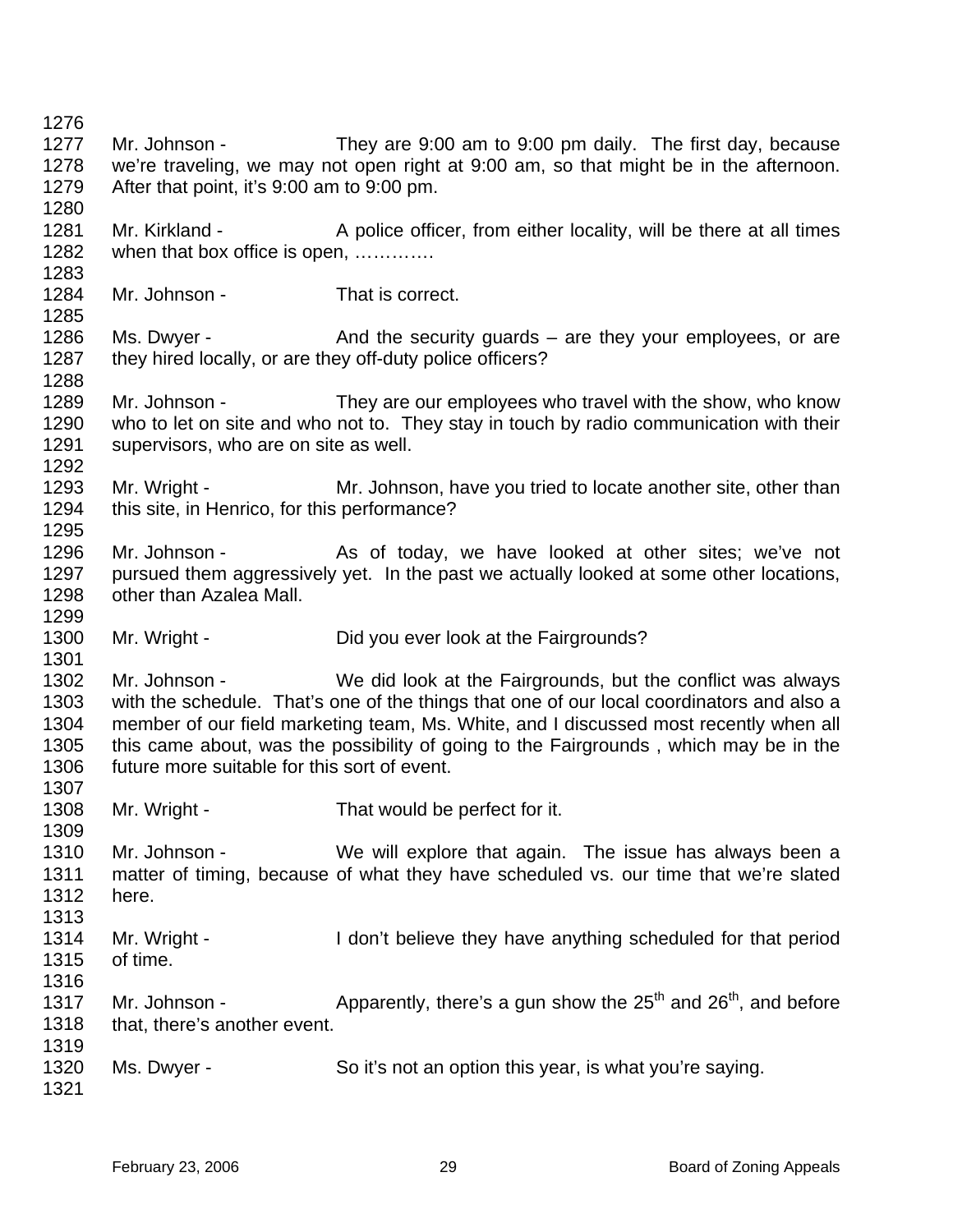1322 1323 1324 1325 1326 1327 1328 1329 Mr. Johnson - Not this year. We'd be more than happy to look at it for future use. We want to return. It's down the street. I think our audience would still attend, and it would be easier to park, so it's a win-win, and that's what we want. We want a good relationship with the County officials, the Police, the Fire Department, and the people who live here. So whether it's the people who live on the nearby streets, or the people who live thirty miles away, we still want everyone to have a positive take on the subject, so we will explore that aggressively.

1330 1331 Mr. Wright - It'll also enable you to expand if you want to attract more people, because the Fairgrounds is perfectly suited for that.

## 1333 *(Unintelligible)*

1334 1335

1338

1344

1351

- 1336 Mr. Johnson - Yes sir, I understand.
- 1337 Mr. Wright - **How many animals will you have there?**
- 1339 1340 1341 Mr. Johnson - We have three elephants, and we have six lions. Those are all the exotic animals that we have.
- 1342 1343 Ms. Dwyer - **Do people live on site?** Your performers and employees, do they live in trailers on site?
- 1345 1346 1347 1348 1349 1350 Mr. Johnson - Yes ma'am. We need to maintain a staff on site in the event of bad weather or some issue to protect the big top itself, as well as of course with the animals. Once they're there, they don't leave, so you don't have to worry about them wandering through the neighborhood. We have additional staff as well, that stays on site, and we find it's better in the circus world, for everyone to live on site for the sake of the safety of everyone concerned.
- 1352 1353 Ms. Dwyer - What about sanitation facilities for those travelers?
- 1354 1355 1356 1357 1358 1359 1360 Mr. Johnson - The sanitation for those on site, they have their own bathrooms in the trailers, which are serviced by the same company that provides our toilets. One of your local companies provides portable toilets, and portable toilet service, so when they come to pump out the toilets, they also pump out the trailers. We provide some additional porta-johns for our back-lot staff, the people who come who are staying in hotels, because we do have both. We don't have the capacity right now to put everyone on site.
- 1361
- 1362 1363 1364 Ms. Dwyer - **Our staff report says that you're going to be here March 19** through the  $28<sup>th</sup>$ , but the correct date is the  $22<sup>nd</sup>$  through the  $26<sup>th</sup>$ .
- 1365 1366 1367 Mr. Johnson - The actual shows are March 22 through 26; the earlier date is for set-up, and what that primarily is, is for our lots attendant to come out and mark the lot and receive the phone service. Other than that, you won't see us on site until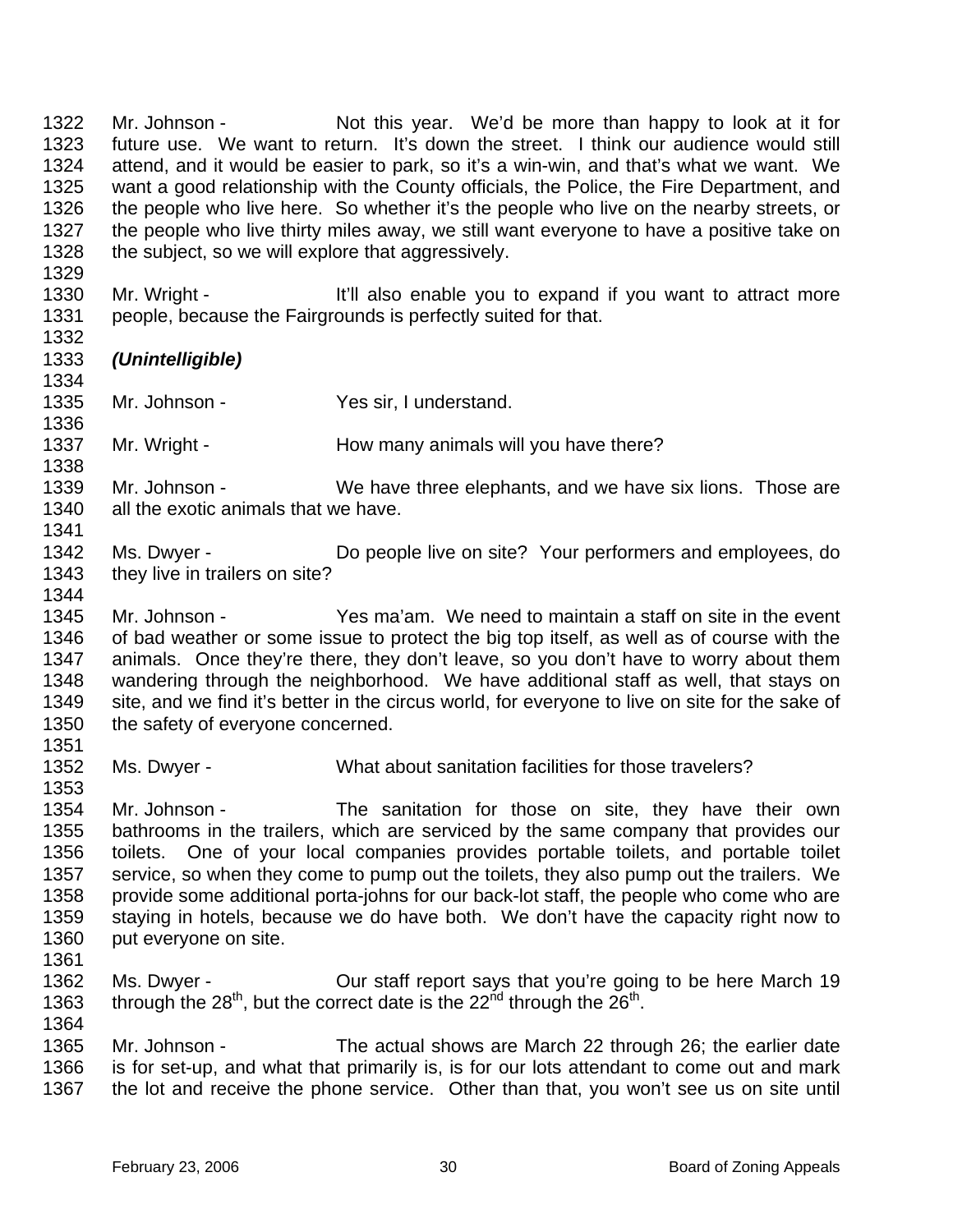1368 Monday morning, which is the  $20<sup>th</sup>$ . 1369 1370 1371 1372 1373 1374 1375 1376 1377 1378 1379 1380 1381 1382 1383 1384 1385 1386 1387 1388 1389 1390 1391 1392 1393 1394 1395 1396 1397 1398 1399 1400 1401 1402 1403 1404 1405 1406 1407 1408 1409 1410 1411 1412 1413 Ms. Dwyer - So you do want it to cover March 19 thru 28? Mr. Johnson - That is correct, ma'am, and then the  $28<sup>th</sup>$  gives us two days do our lot restoration, take everything down, and move to the next city. Ms. Harris - When do the inspectors normally come in to check the conditions? Mr. Johnson - The inspectors will normally come in the morning of the show, sometimes the day before, just to check things out. Normally the Fire Department is that way. And then they will come for a final inspection the morning of, because, since we are moving, it takes us a little time to put everything into show ready condition. So we'll get them both on Tuesday and Wednesday. Ms. Harris - What about the Fire Inspectors, because when I did attend the last time, one of the late evening performances was late starting, and I heard that Henrico inspectors were by and large, some of them were (*unintelligible)* show up, and I was quite concerned about that. Mr. Johnson - I do recall, last year or the year before, there was concern that the Fire Marshal had about some of the exit ways, so I don't know if there was a *(unintelligible)* or trailer that needed to be moved. We worked very well, so it may have been something where we were just pressed for time and couldn't get to the point where we needed to be, so I wouldn't want you to leave here with the impression that the Fire Marshal was just holding us up. He was doing his job; I don't know the exact reason. Mr. Wright - Are you in accord with the hours of operation as stated in our conditions? Mr. Johnson - The Yes sir, the ones that are printed from February 13 that requires us to end by 10:00 pm, yes sir. Mr. Wright - 9:30 am to 10:00 pm. Mr. Blankinship - Do you need to open at 9:00 o'clock, rather than 9:30? I'm not sure what the source of 9:30 was, but you had said 9:00. Mr. Johnson - We open at 9:30 am, and that would be for our Thursday, March 23 and Friday, March 24 shows that are 10:30 am – we open one hour before. On Saturday, with the 12:00 noon show, we open at 11:00. Mr. Nunnally - Did you say box office?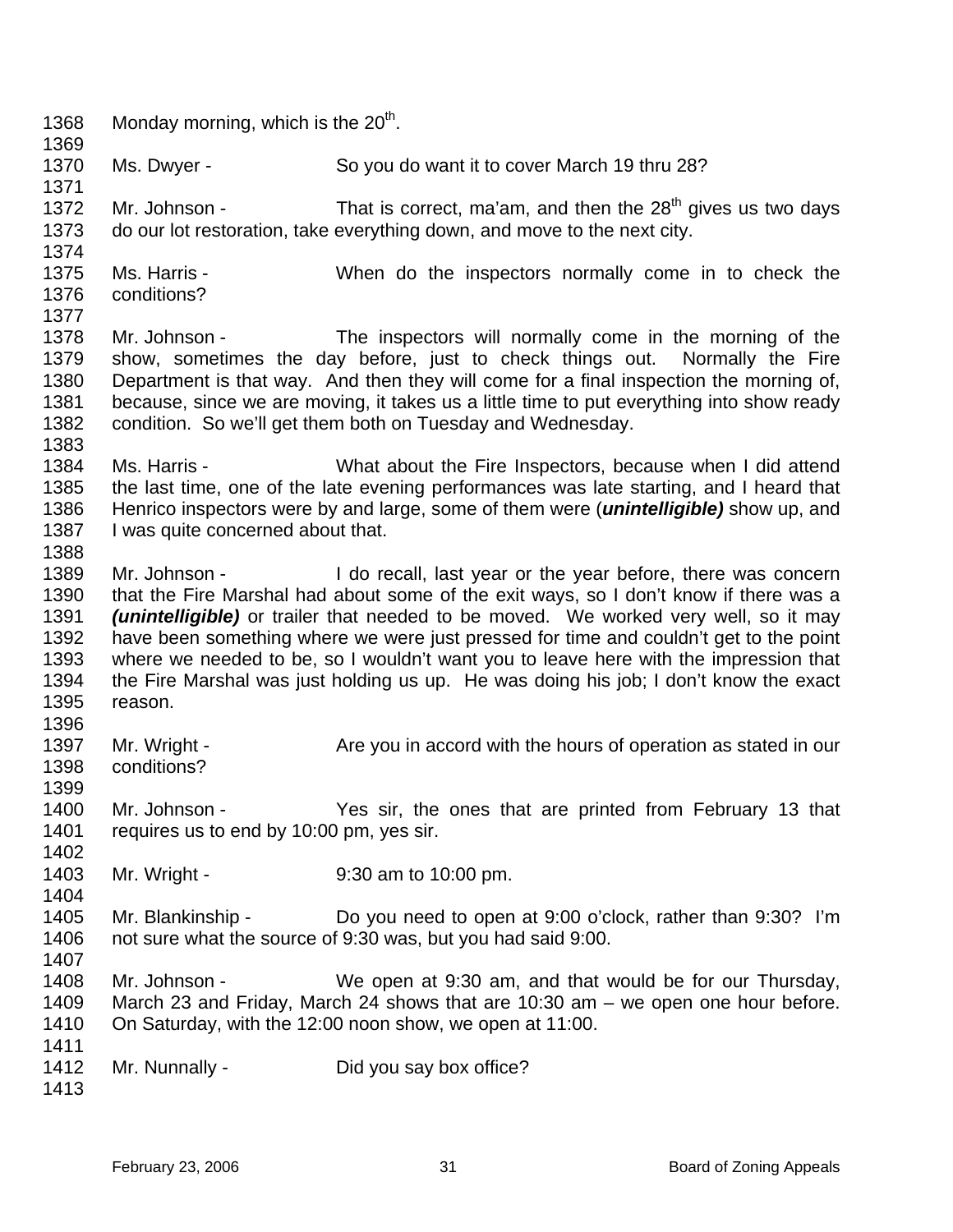1414 1415 1416 1417 1418 1419 1420 1421 1422 1423 1424 1425 1426 1427 1428 1429 1430 1431 1432 1433 1434 1435 1436 1437 1438 1439 1440 1441 1442 1443 1444 1445 1446 1447 1448 1449 1450 1451 1452 1453 1454 1455 1456 1457 1458 1459 Mr. Johnson - The box office opens 9:00 to 9:00. Mr. Blankinship - We should probably amend the condition then. The way it reads now, we would expect the box office not to open till 9:30 either. I don't think there's any problem changing it to 9:00. We can hear from the public. Mr. Johnson - If there's an issue with that, we could open the box office from 9:00 to 9:00, and then the circus event gates could open at 9:30. Ms. Dwyer - There was some discussion about how the tent should be oriented. As I look at the plan, there are two entryways for the spectators to come in the tent, and there is one performer entry – is that right? That would suggest that the performer entry be faced toward Dumbarton Road and the commercial area, because they assume that would generate less noise to the surrounding residents. What is your opinion? Mr. Johnson - That is my opinion. We were asked last year to turn it just the opposite, and we didn't want to argue with the officials. What we find is some of the noise, as you open the large opening for the artist's entrance, will come out that way. Mr. Blankinship - The artists' entrance is the largest entrance on the tent? Mr. Johnson - That is correct. Mr. Blankinship - That's actually what the note that I read said, that the largest entrance was the one that needed ……………………. Mr. Johnson - That is the artists' entrance, so what we would do is turn it again, back to the original position where we had in 2003-2004, where the artists' entrance would face Dumbarton, and then that means the public would park on the other side of the bank, in that section. Ms. Dwyer - I wasn't clear where the tent is actually going to be, because when I looked right, the footprint of the former Azalea Mall is fenced off with chain link fence that seems to be imbedded in the asphalt. You don't put the tent where the former Azalea Mall used to be, do you? Mr. Johnson - No, the footprint of Azalea Mall is not where the tent is. It is in the parking lot area of Azalea Mall. Do you have that on your *(unintelligible)*? I could point that out. Ms. Dwyer - Our report shows the tent being close to Dumbarton, close to I-95, which would be the best location, but it can't be there, because that's on the Azalea Mall footprint. Mr. Johnson - The State of the Brook Road side, as you come left where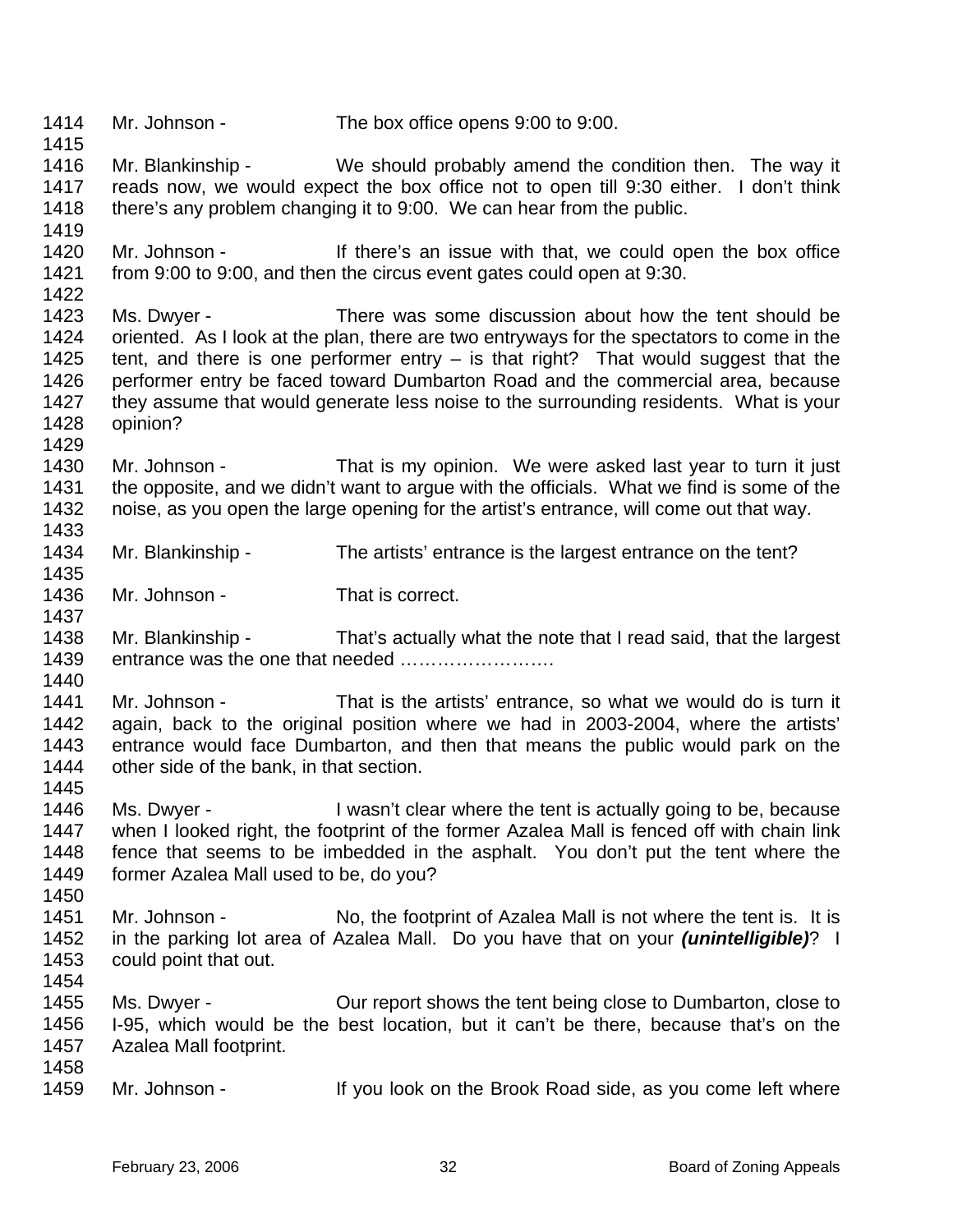1460 1461 1462 1463 the footprint of the actual mall used to be, our tent is between where you see the "B" in Brook Road, and the footprint of the mall, which is lighter in color, so it's actually in the parking lot area, so as you go up and down, north to south, going towards Dumbarton, that's where our tent, our compound is.

1465 1466 Ms. Dwyer - It's not where it's represented to be on this. The map shows it on the mall footprint, but it's not going to be there.

1468 Mr. Johnson - Where that green rectangle is? Absolutely not.

1470 Ms. Dwyer - That's where we were told the tent would be.

1472 1473 1474 Mr. Blankinship - That's taken off the plans that were submitted by the applicant, but apparently those plans ……………

1475 1476 1477 1478 1479 1480 Ms. Dwyer - *(Unintelligible)* That's actually a good location, because it's so far away from all the residences, but where you're going, you're going to be right up against Brook Road. You can see how close you are and all the houses. You're actually closer to the *(Unintelligible)*. You're basically not able to put the tent where we were told you put the tent. *(Unintelligible)* You told Henrico to say we have incorrect information before us today.

1482 Mr. Johnson - That is correct.

1484 1485 1486 1487 Mr. Kirkland - The Mr. Blankinship, Mr. Johnson had a question about some decibel levels at the property line, so that he wouldn't get a lot of complaints with really no basis that would shut him down really quick. Do you have a feel for what we should put at the property line for a decibel level?

1488

1481

1483

1464

1467

1469

1471

1489 1490 1491 1492 1493 1494 Mr. Blankinship - The don't. I would be interested to hear what other communities have requested. I know that when we have gone on decibel levels in the past, we have set them very low, even a very strict level, but that has generally been for permanent installations, not for a five-day event. We don't normally go with a decibel level, as you know.

- 1495 1496 1497 1498 1499 1500 1501 Mr. Johnson - We do this in Brooklyn quite a bit, because we're a lot closer to the community – we play in a place called Prospect Park, and they're a lot closer in proximity to the houses there. We work with them quite a bit. I could provide those readings, and we could use that as somewhat of a guideline. At the end of the day, we want to stick technically to the number; we want to try to work with the community and adjust it so we can have a show, and at the same time, work with the people who live there.
- 1503 1504 Mr. Kirkland - If they do that, Mr. Blankinship, can you get some of that information from him?
- 1505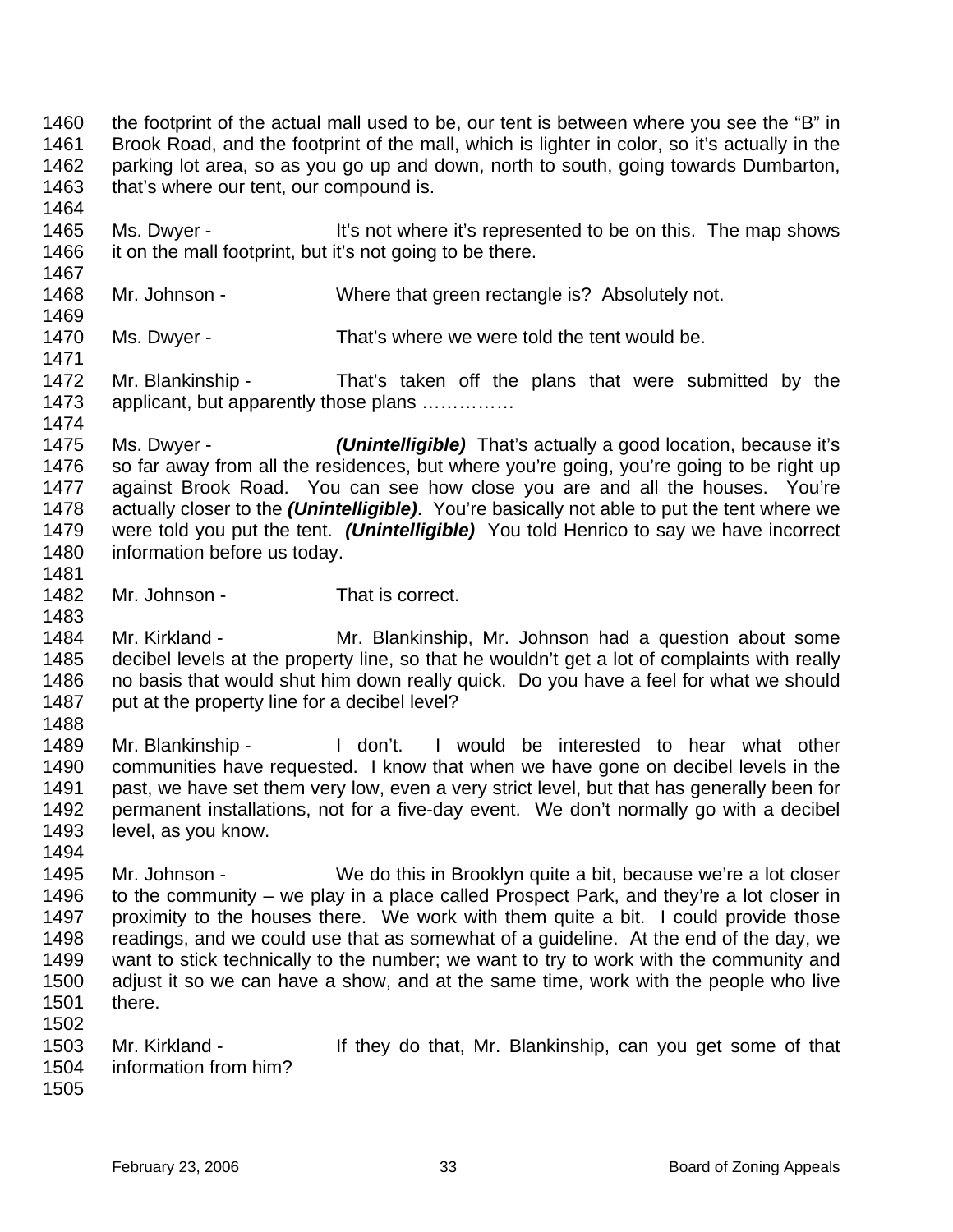1506 1507 1508 1509 1510 1511 1512 1513 1514 1515 1516 1517 1518 1519 1520 1521 1522 1523 1524 1525 1526 1527 1528 1529 1530 1531 1532 1533 1534 1535 1536 1537 1538 1539 1540 1541 1542 1543 1544 1545 1546 1547 1548 1549 1550 1551 Mr. Blankinship - Yes sir, we'll do that. Mr. Wright - What generates the most noise? Mr. Johnson - We have a world class sound system. We are inviting the Board to come, so you can understand what you are regulating on, but we have a sound system that rivals most concerts, with respect to size. We don't have the same amount of equipment you would see at a major concert, but the quality is there. What we find is, the base, the low end level, is often the culprit, so we can adjust it if we know, but if we don't know, we can't really adjust. That's normally the culprit. It's not the high end, where you get the vocals; it's from the base. Mr. Wright - Is all that in the tent? Mr. Johnson - Yes sir, we do not *(unintelligible)* it outside of the tent at all. On a rare occasion, we will have a radio station come out and do a remote right there at the box office, but by the time you get eighty feet away, you can't hear it in the parking lot. That doesn't affect the residents; it's the sound system of our show. Mr. Wright - The tent would tend to hold it somewhat. Mr. Johnson - Yes, it does, and the good thing about the Richmond audiences, because they do attend in good numbers, the bodies actually absorb a lot of the sound. If we have a good showing, then we have less of a problem with the sound. Mr. Blankinship - So if the residents want to control the sound, what they need to do is attend. Mr. Johnson - That would help. When we first started it, at Azalea Mall, some of our other colleagues canvassed the area to inform the community about our show. We do this across the country, especially when we are going to new places, and let them know this is what it's like, what they can expect, and we offer tickets. We'll do that again this year; we'll try to get them back out. Not a lot of people took the tickets, but we hope that they will come, and we always encourage officials to come out to see what we do. Mr. Nunnally - Any other questions of Mr. Johnson? I'm sure we're going to have some opposition, so this has been going on a right good while, so any more questions of Mr. Johnson? Do you have anyone else to speak on your behalf, Mr. Johnson? Mr. Johnson - We have a representative from a radio station. Mr. Nunnally - As long as he doesn't repeat what's already been said, we'd appreciate it.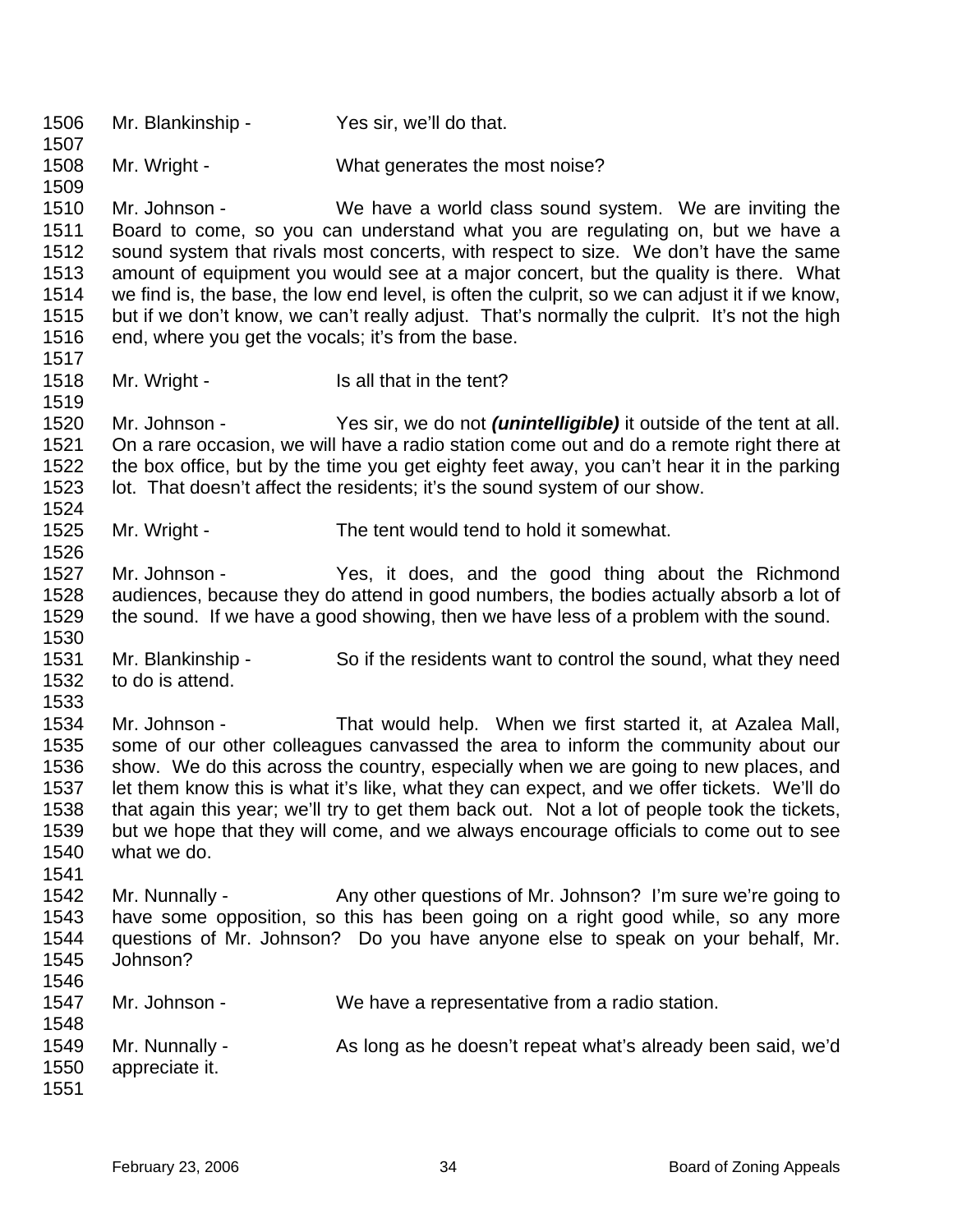1552 1553 1554 1555 1556 1557 1558 1559 1560 1561 1562 1563 1564 1565 1566 1567 1568 1569 1570 1571 1572 1573 1574 1575 1576 1577 1578 1579 1580 1581 1582 1583 1584 1585 Ms. Thomas - Good morning. I'm Shane Roberts-Thomas, Radio I, if you're not familiar with our stations, we are KISS, WKJS, WKJM. KISS is the urban **(unintelligible)** Lite 98 demographics, classic, R&B, soul. We have **(unintelligible)** and we have PRAZ, WKCZ, which is the first African gospel station. All stations are top **(unintelligible)** in this market, and we tend to be a very big portion of any national and local **(unintelligible)** that are going on. I have handled the Universal Soul Circus for two consecutive years, marketing, and promotionally. We're called the 30% solution, because we currently handle 30% of the urban market. Most of the KISS listeners have \$75,000 income; they're 60% homeowners. They are white collar workers, and most of them attend the circus. I'm a mother of three; I attended the circus. I do both the Universal Soul and Barnum and Bailey. Turnout for Barnum and Bailey is very well. We come out; they love us, and they want that urban portion. We're not trying to get away from what we are. We are an African-American group of people, but we do want to have, as a station, our listeners not to be disappointed. We have children, that we go out every year. If we don't know **(unintelligible)** with Universal Soul, and we give away tickets. We just ask them to come out with their parents for an hour, involve themselves, in being better to the community. We go to local Henrico County libraries; we give away books. We also attend all of the health fairs. We do free health screenings with the children at Bon Secours (unintelligible), and Universal Soul, again, gives away tickets. This is all revenue that they're giving back to the community. In an effort not to put a negative on this, I just came out today because marketing for them for Radio I – we are a big entity – has been tremendous. They double the amount of some other people that I deal with, to try to get the message out to people, and they do a lot of free events. We are a community effort, and we do marketing for them. I think our listeners would be truly disappointed if it leaves. Location wise, I do have to agree with Mr. Wright, because we'd love to have the State Fairgrounds. The issue is timing this year, along with what can go along with the powers that be to get us there. The station is 100% behind bringing Universal Soul. I attended last year, and it was phenomenal. My mother works for the Attorney General, and she thought it was amazing, so it's something your children have to experience. My children were in awe, and they **(unintelligible)**, and I do the marketing, and it's like comparing apples to apples. Some events just do one way, but we welcome everyone; the event is fantastic, and the station's there to back it up. That's all I have to say today, and I thank you for your time.

- 1586 1587 Ms. Dwyer - **Does the station do any promos outside the tent that would** be noise producing?
- 1589 1590 1591 1592 1593 1594 1595 Ms. Roberts-Thomas - We do bring the vehicles out; our vehicles are very elaborate, and we do have a little PA system that they operate from. Now our decibel level's probably minute, compared to a sound system, but we are outside the tent, and we're only on air at that point, and we're saying, "Come on to the Universal Soul Circus; we're out here today," but it really doesn't affect the surroundings, more so the listeners can get it over the airwaves. We hardly make any noise, just like here on the microphone, talking to the other people in the station.
- 1596

1588

1597

Ms. Dwyer - Where would that be located?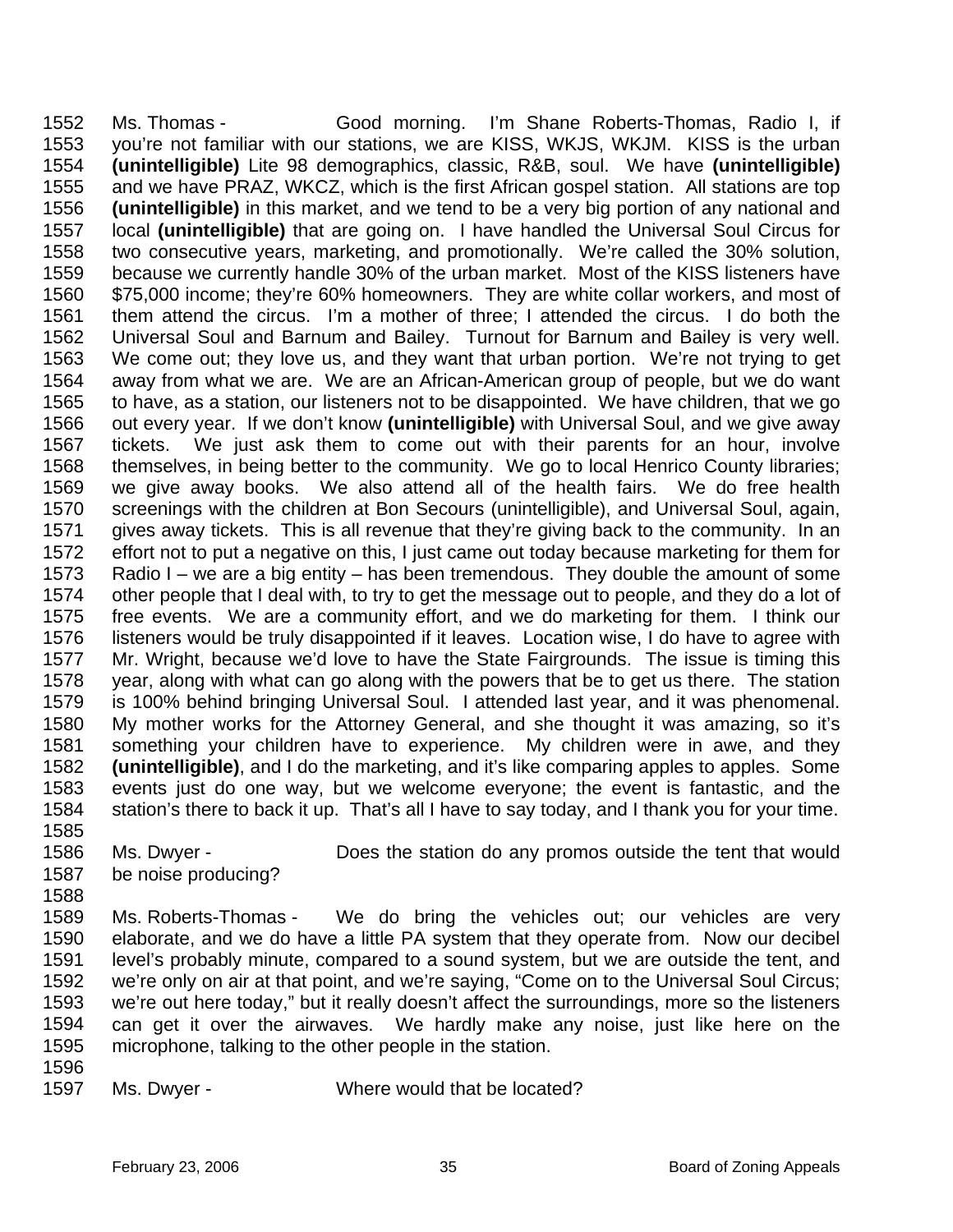| 1598         |                      |                                                                                              |
|--------------|----------------------|----------------------------------------------------------------------------------------------|
| 1599         | Ms. Roberts-Thomas - | In our trucks. We have a hummer and a KISS calade.                                           |
| 1600         |                      |                                                                                              |
| 1601         | Ms. Dwyer -          | Where would they be located on the site?                                                     |
| 1602         |                      |                                                                                              |
| 1603         | Ms. Roberts-Thomas - | Normally they are at the entrance to the site.                                               |
| 1604         |                      |                                                                                              |
| 1605         | Ms. Dwyer -          | At Brook Road?                                                                               |
| 1606         |                      |                                                                                              |
| 1607         | Ms. Roberts-Thomas - | We're right at the entrance to the tent, not the Brook Road                                  |
| 1608         |                      | entrance. We tend to park our vehicles right at the entrance.                                |
| 1609         |                      |                                                                                              |
| 1610         | Mr. Nunnally -       | Any other questions? Thank you ma'am.                                                        |
| 1611         |                      |                                                                                              |
| 1612         | Ms. Williams -       | Good morning. My name is Winifred B. Williams, and I'm in                                    |
| 1613         |                      | an outreach house over here for Henrico County Mental Heath. I've been working with          |
| 1614         |                      | the circus since they came in 2003, with the youth in the families, through our              |
| 1615         |                      | Prevention Unit, as well as our Adolescent SA Unit. I'm just here to speak on behalf of      |
| 1616         |                      | the circus and behalf of the youth and the families that are served. They have allowed       |
| 1617         |                      | us the opportunity to attend the circus free of charge and have donated up to 200 tickets    |
| 1618<br>1619 |                      | to our families and our kids. We appreciate the circus, and we're here to show our           |
| 1620         | support.             |                                                                                              |
| 1621         | Mr. Fox -            | Good morning. My name is Feneral A. Fox, President of                                        |
| 1622         |                      | Josea Productions. As far as the music level is concerned on Brook Road, if you were         |
| 1623         |                      | driving down or walking down Brook Road, you couldn't even tell that music was going         |
| 1624         |                      | on inside. It wasn't that loud at all. I'm in music, and I've been doing shows for 48        |
| 1625         |                      | years; I've been with the County, and I know when it's loud and when it's not loud, and I    |
| 1626         |                      | was out there. I understand the neighbors, because I know about the parking. I know          |
| 1627         |                      | that some people came home, and people may have parked in their parking space, and           |
| 1628         |                      | we all know how we all get when we can't park, so I guess that's one of the reasons. As      |
| 1629         |                      | far as the music was concerned, I'm sorry; it wasn't loud.                                   |
| 1630         |                      |                                                                                              |
| 1631         | Mr. Robertson -      | Hello everybody. My name is Bryan Robertson, General                                         |
| 1632         |                      | Sales Manager for Radio I. I'm also a former resident of the Ginter Park and                 |
| 1633         |                      | Washington Park community. I've attended the circus for the past three years, and I          |
| 1634         |                      | just want to brag the fact of the track record of the circus since it's been there. It's one |
| 1635         |                      | of the most positive events that just happens to be for African Americans in the city of     |
| 1636         |                      | Richmond every year. There is no violence; it's a peaceful, fun-loving family, just a        |
| 1637         |                      | positive experience for the community. I look forward to it coming again, and I hope that    |
| 1638         |                      | you allow it to at least remain at Azalea Mall this year.                                    |
| 1639         |                      |                                                                                              |
| 1640         | Mr. Sanders -        | Good morning. My name is Todd Sanders; I'm with the                                          |
| 1641         |                      | walk-in (unintelligible). I have an invitation for you. I'd like for any of you to come to   |
| 1642         |                      | my home while the circus is playing and hear the noise. It is unbearable.                    |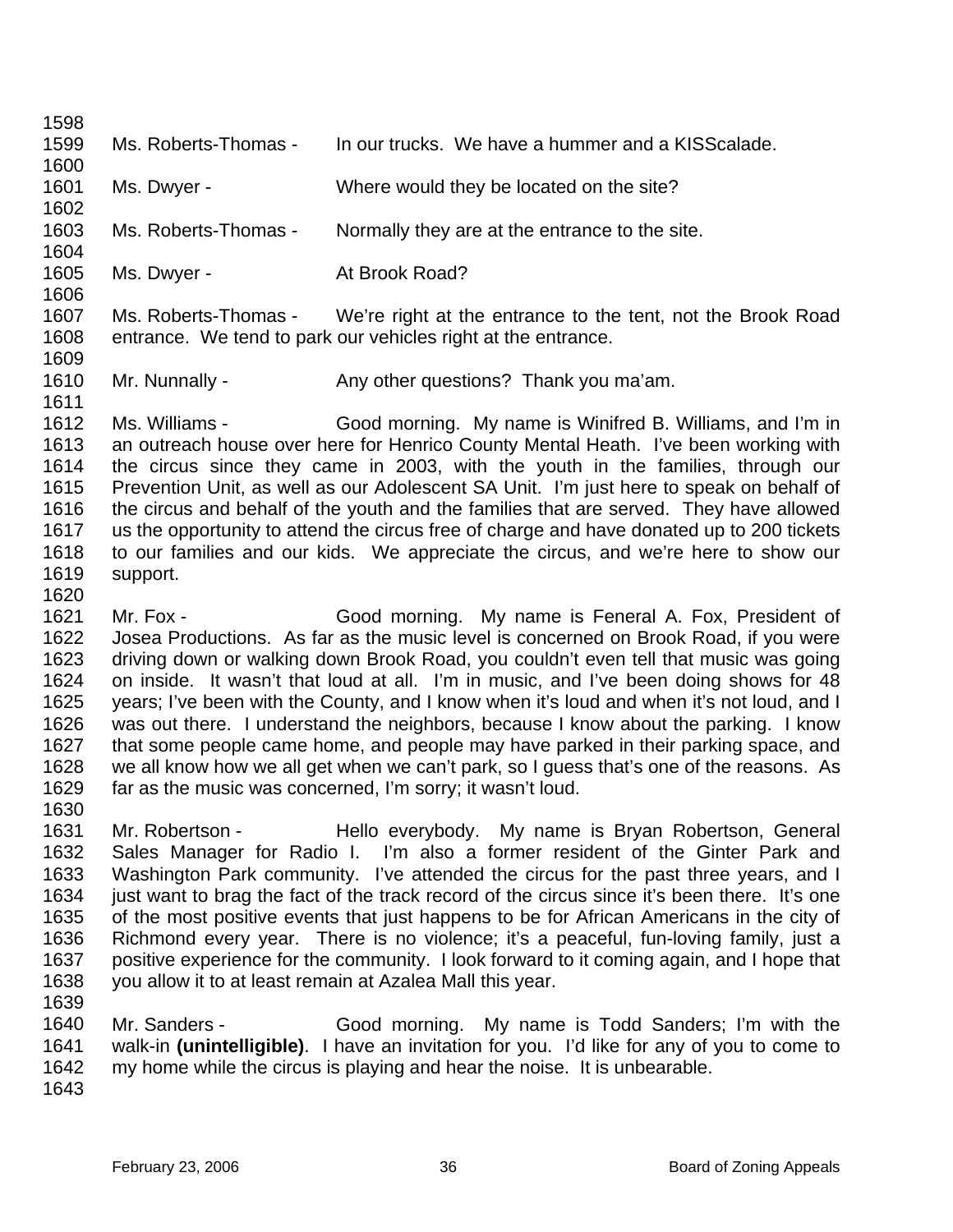1644 1645 1646 1647 1648 1649 1650 1651 1652 1653 1654 1655 1656 1657 1658 1659 1660 1661 1662 1663 1664 1665 1666 1667 1668 1669 1670 1671 1672 1673 1674 1675 1676 1677 1678 1679 1680 1681 1682 1683 1684 1685 1686 Mr. Nunnally - The you against this? Mr. Sanders - I am against it. Mr. Nunnally - We're not ready for you yet. Mr. Sanders - How long do you think that will take sir? Mr. Nunnally - Thope not very long; just have a seat for a minute please sir. Mr. Sanders - I'm sorry; I apologize. Mr. Nunnally - Does anyone else want to speak for? Please make it short; we'll be here all night. Ms. Mwema - The My name is Joyce Mwema, and I attend Ephesus Junior Academy; I am the class President. Mr. Blankinship - Would you spell your last name please. Ms. Mwema - Mwema. We would like for you to seriously consider keeping the Universal Soul Circus open and running. My school has been going to the Universal Soul Circus every year for a long time. The Universal Soul Circus is a circus for African Americans and other ethnic backgrounds. We enjoy seeing our people perform. Closing down the circus will take away our excitement and joy. However, the circus doesn't only reach us, but many other African-American families. This circus provides fun and wholesome entertainment, in a scene where other activities or entertainment may provide unwholesome activities for young black citizens and other ethnic backgrounds. This circus serves as an alternative to other entertainment. Closing the circus will open opportunities to those very activities that it keeps us from. We ask that you think about this through our eyes, and analyze all aspects pertaining to this discussion. Please don't **(unintelligible)** what's happening and take this excitement and childlike wonder away from us. Thank you for your time. Ms. Harris - What's your school? Ms. Mwema - Ephesus Junior Academy. Mr. Nunnally - We'll hear three more people. Ms. Jones - My name is Jewell Jones. I'm one of many Head Start directors in the Commonwealth. While I was the Head Start Director at **(unintelligible)** Agency for Community Action, the UniverSoul Circus was one of our community

1687 1688 1689 partners. In that capacity, they sponsored and provided free and reduced tickets for staff and for families and also sponsored 100 of our children. We are not actually located here in the City or in Henrico County. We have five counties. We serve New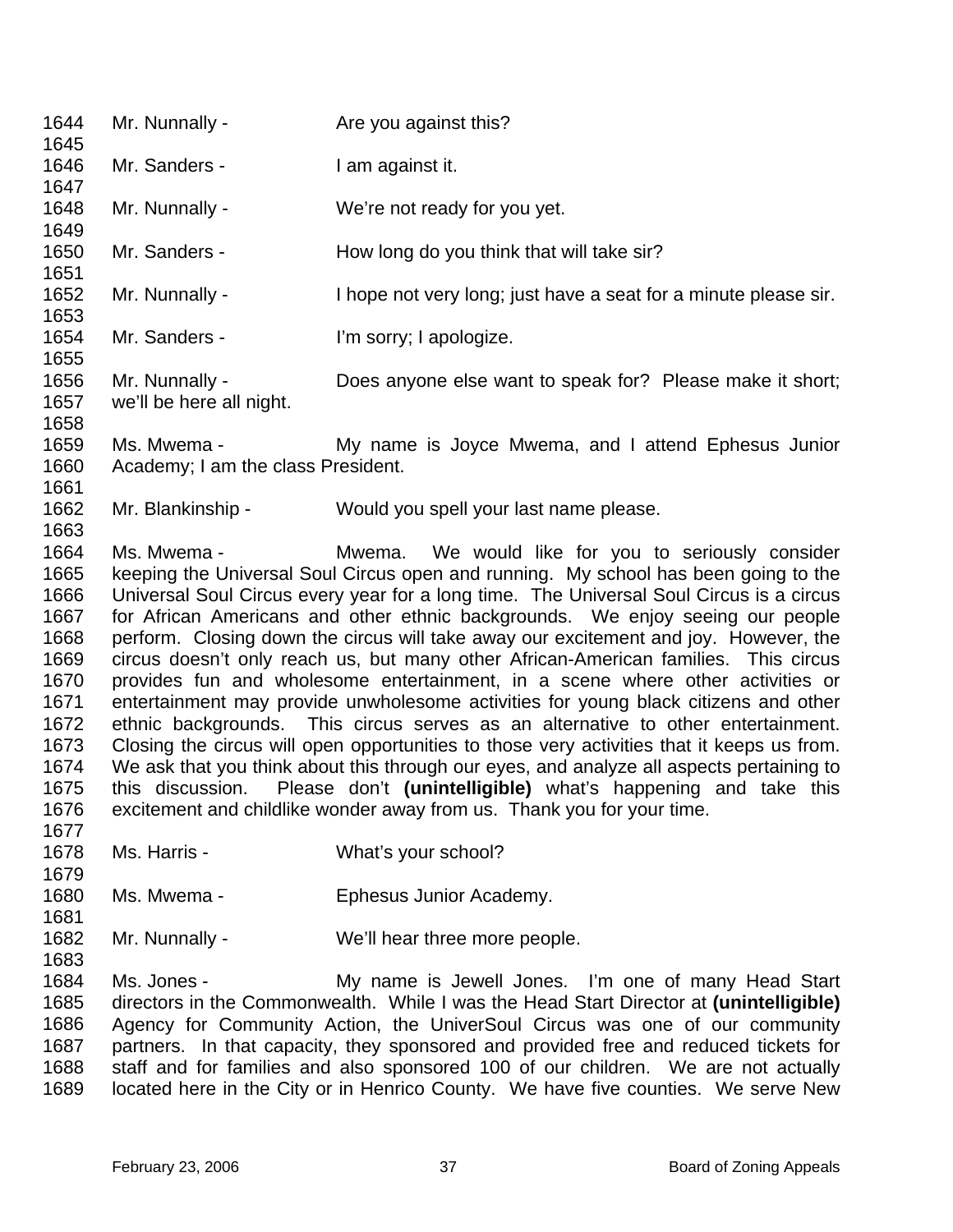1690 1691 1692 1693 1694 1695 1696 1697 1698 Kent, Charles City, King William, King and Queen and Caroline. Thank you. Mr. Khalfani - Good morning. My name is King Salim Khalfani. I serve as the Executive Director of the Virginia State Conference of the National Association for the Advancement of Colored People. I'm here to represent that entity in the Henrico County branch of the NAACP and our support of the UniverSoul Circus. It's been a great, positive attribute in this community, ever since its inception here, and we ask for your vote to keep it going. Thank you.

1699 1700 Mr. Nunnally - All right – now we'll hear from the opposition.

1701 1702 1703 1704 1705 Mr. Sanders - Thank you. I apologize for earlier **(unintelligible)**. My name is Todd Sanders; I'm with North Ginter Park, directly behind the Azalea Mall parking lot. It's on West Seminary Avenue, just behind the "B" on Brook Road. My back wall actually faces the center of Azalea. It's one block above the "B" of Brook Road, on Seminary Avenue.

- 1707 Ms. Dwyer - Che block east of Brook Road?
- 1709 Mr. Sanders - Yes, one block east of Brook Road.
- 1711 Ms. Dwyer - What's the cross street there?
- 1713 1714 1715 1716 1717 1718 1719 1720 1721 1722 1723 1724 1725 1726 1727 1728 1729 Mr. Sanders - Watkins. I believe there must be a better venue, other than a vacant mall parking lot next to a residential neighborhood. The noise is unbearable. You could actually feel my house vibrate. You can hear the windows rattle. I have called on several occasions to complain about the noise, just to file a complaint. The first call, the lady I was speaking with in your office, asked me if I would be calling if it were the Ringling Brothers Circus. I think you should be embarrassed and ashamed that someone would even make that comment, because it has nothing to do with that. It has to do with the comfort of my lifestyle and the house I live in. The noise is just unbearable, and I was told several times by the Police that it has been addressed with the circus, and they have done something about it. I never once felt like the noise level was any lower, from the very beginning. There just must be a better venue. I'm not against the circus; I'm just against where it's located. The Fairgrounds are perfect. I would love for any of you to come and hear it. In fact, my back wall that faces that circus – I know there's a crack in the dry wall; you can feel the wall vibrate. It's unbelievable. Of course I mention that to you so that there's no way I can prove that it wasn't there before. And I agree. **(Unintelligible)** better prepared this time. I just encourage you to not allow the circus to play at that location, just because of the noise.
- 1730

1733

1706

1708

1710

- 1731 1732 Ms. Harris - The Mr. Sanders, if they monitor the noise decibels, would you be pleased with that?
- 1734 1735 **Mr. Sanders -** It depends on how loud it is. I work out of my home; I have a home office, no set schedule. Ten o'clock, for one thing, is too late. You can't think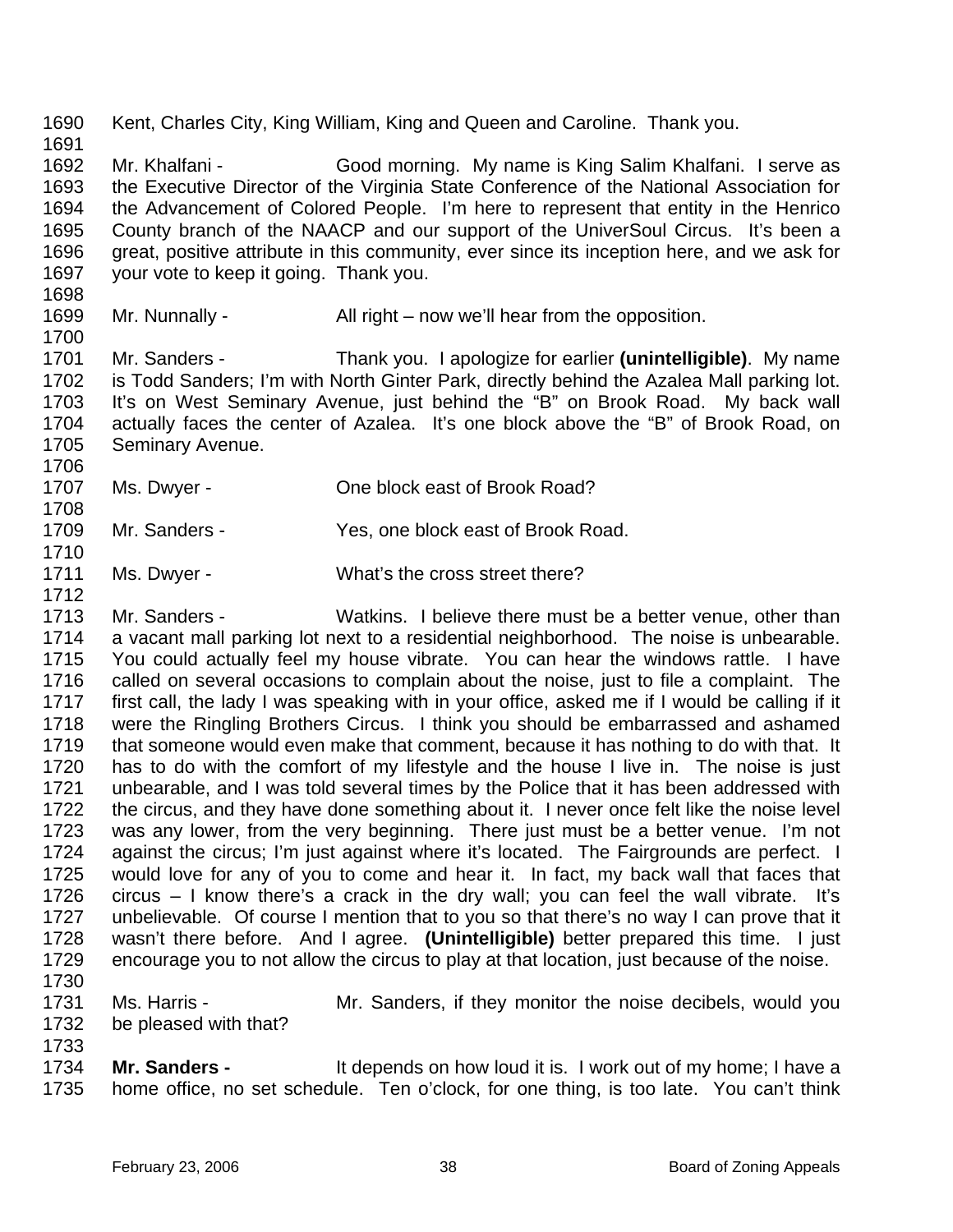1736 1737 1738 1739 1740 1741 1742 over that noise. I'm there, one person usually. I come home at 6:00 o'clock and work in my office for a couple hours a night. I regret living in that neighborhood from the noise from the circus. If I wanted to live next to something like that, I would have bought a house by the Fairgrounds. I wouldn't even consider buying a house in that area if I knew that circus would start playing there. **(Unintelligible)** The decibel level would seriously have to be reduced to the point that I don't think the circus would have the impact that they desire and be as successful as it is.

1743

1745

1750

1759

1761

1771

1744

Ms. Harris - The Your only objection is the noise?

1746 1747 1748 Mr. Sanders - There is increased traffic, loitering in the alleys, more trash, that sort of thing. That's the least of my concerns, compared to the noise.

1749 Mr. Nunnally - Thank you sir. Anyone else?

1751 1752 1753 1754 1755 1756 1757 1758 Mr. Jones - My name is Larry Jones; I'm the President of the Bellevue Civic Association – that's the community at the bottom of the map there, at the very tip of it. I'd just like to plead for the noise abatement for the reasons already given, and to add something new. If you were to reduce to baseline, maybe just 30-35%, it would have to preserve the **(Unintelligible)** of the fine people who go to the circus, and would be less stressful on the animals**.** They don't hear amplified rock and soul music in their native habitat, so this thing about the kids who go to the circus, and the animals **(Unintelligible)**. Thank you very much.

1760 Mr. Nunnally - Is there anyone else?

1762 1763 1764 1765 1766 1767 1768 1769 1770 Mr. Miller - Good morning. My name is Tom Miller. I live on Westbrook Avenue. Actually, I don't have a problem with the circus; I've heard really good things about it, actually. But I have to echo the concerns that have been expressed. The noise levels are extreme. One of the past Presidents of the Westbrook Civic Association lives right down the street from me. I was hoping he could also be here this morning, Bob Almond. He has things rattling in his house; it's literally that loud. To be honest, I'd love to attend; if they're offering some free tickets, because I have heard some good things about it. But I have to echo the noise concerns; it's extreme, and all you have to do is ride by there.

| .<br>1772    | Mr. Wright -   | What type noise are you experiencing?                               |
|--------------|----------------|---------------------------------------------------------------------|
| 1773         |                |                                                                     |
| 1774         | Mr. Miller -   | It's loud. The music is loud.                                       |
| 1775         |                |                                                                     |
| 1776<br>1777 | Mr. Kirkland - | Sir, are you getting base tones or high tones?                      |
| 1778         | Mr. Miller -   | I'm hearing it all, but I think they're right; the base is probably |
| 1779         | the worst.     |                                                                     |
| 1780         |                |                                                                     |
| 1781         | Ms. Dwyer -    | Any noise from the crowds or the animals?                           |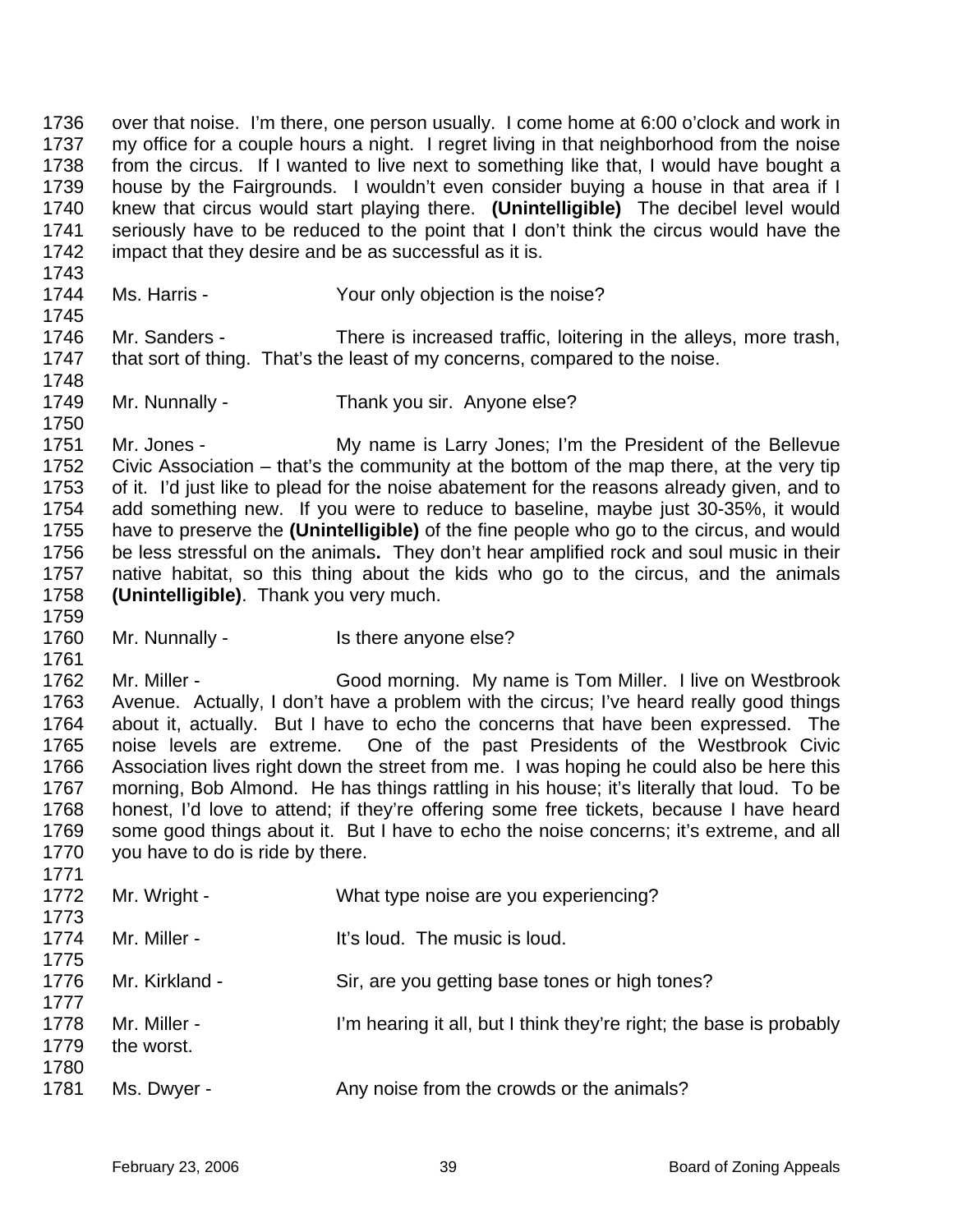1783 1784 1785 Mr. Miller - A little bit, but it's not crowd noise. I've heard the crowd, some applause, and that type of thing. The noise levels and the neighborhood need to be taken care of.

- 1787 1788 Mr. Nunnally - Anyone else? Mr. Johnson, do you want a little time to rebut?
- 1789 1790 1791 1792 1793 1794 1795 1796 1797 1798 1799 1800 1801 Mr. Johnson - I certainly appreciate the time we have been provided. I would like to let the neighborhood know that we want to work with you. We want to obviously put on our show, but at the same time, we know you have to live there. What we would like to do early on in the process, is get together with the people who came out today and say, "Look, this is where we are normally. Let's play with the levels and see what we can get it to, so everybody can live." That is the best that I can offer, you know. I hope it is not as, the gentleman who said earlier, we'd have to turn it down to a point where we couldn't even have a show. That was Mr. Sanders, I believe, because then, what's the point. But we hope that we can get it to where it is acceptable and everyone can live together. Like I say, we will explore the Fairgrounds very aggressively and other areas in Henrico County. We looked at a lot of other places, but the space needed is just not readily available.
- 1802

1782

- 1803 1804 1805 1806 1807 1808 1809 Mr. Wright - Mr. Johnson, it just seems like this is what goes on in this society everywhere you go. Somebody drives up beside you in an automobile, and the automobile is shaking. All of the windows are closed and it goes boom, boom, and my vehicle is shaking. I try to make a phone call and I can't hear a thing. Everywhere you go in any establishment now, it is all loud. I don't see how this younger generation is going to survive and put their ears through all of this. It looks like to me something could be done to reduce that level.
- 1810
- 1811 1812 1813 Mr. Blankinship - Do you have any experience in your locations with baffling the sound, setting up some kind of a barrier that prevents it from going into a specific direction?
- 1814
- 1815 1816 1817 1818 1819 1820 1821 1822 Mr. Johnson - We use the natural barriers like trees. Of course, this time of year you don't have the leaves on them. We have in some instances trailers that we reposition around the tent, to try to help absorb some of the sound, so we will use every trick that we have in our book to help with this, and like I said, once again going into different parts of the community taking readings and talking to people. We just, you know, the low level whether it is a high barrier or a low barrier, travels on the ground, so we will play with that to try to avoid people's homes shaking.
- 1823 1824 1825 Mr. Blankinship - The good news is, It is something you can adjust. It is not like it is aircraft noise, where you can't fly without making noise. It's just a matter of turning the right knobs in the right direction.
- 1826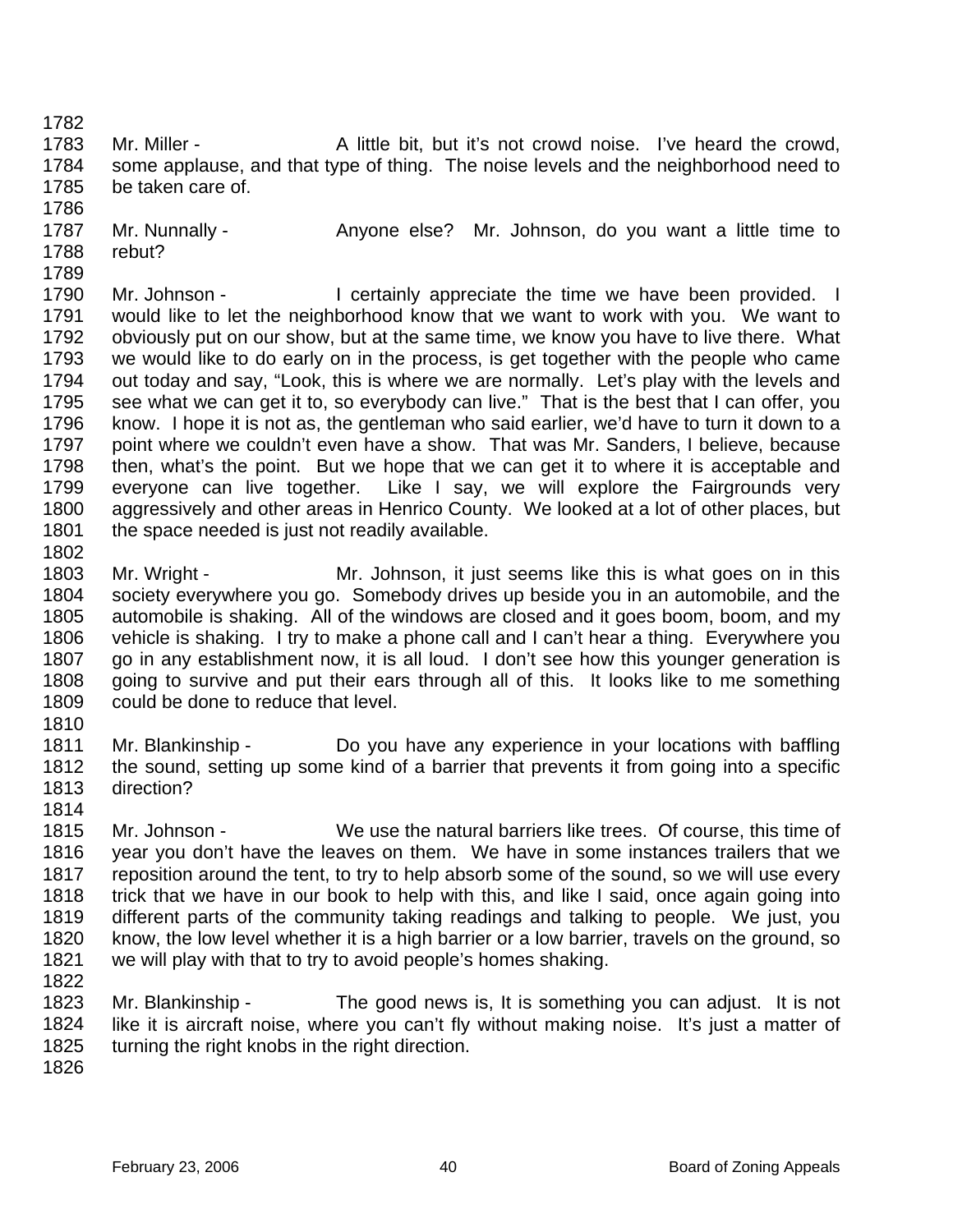1827 1828 1829 1830 1831 1832 Ms. Dwyer - I'm concerned still about the location of the tent and its proximity to the neighbors on the other side of Brook Road. Is there any way you could move the tent, if you had space, or have you even looked at the possibility of moving the tent closer to Dumbarton Road than you had it last year? You had it sort of in the middle of the site before. If you push it all the way up against Dumbarton Road, and I know there's an entry drive there, so that you can't go completely to Dumbarton, but .....

1834 1835 1836 Mr. Johnson - If you look where the green rectangle is on the cement, which is the former footprint of the mall, just to the right of that is where the approximate area we could position the tent. Before it was much further down.

1837 1838

1839

1841

1844

1851

1855

1833

Mr. Blankinship - Is it possible north from there?

1840 Mr. Johnson - Go even further north?

1842 1843 Mr. Blankinship - Due north from that green rectangle to that part **(Unintelligible)**?

- 1845 1846 1847 1848 1849 1850 Mr. Johnson - No. It won't fit. The diameter of the structure is too big. I will go back by there today after the meeting, to see if it is possible, but off the top of my head and looking at it again this morning, I don't think we can fit there, but we can go further north towards Dumbarton from where we were last year, which is where the "B" in Brook Road is, if you come to the left. That is about where the tent was. We can push it back further north.
- 1852 1853 1854 Mr. Wright - Would you have any objections if this were approved, for a condition to say that you would erect the tent as far north on this property as close to Dumbarton Road as you could?
- 1856 1857 1858 Mr. Johnson - No. We would do that. Absolutely. We will go as far as we can. We don't want the neighbors complaining. We don't want them calling. We want them to come to the show.
- 1859 1860 1861 1862 Mr. Wright - Crient the tent so the opening would be toward Dumbarton Road.
- 1863 Mr. Johnson - Yes, sir, yes, sir.
- 1865 Mr. Wright - That would probably help some.

1867 1868 1869 1870 Ms. Dwyer - The problem is, you are going to run into that access road from Dumbarton, and that will limit your ability to push it to Dumbarton, but you are also going to have to have space for people to drive in that access, and I'm sure the Fire Department is not going to let you block that.

1871

1864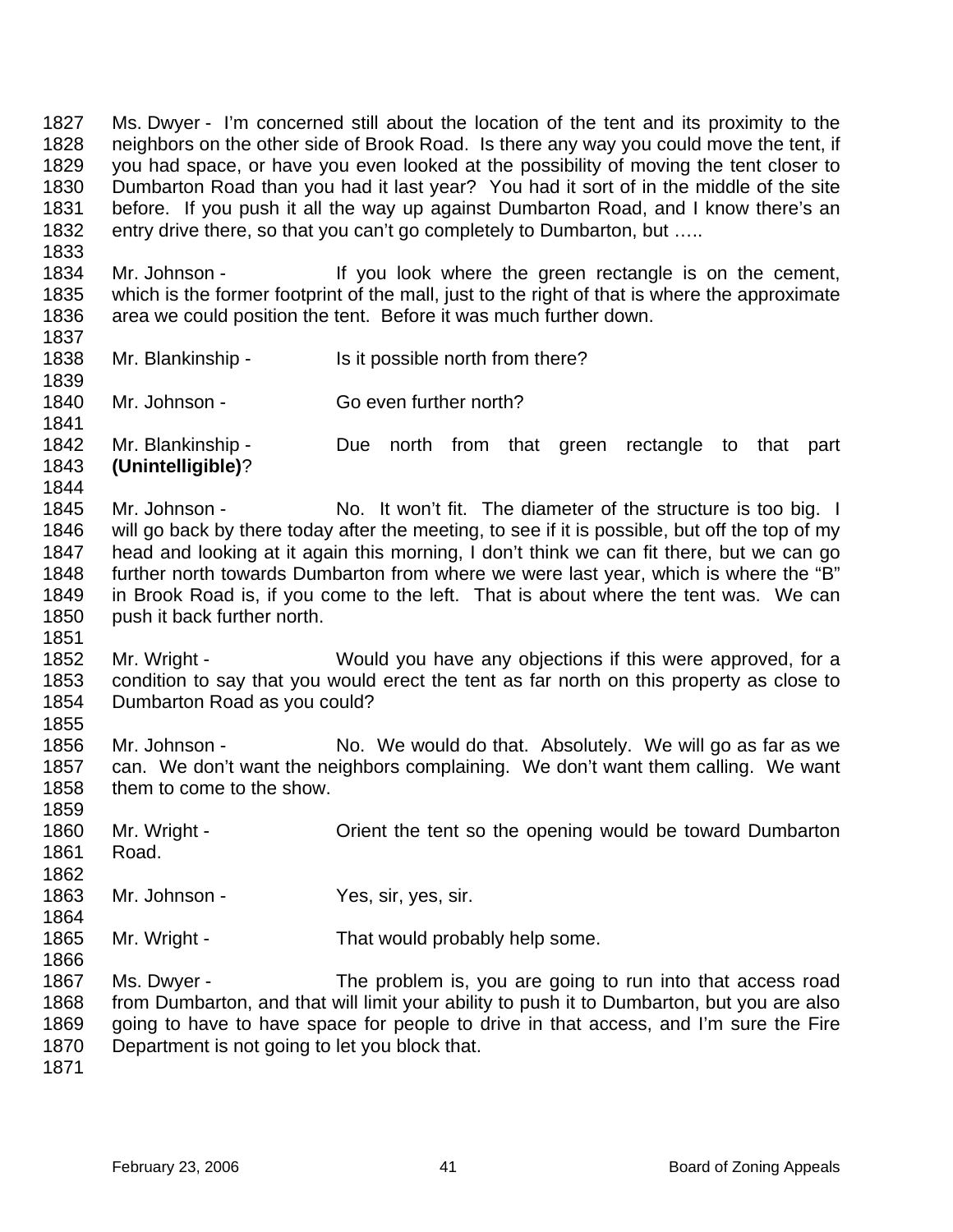1872 1873 1874 1875 1876 Mr. Johnson - Well, we will have to work with the Fire Department. I think there where the "t" is on Dumbarton, is where that access is, it comes down, so what we would do is, you'd come down from the "t" and go to your right. We would use that as a fire lane, so I'll have to go out and take some measurements, but I think we can get that achieved, getting it further up to Dumbarton Road.

1878 1879 1880 1881 Ms. Dwyer - You are up against a deadline, and you have to have approval today in order to do this, obviously, so I am wondering what you can offer in terms of quantifying the noise levels, so that we can leave here today with some surety of what the noise levels will be.

1882

1894

1899

1901

1904

1877

1883 1884 1885 1886 1887 1888 1889 1890 1891 1892 Mr. Johnson - It would be very difficult to quantify exactly because it changes with the environment, the cloud level. Luckily it is asphalt, so that doesn't change, but the number of leaves on the trees, the bushes, everything comes into play. Where we might be at 74 in one area, we could easily drop down to 84 somewhere else. So it would be very difficult to say right now. I did see in the conditions that you listed, getting everything done by March 10. What I would like to do is work on something with Mr. Blankinship and others, so we can meet that deadline, so we can qualify and come up with a real answer for you. I hate to say something now and be unrealistic.

1893 Ms. Dwyer - Can you give us a maximum today?

1895 1896 1897 1898 Mr. Blankinship - The decibel levels are usually measured, but they don't usually focus on the low end anyway; it's kind of a spectrum across the sound, so you could have 55 decibels and still drive Mr. Sanders crazy, and you could have 74 decibels and not bother him at all.

1900 Mr. Johnson - The low levels are really difficult.

1902 1903 Ms. Harris - But I did hear you say you would be with the neighbors to monitor just what is appropriate.

1905 1906 1907 1908 Mr. Johnson - Yes. We will reach out to them and see if we can actually get by. That is what we do in Brooklyn. We will do what we have to do to get our show going and keep the people in the neighborhood in good standing.

1909 1910 Ms. Harris - The And that could be done by March 10?

1911 1912 1913 1914 1915 Mr. Johnson - The problem is, we don't have the equipment there. It is something that would need to be done on the morning of the 22<sup>nd</sup>, because it is possible to be up and running on the  $21<sup>st</sup>$ , but it is unlikely. It would be too late in the night to start the music on the  $21^{st}$ , so it would be the morning of the  $22^{nd}$  we could get out there and start playing with the levels.

- 1916
- 1917 Ms. Dwyer - Do you have 11 shows in 5 days?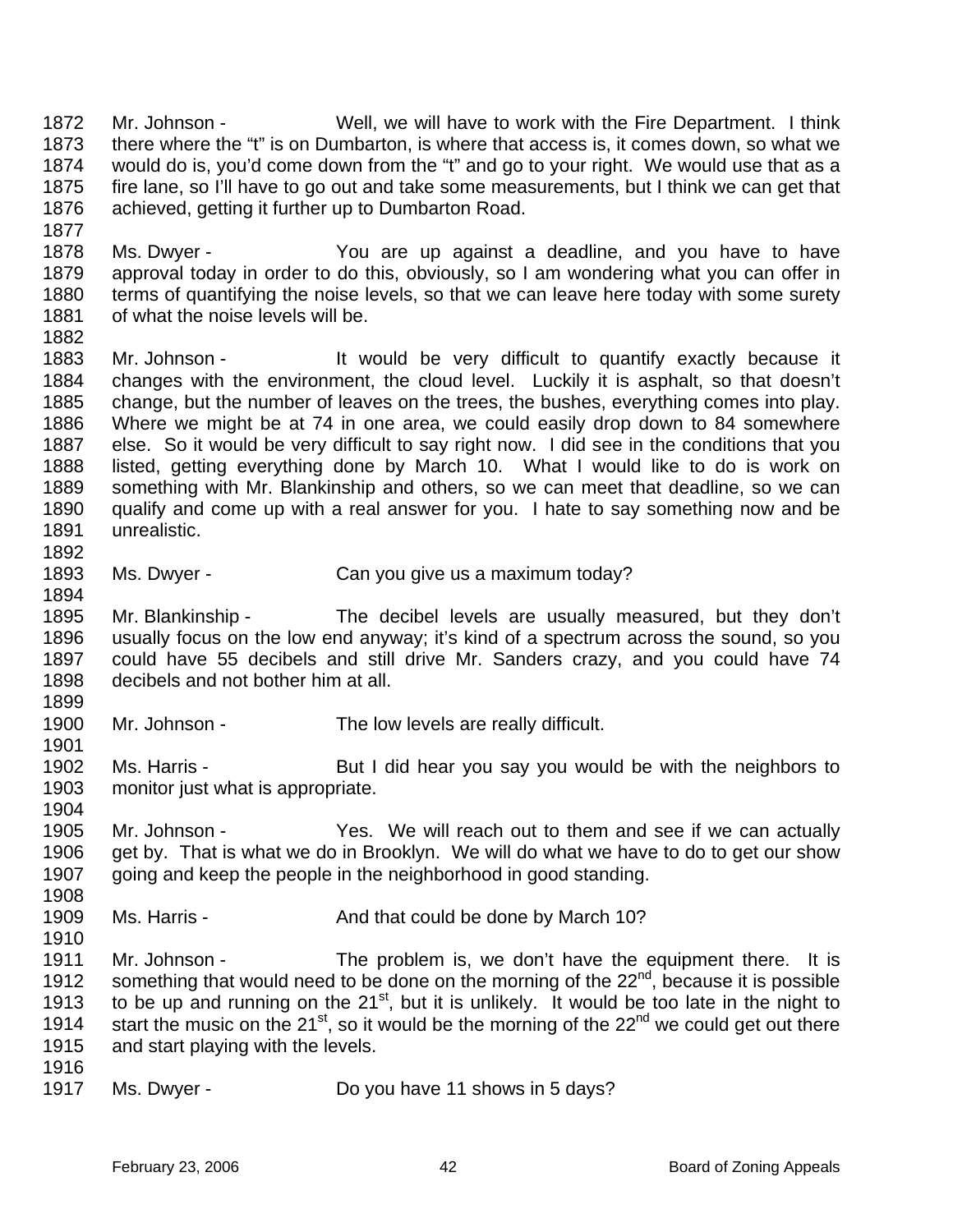| 1918 |                                                                                                                |                                                                                              |
|------|----------------------------------------------------------------------------------------------------------------|----------------------------------------------------------------------------------------------|
| 1919 | Mr. Johnson -                                                                                                  | Yes, ma'am.                                                                                  |
| 1920 |                                                                                                                |                                                                                              |
| 1921 | Ms. Dwyer -                                                                                                    | What are the times of the shows?                                                             |
| 1922 |                                                                                                                |                                                                                              |
| 1923 | Mr. Johnson -                                                                                                  | Wednesday night at 7:30 pm; then Thursday morning at                                         |
| 1924 |                                                                                                                | 10:30 am, and an evening show at 7:30 pm; Friday, 10:30 am and 7:30 pm; then                 |
| 1925 |                                                                                                                | Saturday, 12 noon, 4:30 and 8:00; and then Sunday 1:00, 4:00 and 7:00 p.m.                   |
| 1926 |                                                                                                                |                                                                                              |
| 1927 | Ms. Dwyer -                                                                                                    | So the 8:00 o'clock shows you end at 10?                                                     |
| 1928 |                                                                                                                |                                                                                              |
| 1929 | Mr. Johnson -                                                                                                  | Correct. I would make sure we cut off the 8:00 show at                                       |
| 1930 |                                                                                                                | 10:00. Normally it's a 2 hour and 15 minute program, but because of the ordinance, I         |
| 1931 | will make sure we cut off right at 10:00 o'clock.                                                              |                                                                                              |
| 1932 |                                                                                                                |                                                                                              |
| 1933 | Ms. Dwyer -                                                                                                    | Obviously, you want to maintain those evening shows. What                                    |
| 1934 |                                                                                                                | about having them earlier, so that the noise is not extending so late in the evening?        |
| 1935 |                                                                                                                |                                                                                              |
| 1936 | Mr. Johnson - The Management of the Management of the Management of the Management of the Management of the Ma | The problem is, the evening shows are really designed for                                    |
| 1937 |                                                                                                                | people to go home, get their families and come out, so by the time you get them, people      |
| 1938 |                                                                                                                | are running in right at 7:30, 7:45, unfortunately. That is really not a (Unintelligible) for |
| 1939 |                                                                                                                | us. I can make sure they end at 10:00 o'clock, no problem, but to try to push it earlier     |
| 1940 |                                                                                                                | would create definitely a hardship on the people who are coming to attend. A lot of          |
| 1941 |                                                                                                                | people are coming during that 7:30 period; that's when they pull into the parking lot,       |
| 1942 |                                                                                                                | because they've got to get their kids, they've gone home, then come to the circus.           |
| 1943 |                                                                                                                |                                                                                              |
| 1944 | Ms. Dwyer -                                                                                                    | If it were a question of whether or not you could have the                                   |
| 1945 |                                                                                                                | circus there or not, you'd be willing to have it earlier?                                    |
| 1946 |                                                                                                                |                                                                                              |
| 1947 | Mr. Johnson -                                                                                                  | In 2006, this year, I would not want to say yes, because of                                  |
| 1948 |                                                                                                                | the way things are already geared. We've got people who have purchased tickets               |
| 1949 |                                                                                                                | already, planning for 7:30 and 8:00 o'clock. What time are you looking for us to end?        |
| 1950 |                                                                                                                |                                                                                              |
| 1951 | Ms. Dwyer -                                                                                                    | Considering the noise concern, 9:30 on a weekday, and                                        |
| 1952 |                                                                                                                | 10:00 on Saturday, and around 9:15 on Sunday. To give the neighbors at least an hour         |
| 1953 |                                                                                                                | so that would be helpful to them to not have to (Unintelligible). You've already             |
| 1954 | published your tickets with a time on them?                                                                    |                                                                                              |
| 1955 |                                                                                                                |                                                                                              |
| 1956 | Mr. Johnson -                                                                                                  | Yes ma'am.                                                                                   |
| 1957 |                                                                                                                |                                                                                              |
| 1958 | Ms. Harris -                                                                                                   | It's also on the internet.                                                                   |
| 1959 |                                                                                                                |                                                                                              |
| 1960 | Mr. Johnson -                                                                                                  | And with Ticketmaster.                                                                       |
| 1961 |                                                                                                                |                                                                                              |
| 1962 | Ms. Harris -                                                                                                   | You have people coming to the show from New Kent, from                                       |
| 1963 |                                                                                                                | other counties to the show, and they're pushing it when they                                 |
|      |                                                                                                                |                                                                                              |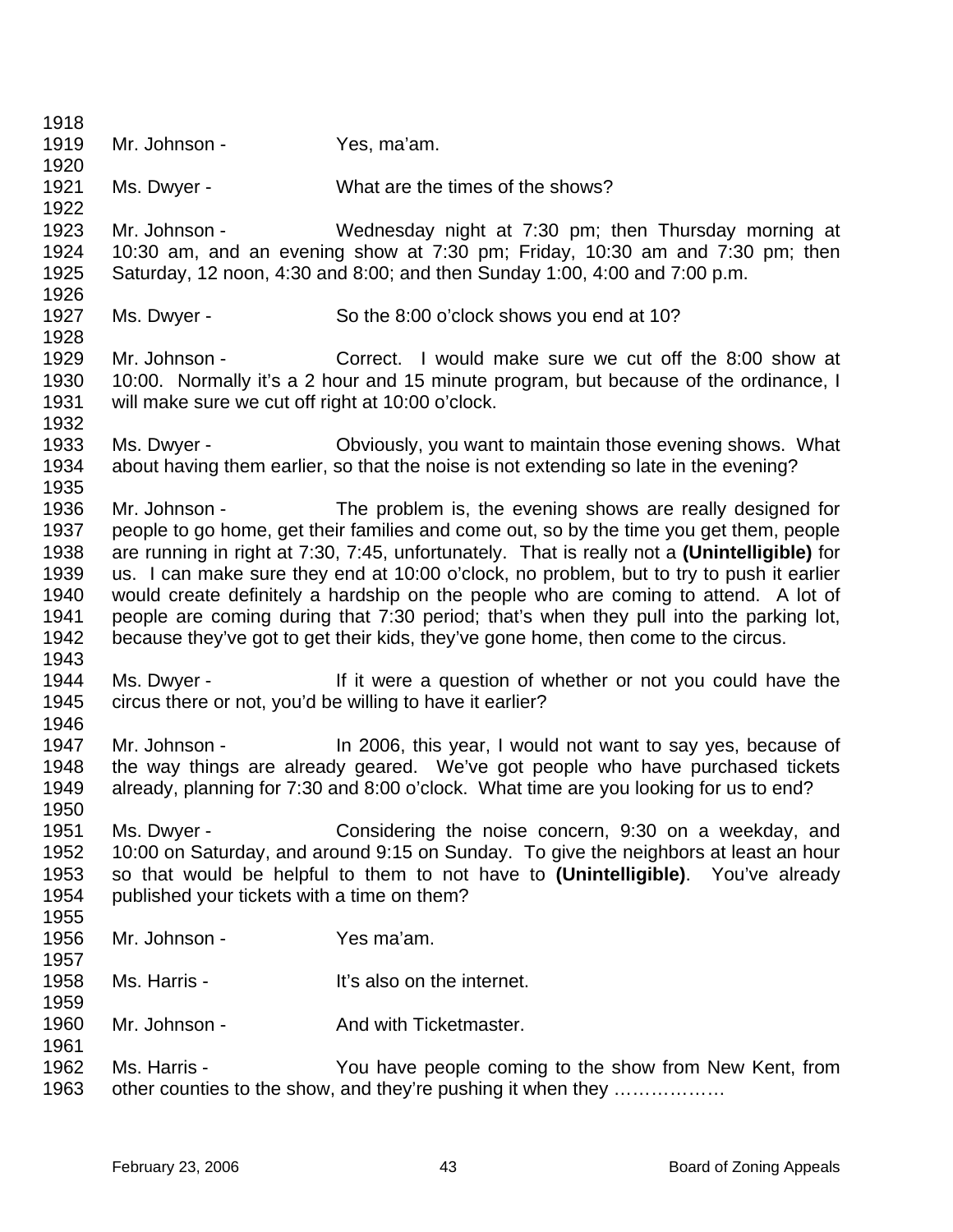| 1964<br>1965<br>1966         | end of the testimony.}                            | {Tape skipped ahead to the next case. Recording equipment malfunction, lost the                                                                                                                                       |
|------------------------------|---------------------------------------------------|-----------------------------------------------------------------------------------------------------------------------------------------------------------------------------------------------------------------------|
| 1967<br>1968                 | Mr. Nunnally -                                    | UP-7-2006.                                                                                                                                                                                                            |
| 1969<br>1970<br>1971<br>1972 | Ms. Harris -                                      | I move that we approve this case, but with some conditions.<br>Number 1, Condition # 6, with 9:00 am until 10:00 pm, instead of 9:30 am until10:00 pm.                                                                |
| 1973<br>1974<br>1975         | Mr. Kirkland -<br>9:00 am and close at 10:00 pm." | Shall we put something in there like "the gates will open at                                                                                                                                                          |
| 1976<br>1977                 | Ms. Harris -                                      | You mean the ticket office?                                                                                                                                                                                           |
| 1978<br>1979<br>1980         | Mr. Kirkland -<br>opens, I guess.                 | Put something in there that says the official time the property                                                                                                                                                       |
| 1981<br>1982<br>1983<br>1984 | Ms. Harris -                                      | And I would add, that the owners or the managers would<br>meet with the neighbors to arrange to regulate the volume of music or introduce some<br>type of noise level monitoring system. Would that be a seismograph? |
| 1985<br>1986                 | Mr. Blankinship -                                 | I can't think of the technical term for it.                                                                                                                                                                           |
| 1987<br>1988                 | Mr. Kirkland -                                    | Decibel meter or regulator.                                                                                                                                                                                           |
| 1989<br>1990                 | Ms. Harris -                                      | A decibel meter to determine the noise level.                                                                                                                                                                         |
| 1991<br>1992<br>1993         | Ms. Dwyer -<br>condition that we're considering.  | I think we need to be really specific about this noise, in the                                                                                                                                                        |
| 1994<br>1995<br>1996         | Mr. Kirkland -<br>about moving the tent?          | Ms. Harris, are you going to propose the other condition                                                                                                                                                              |
| 1997<br>1998<br>1999         | Ms. Harris -                                      | Yes, the third thing that I would add is that they erect the tent<br>as far north as they can, opening the tent to Dumbarton Road.                                                                                    |
| 2000<br>2001                 | Ms. Dwyer -                                       | Would that be a new condition?                                                                                                                                                                                        |
| 2002<br>2003                 | Ms. Harris -                                      | Yes.                                                                                                                                                                                                                  |
| 2004<br>2005                 | Mr. Kirkland -                                    | It's never been there before, has it Mr. Blankinship, the tent?                                                                                                                                                       |
| 2006<br>2007<br>2008         | Mr. Blankinship -<br>year.                        | I don't know that they've put it in the same location each                                                                                                                                                            |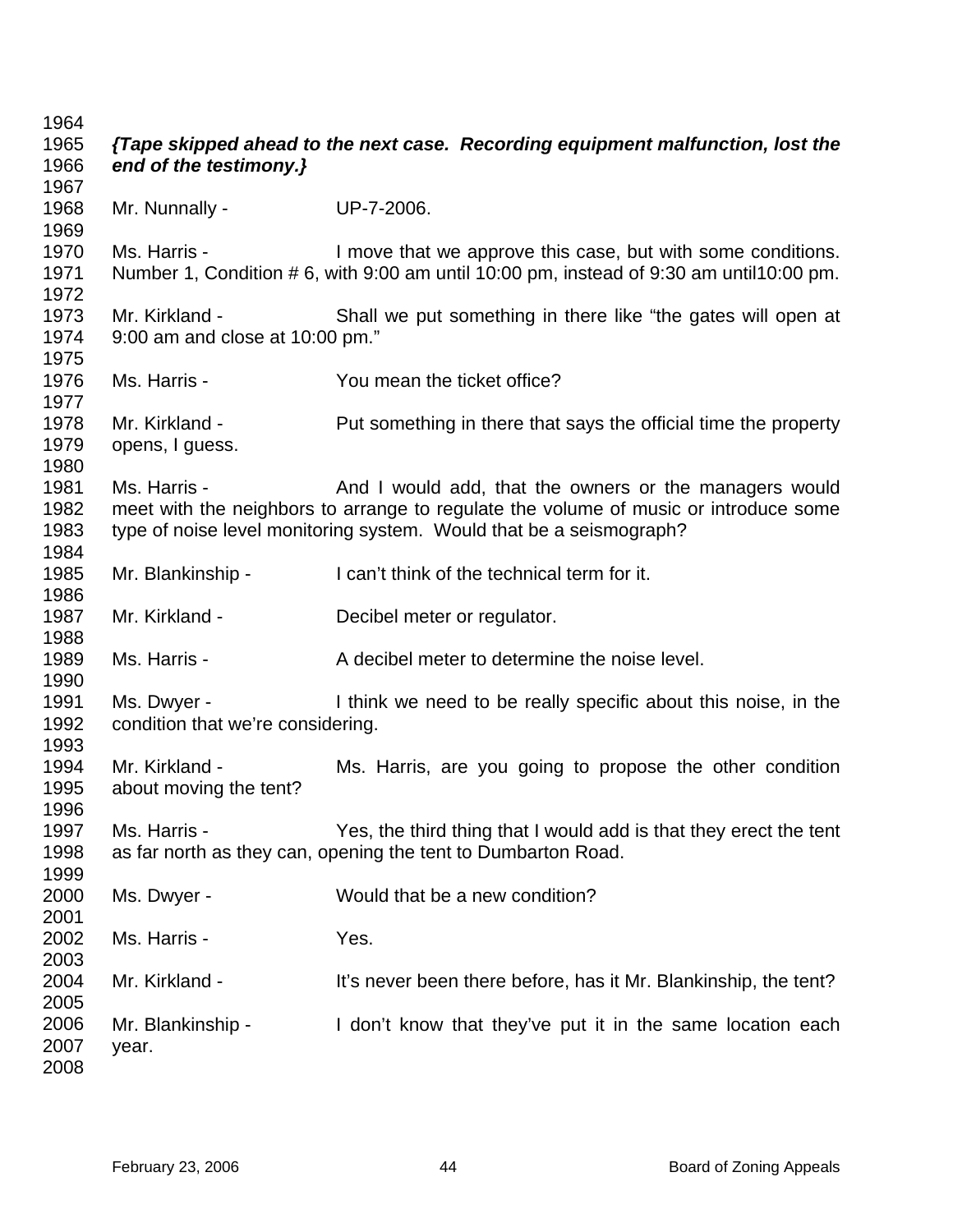2009 2010 2011 2012 2013 2014 2015 2016 2017 2018 2019 2020 2021 2022 2023 2024 2025 2026 2027 2028 2029 2030 2031 2032 2033 2034 2035 2036 2037 2038 2039 2040 2041 2042 2043 2044 2045 2046 2047 2048 2049 2050 2051 2052 2053 2054 Mr. Kirkland - I think it's going to be far away from any neighborhood; you're still going to get some vibration, but …………… Mr. Blankinship - Open space doesn't really buffer sound very well. Ms. Dwyer - Solid asphalt is the other thing, with no buffers around. When someone two blocks away is having their walls vibrate, I don't know that moving it …………… Mr. Kirkland - He's down on Brook Road though. Mr. Blankinship - And we're not even moving away from him. Ms. Dwyer - We're moving it a little bit away. I think there's still some residents on Seminary that are ………………. Mr. Kirkland - **(Unintelligible)** decibel levels in concerts. Ms. Harris - Well, they're going to have to turn it down; there's no doubt about that, but if they meet with the neighbors to regulate the levels, **(Unintelligible)**. Mr. Kirkland - I think the County should be involved in that .................. Ms. Harris - The You mean the neighbors and the County? Mr. Kirkland - Yes. Ms. Dwyer - The problem is, what if they don't agree? They should have applied for this in order to give them some leeway to work these details out, before they were up against the problem of printing tickets, and that's the first problem. We're in a position of either approving it or not approving it, because **(Unintelligible)** was allowed to work the neighbors and come up with a condition that we could accept. I think you need to be specific about the decibel level. Mr. Kirkland - **(Unintelligible)** at the property line for a permanent transformer, things like MCI had, the generators and everything – we were running about eighty decibels on them. But that's a different kind of noise, but that's a continuous hum; it doesn't go up or down. Mr. Blankinship - It's 24 hours. Mr. Kirkland - And they test them at certain times of the day. When you have music, it goes the full range, and eighty might be fine, but that base might slide through under that eighty, and you could have a real problem. Ms. Dwyer - How do we regulate the base?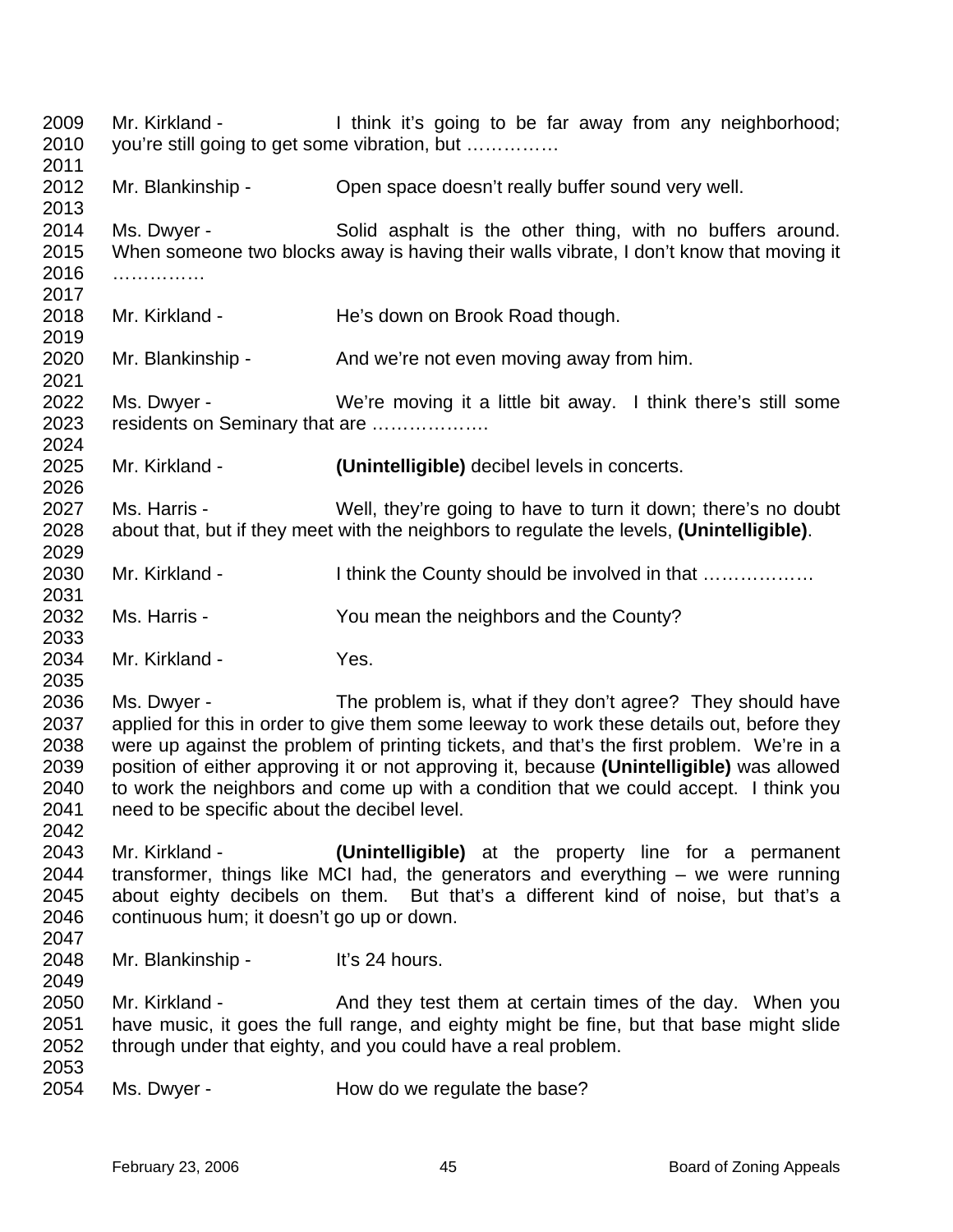| 2055         |                             |                                                                                            |
|--------------|-----------------------------|--------------------------------------------------------------------------------------------|
| 2056         | Mr. Kirkland -              | I have no idea, because I'm not a concert person.                                          |
| 2057         |                             |                                                                                            |
| 2058         | Ms. Harris -                | Just cut it down till it's (Unintelligible).                                               |
| 2059         |                             |                                                                                            |
| 2060         | Ms. Dwyer -                 | That depends on who you're asking.                                                         |
| 2061         |                             |                                                                                            |
| 2062         | Mr. Blankinship -           | You're going to have to go to a reasonable person test.                                    |
| 2063<br>2064 | Mr. Kirkland -              |                                                                                            |
| 2065         | system.                     | Give them all a set of earphones, and do it through a sound                                |
| 2066         |                             |                                                                                            |
| 2067         | Mr. Blankinship -           | Mr. O'Kelly, do you know what we do at Innsbrook?                                          |
| 2068         |                             |                                                                                            |
| 2069         | Mr. O'Kelly -               | I was going to ask you the same thing. They do get a music                                 |
| 2070         |                             | festival permit from us every year. We have had complaints, and those complaints are       |
| 2071         |                             | addressed through an agreement with the Police Department, and I think there is, there     |
| 2072         |                             | may be a decibel level that is added as a condition of the music festival permit, but we'd |
| 2073         | have to check on that.      |                                                                                            |
| 2074         |                             |                                                                                            |
| 2075         | Mr. Blankinship -           | They submit a report after the fact; they do continuous                                    |
| 2076         |                             | monitoring of the sound and report after the fact how loud it was.                         |
| 2077         |                             |                                                                                            |
| 2078         | Mr. Kirkland -              | I'm concerned the police aren't here to address some of                                    |
| 2079         |                             | these situations, since we've received a couple of letters from them.                      |
| 2080         |                             |                                                                                            |
| 2081         | Ms. Dwyer -                 | We also need assistance from the County in assessing                                       |
| 2082         |                             | decibel levels and what's reasonable under these circumstances. I don't know if eighty     |
| 2083<br>2084 | is reasonable, eighty-five. |                                                                                            |
| 2085         | Mr. Kirkland -              | (Unintelligible) Innsbrook, but I don't even know what that                                |
| 2086         |                             | is. There are two big buildings in front of them, which act as, they bounce the sound      |
| 2087         | back.                       |                                                                                            |
| 2088         |                             |                                                                                            |
| 2089         | Ms. Dwyer -                 | That's a different environment than this is.                                               |
| 2090         |                             |                                                                                            |
| 2091         | Ms. Harris -                | Who's going to determine which would work<br>with                                          |
| 2092         | (Unintelligible)?           |                                                                                            |
| 2093         |                             |                                                                                            |
| 2094         | Mr. Blankinship -           | If it's a matter of meeting with the neighbors and determining                             |
| 2095         |                             | what's reasonable, that would probably fall to me, but if it's going to be something       |
| 2096         |                             | technical, I don't even know who on the staff would have that.                             |
| 2097         |                             |                                                                                            |
| 2098         | Mr. Kirkland -              | Okay, Mr. Tokarz.                                                                          |
| 2099         |                             |                                                                                            |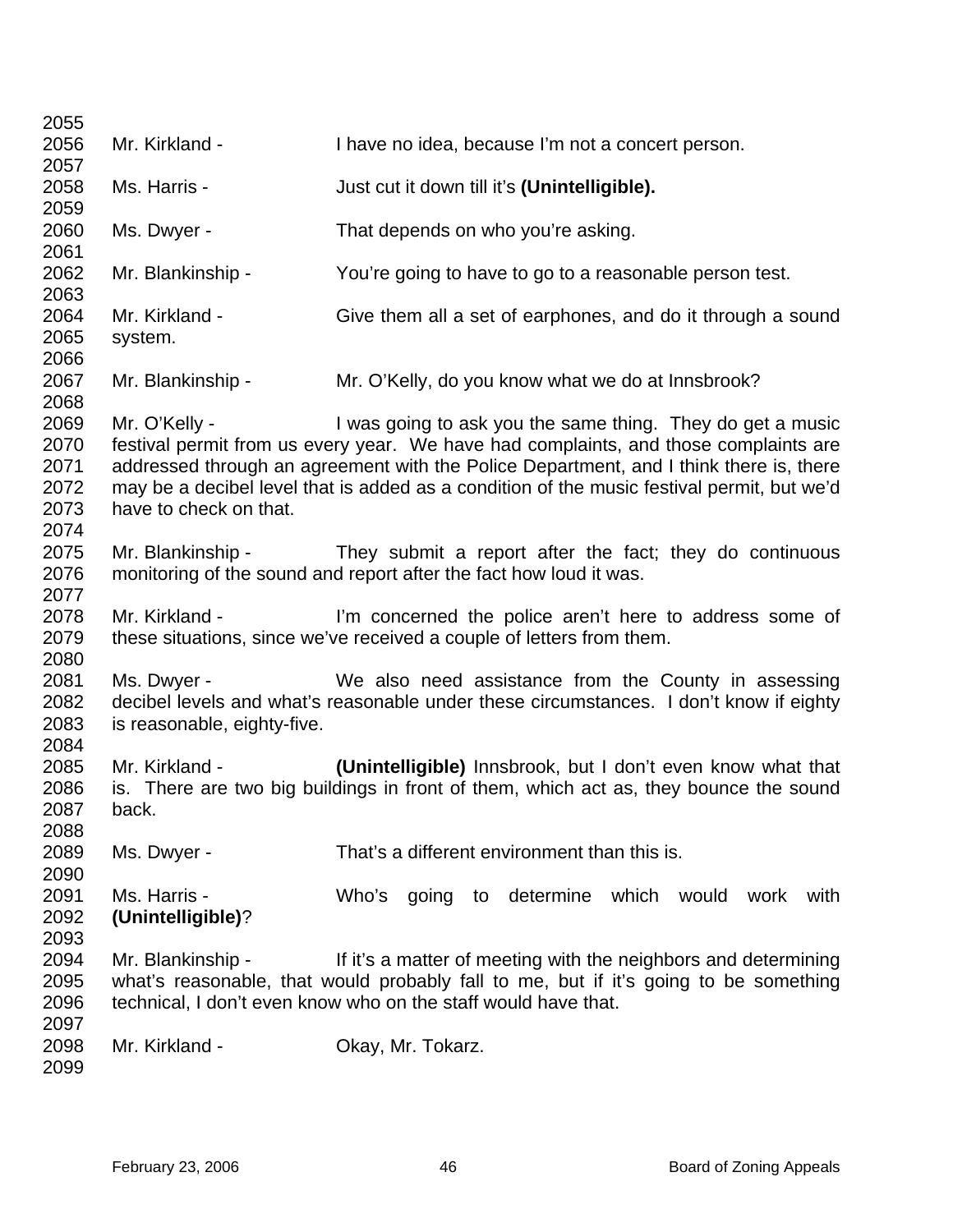2100 2101 2102 2103 2104 2105 2106 2107 2108 Mr. Tokarz - I am not involved in this case, but I do want to advise the Board that Section 4-15 of the County Code, which deals with music festivals, in paragraph, A-11, it states that the "applicant shall submit a statement that no music shall be played, either by mechanical device or live performance, in such a manner that the sound emanating there from shall exceed 65 decibels at the property lines of the property on which the festival is located." That is the only thing I'm aware of in the County Code, dealing with music and sound levels, and those are measured usually by sound level meters, which are something that costs about \$30.00 at Radio Shack.

| 2109<br>2110                 | Ms. Dwyer -                                                | That's an existing ordinance                                                                                                                                                                                        |
|------------------------------|------------------------------------------------------------|---------------------------------------------------------------------------------------------------------------------------------------------------------------------------------------------------------------------|
| 2111<br>2112                 | Mr. Tokarz -                                               | On music festival permits, yes.                                                                                                                                                                                     |
| 2113<br>2114                 | Mr. Wright -                                               | This is not a music festival though.                                                                                                                                                                                |
| 2115<br>2116                 | Ms. Dwyer -                                                | Thank you for that. At least it's a standard that is                                                                                                                                                                |
| 2117<br>2118                 | Mr. Kirkland -                                             | Would they have to get a festival permit from the police?                                                                                                                                                           |
| 2119<br>2120                 | Mr. Blankinship -                                          | Not if he has the use permit.                                                                                                                                                                                       |
| 2121<br>2122<br>2123         | Ms. Harris -<br>the County Code?                           | So are we going to use the 65 as a rule, in accordance with                                                                                                                                                         |
| 2124<br>2125<br>2126         | Ms. Dwyer -<br>(Unintelligible).                           | I would say yes, in the absence of any other evidence,                                                                                                                                                              |
| 2127<br>2128<br>2129         | Ms. Harris -                                               | Condition $# 5 - I$ think that we might state this condition, and<br>of course it's open to the public, I think that this puts this group at a disadvantage.                                                        |
| 2130<br>2131<br>2132         | Mr. Kirkland -                                             | That's up to the County and the Director of Planning to see<br>that the complaints warrants which will stop the concert.                                                                                            |
| 2133<br>2134                 | Ms. Harris -                                               | To see if it's legitimate?                                                                                                                                                                                          |
| 2135<br>2136<br>2137         | Mr. Kirkland -<br>there, then there is no black and white. | If they're all music oriented, and we've got a decibel level in                                                                                                                                                     |
| 2138<br>2139                 | Mr. Wright -                                               | It looks like to me that #5 would take care of the problem.                                                                                                                                                         |
| 2140<br>2141                 | Mr. Kirkland -                                             | So if we put 65 or 70 decibels, that covers the noise levels.                                                                                                                                                       |
| 2142<br>2143<br>2144<br>2145 | Ms. Dwyer -                                                | I've heard the Soul Circus. I don't think that this is a very<br>good measure as it exists, because you could get anybody who complains for any<br>reason, and that would trigger the revocation of the use permit. |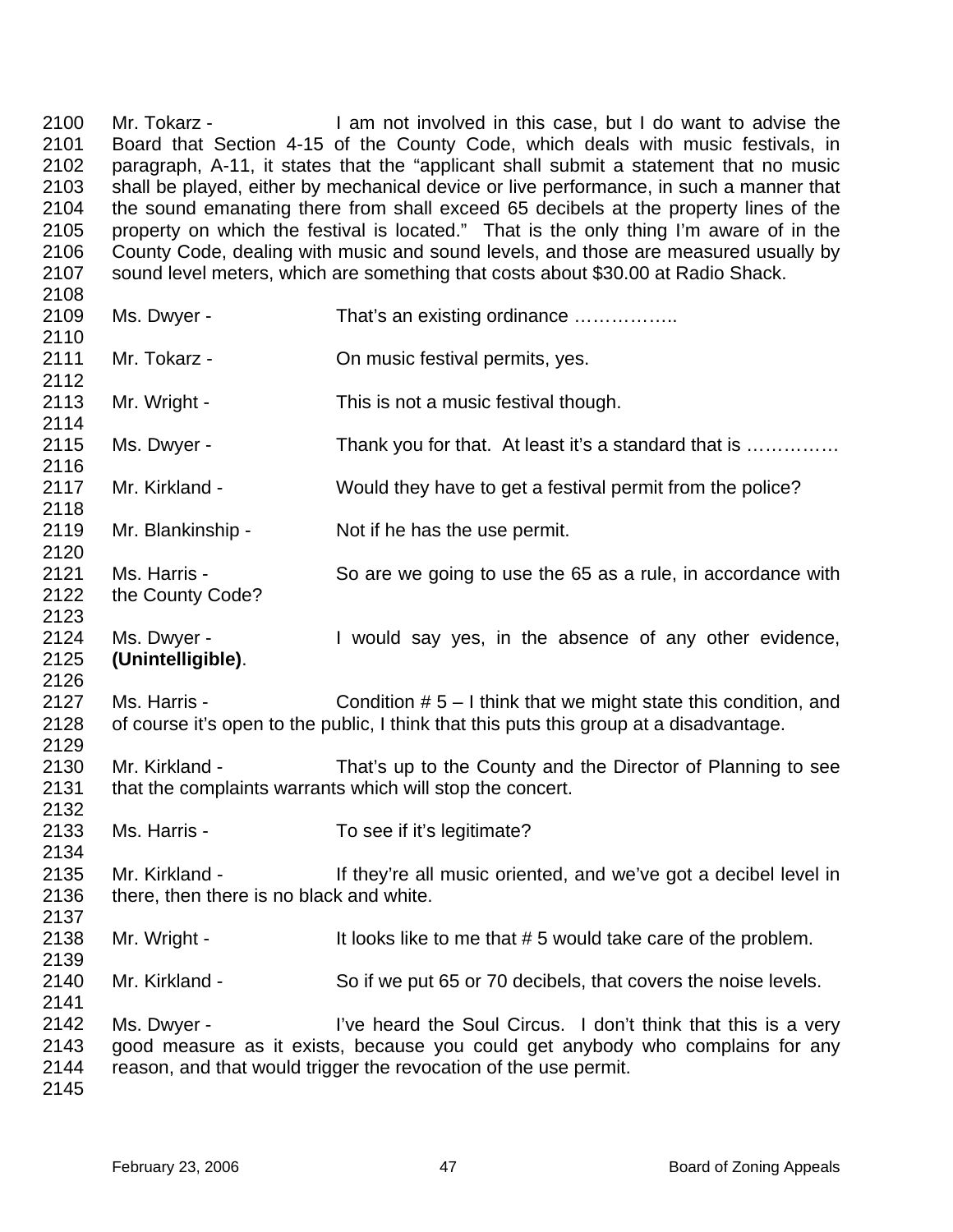| 2146<br>2147 | Mr. Kirkland -                                | Like trash on the road.                                                                    |
|--------------|-----------------------------------------------|--------------------------------------------------------------------------------------------|
| 2148         | Ms. Dwyer -                                   | It could be valid or invalid. I think the first sentence is fine.                          |
| 2149         |                                               | The second sentence that talks about the complaints, then you could put the decibel        |
| 2150         | level in there too, (Unintelligible).         |                                                                                            |
| 2151         |                                               |                                                                                            |
| 2152         | Ms. Harris -                                  | (Unintelligible)                                                                           |
| 2153         |                                               |                                                                                            |
| 2154         | Mr. Kirkland -                                | 65?                                                                                        |
| 2155         |                                               |                                                                                            |
| 2156         | Ms. Dwyer -                                   | Is that going to take care of the base problem? Is there                                   |
| 2157         |                                               | some testimony that even at a given decibel level, the base would have more of an          |
| 2158         | impact than other sound.                      |                                                                                            |
| 2159         |                                               |                                                                                            |
| 2160         | Ms. Harris -                                  | But we don't have any information (Unintelligible). I would                                |
| 2161         | think that would be a part of the music.      |                                                                                            |
| 2162         |                                               |                                                                                            |
| 2163         | Mr. Blankinship - We'll do the best we can.   |                                                                                            |
| 2164         |                                               |                                                                                            |
| 2165         | Mr. Wright -                                  | Also, you want to have Ms. Harris' tent, the entrances                                     |
| 2166         | oriented away from the Brook Road?            |                                                                                            |
| 2167         |                                               |                                                                                            |
| 2168         | Ms. Harris -                                  | Yes, I do say to erect the tent as far north as is possible, and                           |
| 2169         | opening the tent to Dumbarton Road.           |                                                                                            |
| 2170         |                                               |                                                                                            |
| 2171         | Ms. Dwyer -                                   | That would be the performers' entrance? (Unintelligible)                                   |
| 2172         |                                               | toward Brook Road, and the lobby area                                                      |
| 2173         |                                               |                                                                                            |
| 2174         | Mr. Wright -                                  | Dumbarton Road.                                                                            |
| 2175         |                                               |                                                                                            |
| 2176         |                                               | Ms. Dwyer - The Sorry, not Brook, Dumbarton or I-95, because they're                       |
| 2177         | going to be angled toward the interstate too. |                                                                                            |
| 2178         |                                               |                                                                                            |
| 2179         | Mr. Nunnally -                                | Ben, you've got all that?                                                                  |
| 2180         |                                               |                                                                                            |
| 2181         | Mr. Blankinship -                             | Yes sir. I want to check it.                                                               |
| 2182         |                                               |                                                                                            |
| 2183         | Mr. Nunnally -                                | Okay, moved by Ms. Harris,                                                                 |
| 2184         |                                               |                                                                                            |
| 2185         | Ms. Dwyer -                                   | Can we repeat it?                                                                          |
| 2186         |                                               |                                                                                            |
| 2187         | Ms. Harris -                                  | Okay, we haven't had a second.                                                             |
| 2188         |                                               |                                                                                            |
| 2189         | Mr. Blankinship -                             | I'm sorry, I've got 1through 4 standing as drafted; Condition                              |
| 2190         |                                               | #5, the first sentence is going to stand; the second sentence will be parallel to the Code |
| 2191         |                                               | provision in 4-15 that Mr. Tokarz referred to at 65 decibels. Let me just mention that Mr. |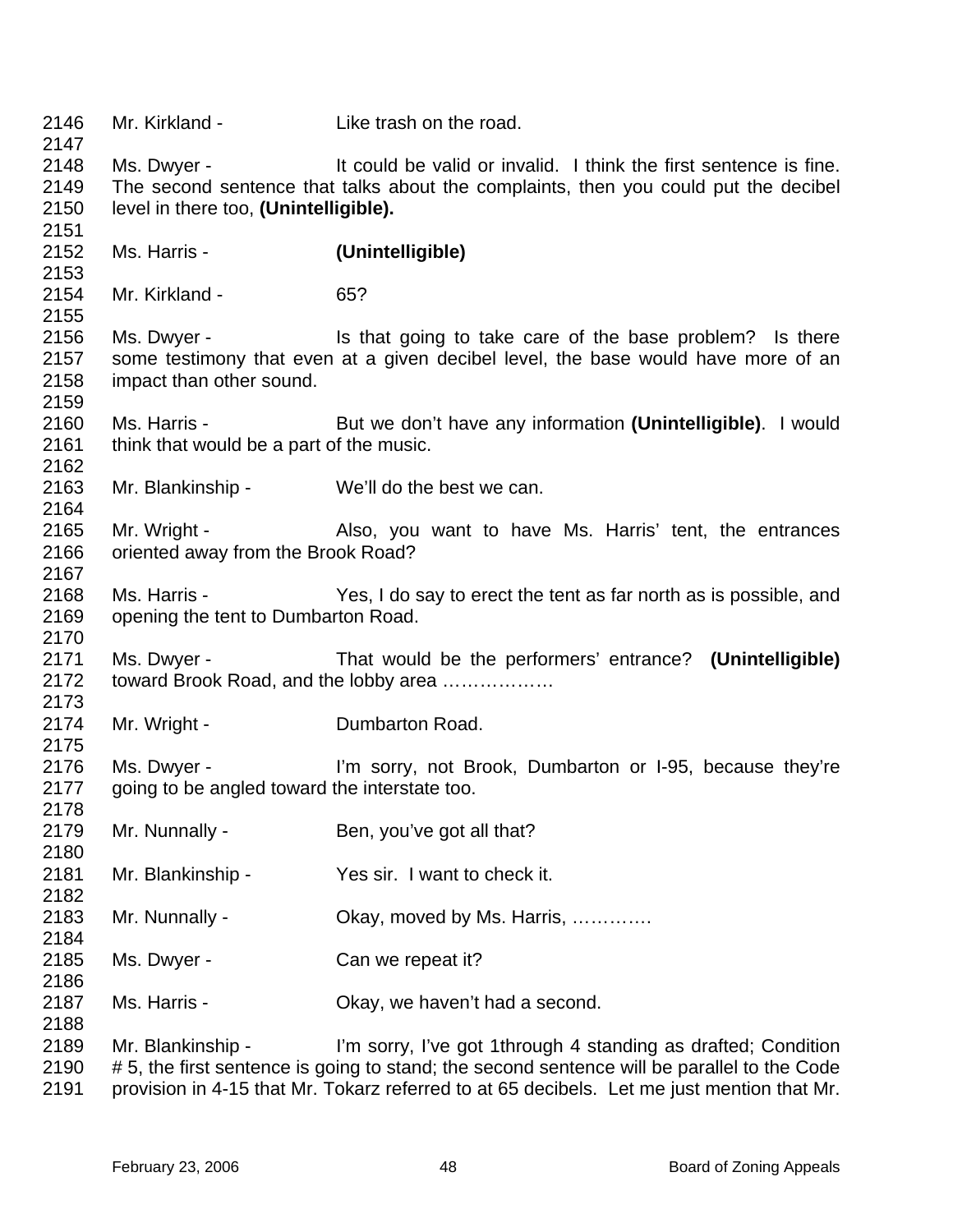2192 2193 2194 2195 2196 2197 2198 2199 2200 2201 2202 2203 2204 2205 2206 2207 2208 2209 2210 2211 2212 2213 2214 2215 2216 2217 2218 2219 2220 2221 2222 2223 2224 2225 2226 2227 2228 2229 2230 2231 2232 2233 2234 2235 2236 2237 Gidley just came over and suggested that it say "residential property line," but we're not concerned with 65 decibels at a commercial property line, but the nearest residential property line. Number 6, the hours of operation would be amended from 9:00 o'clock, and we would clarify that's when the box office opens. The gates would open at 9:30, Number 10 would be clarified that it's the artists and performers' entrance that would be oriented toward Dumbarton Road and the Interstate, that portion of the property, and let them nail down the specifics. Add a Condition # 14 that the tent be located as far north on the property as practical. Ms. Dwyer - Would you consider also a statement as to their testimony about the security guards, that was unclear, but I think they testified that there would be two security guards 24 hours a day, 2 police officers to direct traffic during the hours of operation. Mr. Blankinship - You want to insert that in the condition that addresses police now? Which condition is that? **(Unintelligible)** -- too many voices. Mr. Blankinship - Was it 1, 2 or  $3 -$  there is one that addresses police requirements generally. Number 1. Ms. Dwyer - **(Unintelligible)** We want any …………….. Mr. Blankinship - Minimum of 2 guards, 24 hours, 2 additional police to direct traffic, and I believe that you mentioned one additional guard at the box office. Ms. Dwyer - The Music is that sufficient police. And while there were some complaints about parking, is that sufficient? Mr. Kirkland - They'll respond automatically once a complaint is called in; the Henrico and City units will respond immediately if there is a call. Mr. Blankinship - And they will have additional staff. Ms. Dwyer - But this will commit them to have them, to hire them to be available to direct traffic? Mr. Blankinship - Yes. Mr. Johnson, is there anything in there that's objectionable or that you can't work with? **(Unintelligible) with what's been discussed?** Mr. Johnson - No, I don't see any problems at this point. Mr. Blankinship - Thank you.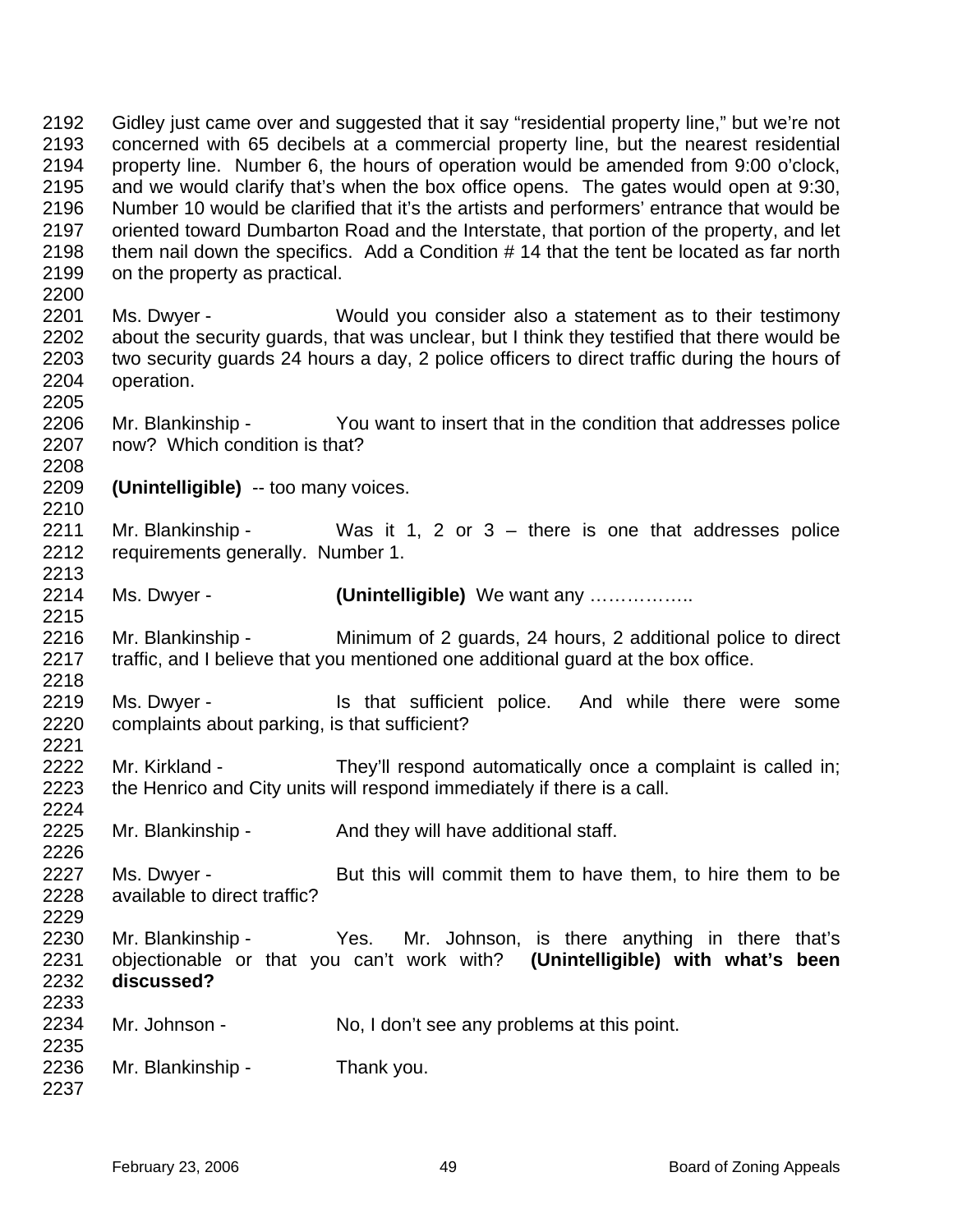2238 Mr. Kirkland - Ms. Harris, you made a motion. Has there been a second?

2240 Mr. Wright - I'll second.

2241 2242

Mr. Nunnally - Second by Mr. Wright. All in favor with the approved conditions, say aye. It's been approved.

2243 2244

2239

2245 2246 2247 2248 After an advertised public hearing and on a motion by Ms. Harris, seconded by Mr. Wright, the Board **granted** application **UP-7-2006** for a temporary conditional use permit to operate a circus at 1741 Dumbarton Road (Parcel 785-743-1062). The Board granted the use permit subject to the following conditions:

2249

2260

2278

2250 2251 2252 2253 2254 2255 2256 2257 1. [AMENDED] No later than March 10, 2006, the operations plans shall be filed with the Henrico County Division of Police and Division of Fire Services. The Division of Police and the Planning Department shall be provided with the contact information for a person who shall be on-site at all times and who shall have the authority to respond immediately to complaints. There shall be at least two guards on the property at all times. In addition, there shall be at least two police officers directing traffic when the gates are open and a guard at the box office whenever it is open.

2258 2259 2. All necessary building and electrical permits shall be obtained from the Henrico County Office of Building Inspections.

2261 2262 2263 3. All food service shall be inspected and approved by the Henrico County Health Department.

2264 2265 2266 4. The applicant shall satisfy all requirements of the Henrico County Animal Protection Officer regarding the care and safety of animals performing in the circus.

2267 2268 2269 2270 5. [AMENDED] The applicant must maintain the property so that noise is controlled. The sound emanating from the circus shall not exceed 65 decibels at the property lines of the nearest residential property.

2271 2272 2273 2274 2275 6. [AMENDED] The hours of operation shall be limited from 9:00 AM to 10:00 PM. The gates shall not open before 9:30 AM. If a sound amplification system is operated outside those hours, this permission may be revoked without further notice by the Director of Planning.

2276 2277 7. All structures and vehicles related to the circus shall be removed from the property by March 31, 2006, at which time this permit will expire.

2279 2280 2281 8. All exterior lighting shall be shielded to direct light away from adjacent property and streets.

2282 2283 9. All trash shall be in closed containers with regular pickups, the area shall be kept clean, and the containers shall be properly screened.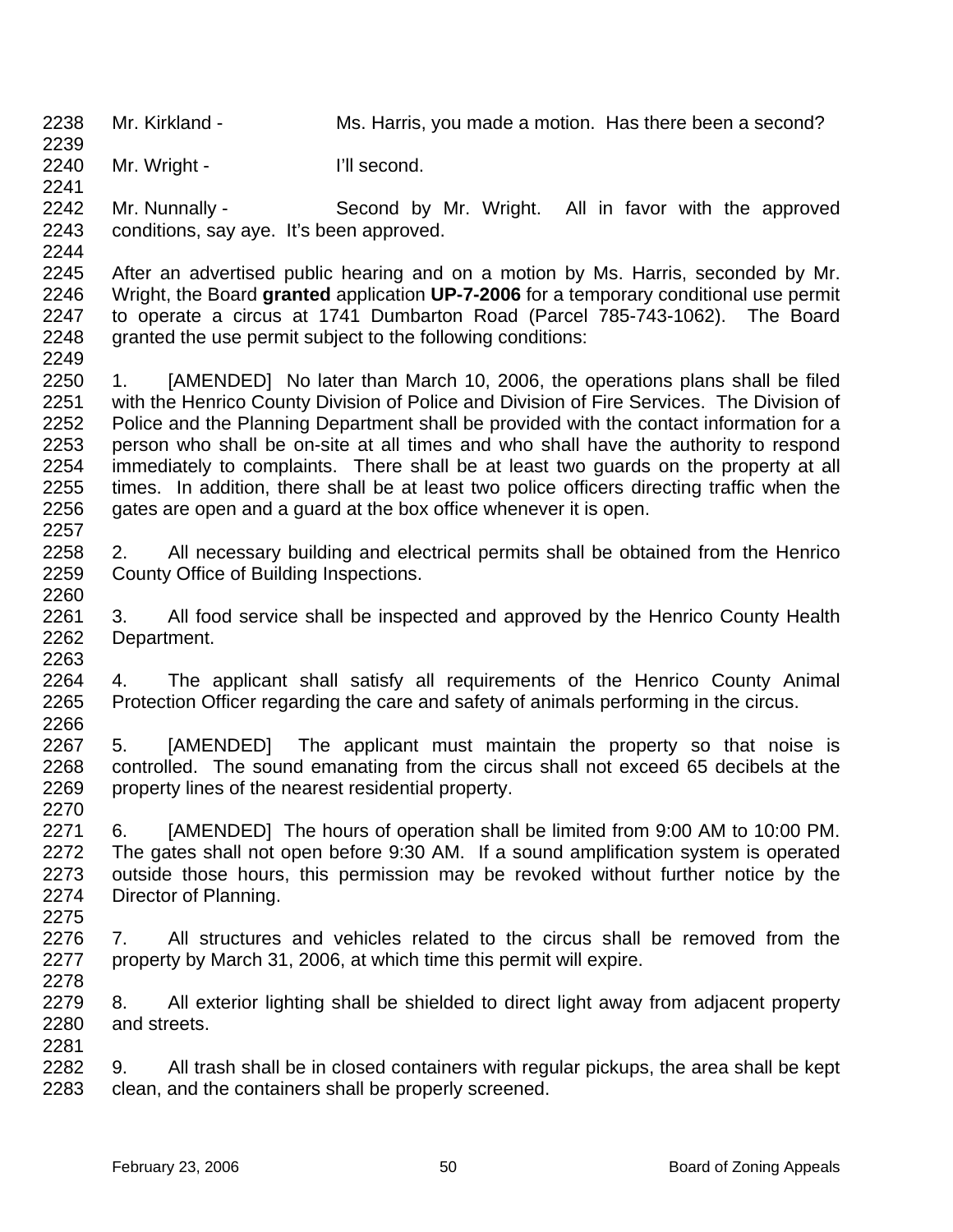2284 2285 2286 2287 2288 2289 2290 2291 2292 2293 2294 2295 2296 2297 2298 2299 2300 2301 2302 2303 2304 2305 2306 2307 2308 2309 2310 2311 2312 2313 2314 2315 2316 2317 2318 2319 2320 2321 2322 2323 2324 2325 2326 2327 2328 2329 10. [AMENDED] The artists' and performers' entrance to the tent shall face toward Dumbarton Road and Interstate 95. 11. The applicant shall not charge for parking and shall provide signage directing the public to clearly designated and free public parking areas. 12. No alcoholic beverages shall be provided on site. 13. This approval is only for the applicant, Soul Circus, Inc. to conduct a circus on the former Azalea Mall site (G.P.I.N. 785-743-1062). 14. [ADDED] The tent shall be located on the site as far north as practical. Affirmative: Dwyer, Harris, Kirkland, Nunnally, Wright 5 Negative: 0 Absent: 0 The Board granted the request because it found the proposed use will be in substantial accordance with the general purpose and objectives of Chapter 24 of the County Code. Mr. Nunnally - We'll take a five-minute break. Mr. Nunnally - Call the next case. **A-10-2006 ERNEST BROWN** requests a variance from Section 24-95(k) to allow an existing garage to remain at 1016 Westham Parkway (Westhampton Hills) (Parcel 761-740-6486), zoned R-3, One-family Residence District (Tuckahoe). The minimum side yard setback is not met. The applicant has 6 feet minimum side yard setback, where the Code requires 55 feet minimum side yard setback. The applicant requests a variance of 49 feet minimum side yard setback. Mr. Nunnally - This anyone else here involved in this case, want to speak on this case, for or against? If so, would you please stand and raise your right hand? Mr. Blankinship - Do you swear that the testimony you are about to give is the truth, the whole truth, and nothing but the truth, so help you God? Mr. Brown - I do. My name is Ernest Brown. I own a home at 1016 Westham Parkway. About 25 years ago, I hired a contractor to build a garage there on Westham, and I had relied on him to be sure that it was properly constructed and approved, and I have just learned in the last few months that there was a problem with the location of it. It came about as a result of talking with a real estate agent, who had asked for a copy of my survey, which I think was dated in 1978, which is about when I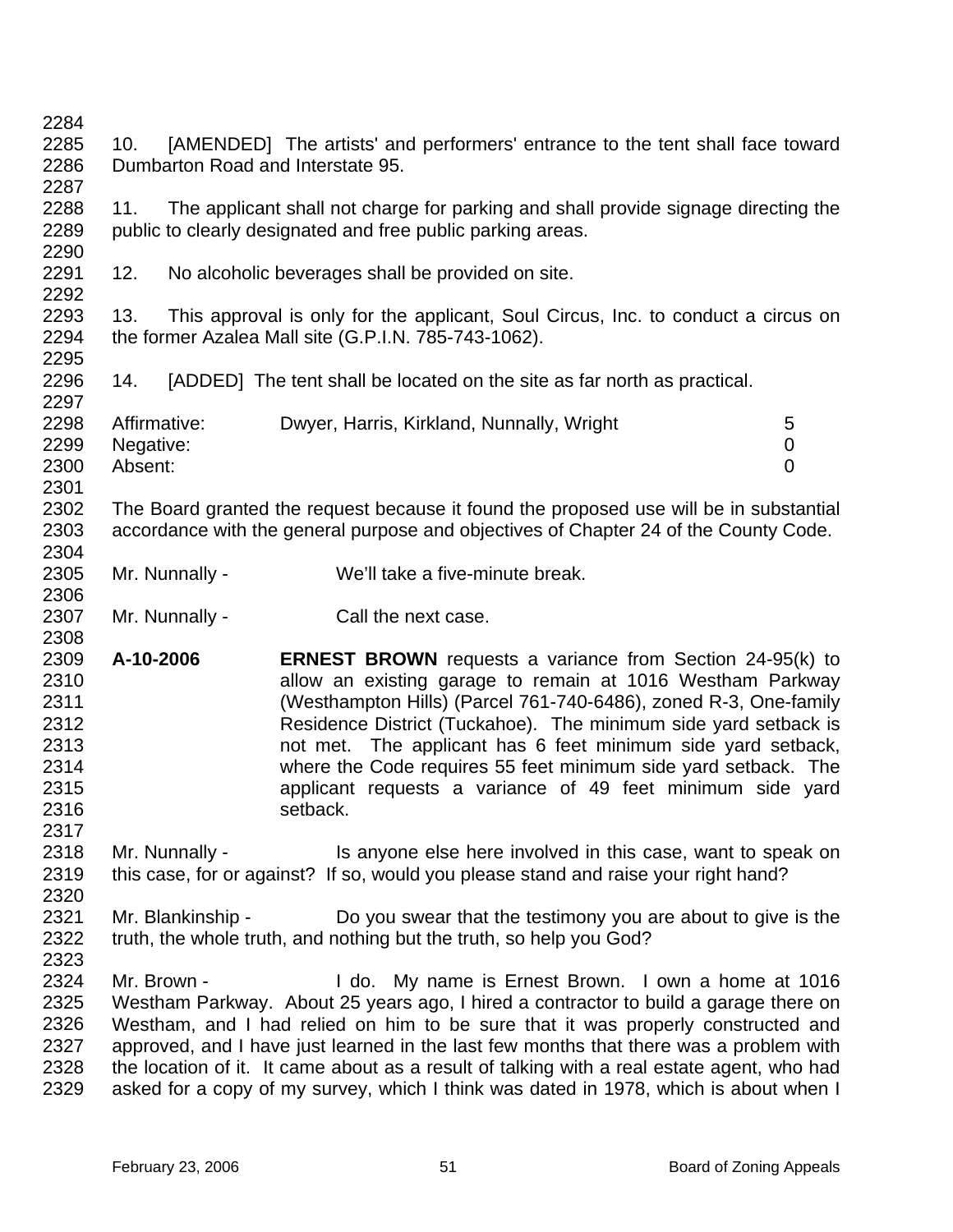2330 2331 2332 2333 2334 2335 2336 2337 2338 2339 2340 2341 2342 2343 2344 2345 bought the property. When she looked at the survey, she said it appeared that there was a problem with the garage, because the survey showed a 15-foot building setback line along Patterson, and I think the garage was built 6 or 7 feet into that 15-foot setback line. My agent indicated that if I intended to sell he property, there would be an issue with title insurance, so that's why I'm here. It's a little bit of an unusual situation in the back yard, because the topography is so steep that the garage is more or less dug into the hillside, and as a result of its being dug into the hillside with the steep topography, it almost would have to be because of the grade below Patterson, but as a result of it, it's so low that that's part of the reason that it apparently hasn't been objectionable to anyone, to my knowledge, and it's so noted in the northwest corner, which would be the far right corner near that chimney on the house beyond. At that corner, the eave of the garage is only about two feet or so above the ground, so that you can actually step off the ground to the roof of the garage. It's my belief that because of that, it's not been objectionable to anyone to my knowledge for 25 years or so. I would ask that you please grant the variance so I won't be deprived of the use of my property. I thank you for your time.

2347 2348 Mr. Nunnally - You said a real estate person looked at your deed survey. Are you planning on selling?

2350 Mr. Brown - Yes sir.

2346

2349

2351

2355

2365

2367

2373

2352 2353 2354 Mr. Kirkland - Mr. Blankinship, first page of the staff report says that "Prior to the Board acting on this request, the Board of Supervisors must approve the vacation of the 15-foot building line."

2356 2357 2358 2359 2360 2361 2362 2363 2364 Mr. Blankinship - Yes sir, I was just going to speak to that. That is a policy; it's not a matter of law, but it is our policy that the Board of Supervisors would prefer to see the request before it comes to the BZA. In this case, there was a problem with getting the application onto the Board of Supervisors' Agenda. It was supposed to be on the February 14<sup>th</sup> Agenda, and it was not, so we would like to recommend an additional condition, that this variance is only effective if the Board of Supervisors vacates that building line. That still needs to be done, but to allow the variance to immediately take effect, upon the Board's approval, so if they can get to the Board of Supervisors before your next meeting, they wouldn't have to wait.

2366 Ms. Dwyer - That condition is not on our staff report.

2368 2369 2370 2371 Mr. Blankinship - You might add Condition # 2, that "This variance will take effect only if the building line is vacated by the Board of Supervisors," or something to that effect.

- 2372 Ms. Dwyer - Mr. Brown, who built the garage?
- 2374 2375 Mr. Brown - The gentleman's name was Smith or Smythe, or something; I don't recall precisely; it was quite a long time ago. I've looked through some of my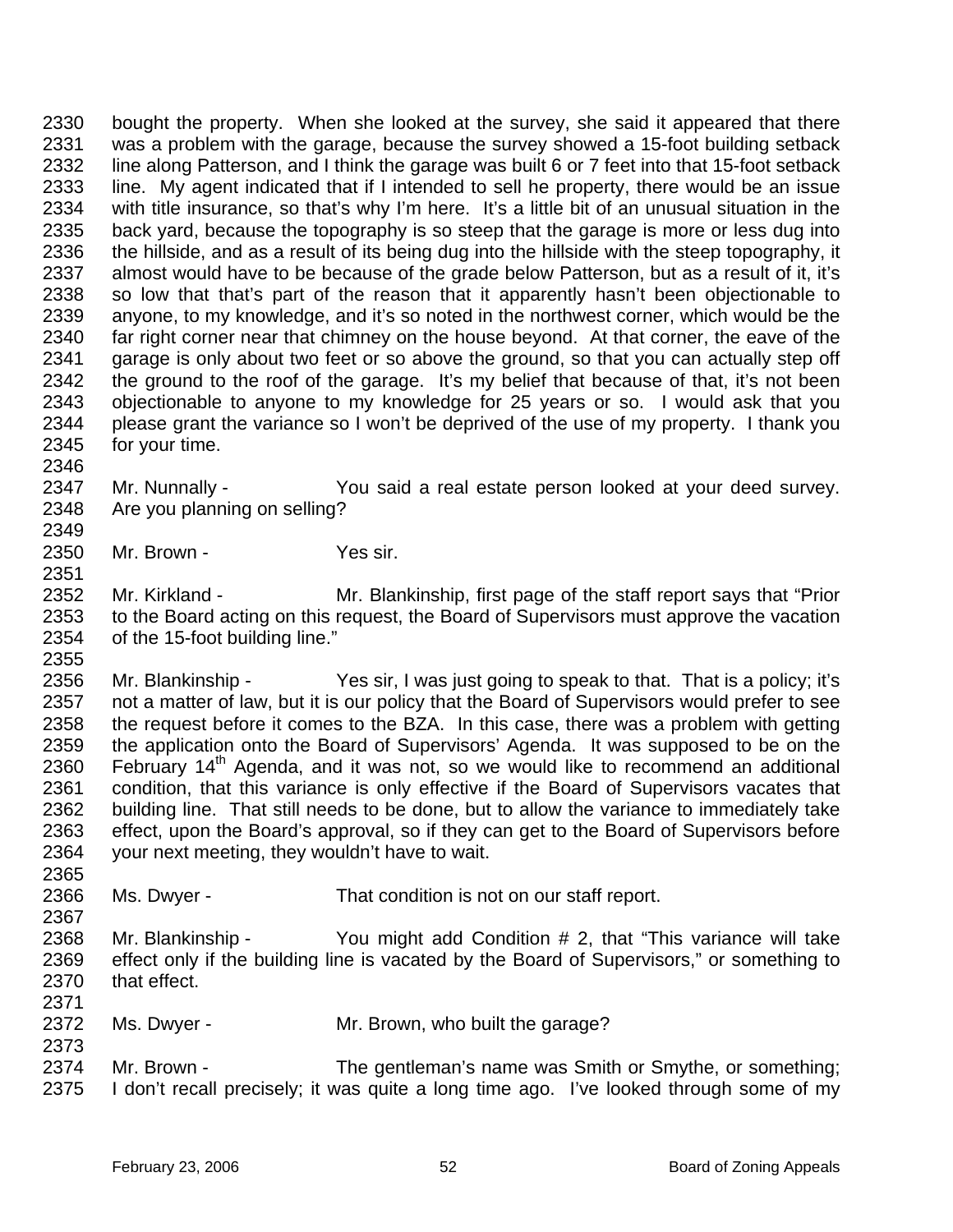2376 2377 2378 2379 2380 2381 2382 2383 2384 2385 2386 2387 2388 2389 2390 2391 2392 2393 2394 2395 2396 2397 2398 2399 2400 2401 2402 2403 2404 2405 2406 2407 2408 2409 2410 2411 2412 2413 2414 2415 2416 2417 2418 2419 2420 2421 records, and I don't have any records, really any older than about ten years ago, so I wasn't able to come up with much documentation. Ms. Dwyer - Was there a building permit? Mr. Brown - I relied upon my belief that he obtained one. As I said, I just relied upon him to do it properly. I had no reason to think that he hadn't. Ms. Dwyer - Except that you're ultimately responsible for what's on your property. Mr. Brown - That certainly is true. Ms. Harris - The Mr. Blankinship, could Mr. Brown have requested a conditional use permit? Mr. Blankinship - The recent amendment to the Code authorizes you to grant a conditional use permit to allow an accessory structure other than in the rear yard, where the Code required it. That's not the issue here. This accessory structure is in the rear yard, and there's nothing in that amendment that would allow a conditional use permit to cure a setback issue. Mr. Nunnally - Isn't the County partially at fault in this error? Mr. Blankinship - We really don't know. Our records are not much better when a building permit's 25 years old, than Mr. Brown's; if it were for the principal dwelling, it would probably be on a real estate card, but we don't have a note that there was a building permit for a garage, but that's not really proof that there was not a building permit. Mr. Kirkland - Your garage is on the real estate card, isn't it? Mr. Blankinship - Yes, the garage has been assessed. Mr. Kirkland - Therefore it was probably a permit issued to be on the card. Mr. Blankinship - Crit could have just been picked up at a reassessment. Mr. Nunnally - Any other questions? Anyone here in opposition? Hearing none, that concludes the case. A-10-2006, Ernest Brown. Mr. Kirkland - I make a motion we approve it with a Condition #2. Ms. Dwyer - And the Condition # 2 would be that ............... Mr. Blankinship - Vacation of the building line by the Board of Supervisors.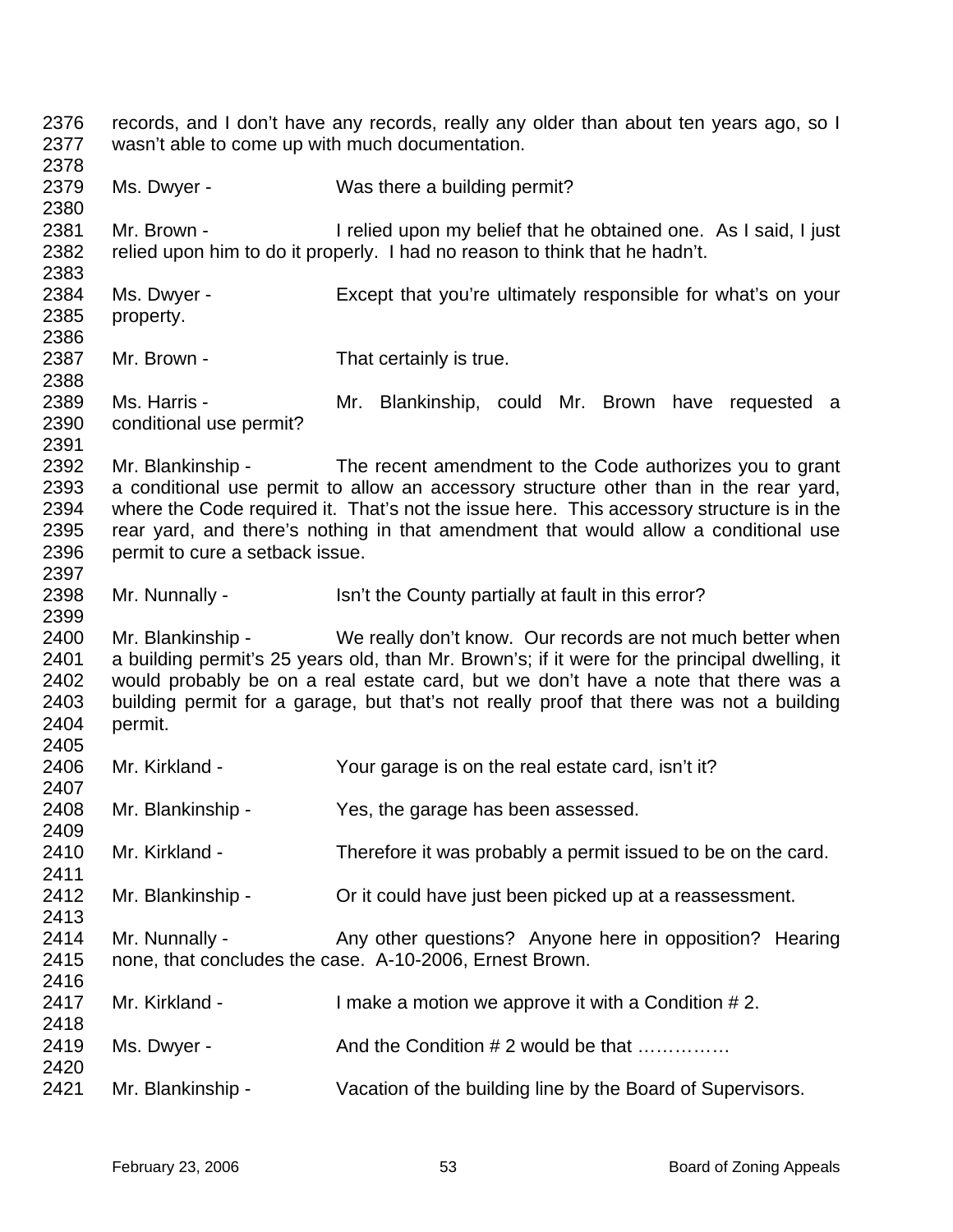2422 2423 2424 2425 2426 2427 2428 2429 2430 2431 2432 2433 2434 2435 2436 2437 2438 2439 2440 2441 2442 2443 2444 2445 2446 2447 2448 2449 2450 2451 2452 2453 2454 2455 2456 2457 2458 2459 2460 2461 2462 2463 2464 2465 2466 2467 Ms. Dwyer - Till second it, but I'd also like some discussion on this. Mr. Nunnally - Motion by Mr. Kirkland, second by Ms. Dwyer. Discussion? Ms. Dwyer - Strict application of the ordinance would say that this should be denied, although it's a case which has existed for 25 years, apparently without complaint or imposition upon he neighbors, so it's a question of whether we apply mercy or the strict application of the law. Mr. Wright - There is still some indication, we don't know whether the County's involved in this or not, because if there were a building permit approved back in 1981, the owner generally could take care of it. We have to have some sort of flexibility here. Ms. Dwyer - I would also like to consider a condition that would say, "There could be no additions to the garage, and if the garage is ever torn down, it cannot be rebuilt in its present location?" Is that enforceable? Mr. Nunnally - Seconded by Ms. Dwyer with the condition. All in favor, say aye. Opposed? It's approved. After an advertised public hearing and on a motion by Mr. Kirkland, seconded by Ms. Dwyer, the Board **granted** application **A-10-2006** for a variance to allow an existing garage to remain at 1016 Westham Parkway (Westhampton Hills) (Parcel 761-740- 6486). The Board granted the variance subject to the following conditions: 1. This variance applies only to the location of the detached garage shown on the plan filed with the application. Any additional improvements shall comply with the applicable regulations of the County Code. Any substantial changes or additions may require a new variance. 2. [ADDED] This variance shall not take effect until and unless the building line recorded on the subdivision plat is vacated by the Board of Supervisors. 3. [ADDED] The detached garage shall not be enlarged, extended, reconstructed, substituted or structurally altered except in conformance with the requirements of the County Code. Affirmative: Dwyer, Harris, Kirkland, Nunnally, Wright 5 Negative: 0 Absent: 0 The Board granted this request, as it found from the evidence presented that, due to the unique circumstances of the subject property, strict application of the County Code would produce undue hardship not generally shared by other properties in the area, and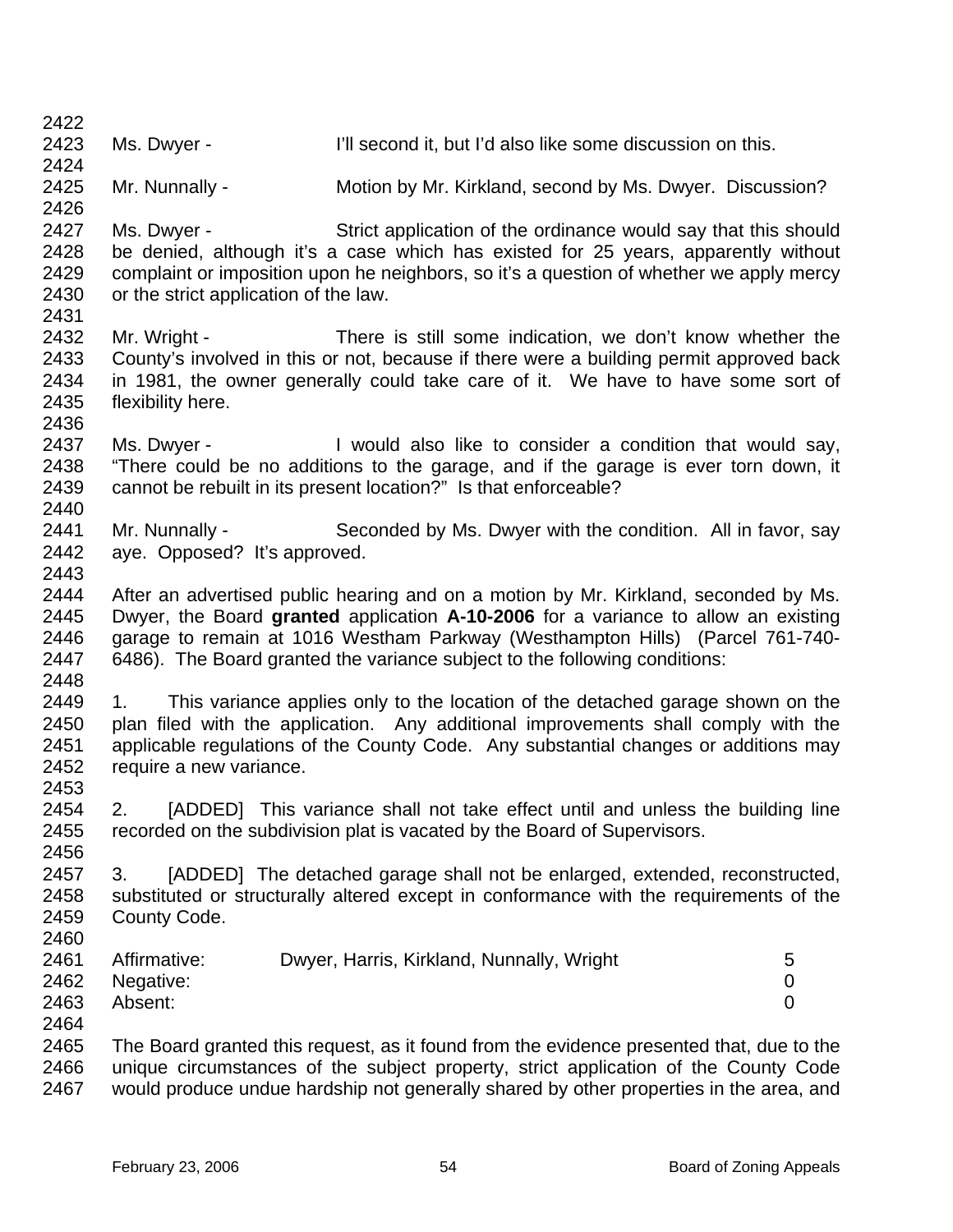2468 2469 authorizing this variance will neither cause a substantial detriment to adjacent property nor materially impair the purpose of the zoning regulations.

- 2471 2472 2473 2474 2475 2476 2477 **A-11-2006 ROBERT T. ROYSTER** requests a variance from Section 24-9 to build a one-family dwelling at 7032 Charles City Road (Parcel 860- 693-9106 (part)), zoned A-1, Agricultural District (Varina). The public street frontage requirement is not met. The applicant has 0 feet public street frontage, where the Code requires 50 feet public street frontage. The applicant requests a variance of 50 feet public street frontage.
- 2479 2480 Mr. Nunnally - Does anyone else here desire to speak on this case? If so, would you please stand and raise your right hand?
- 2482 2483 Mr. Blankinship - Do you swear that the testimony you are about to give is the truth, the whole truth, and nothing but the truth, so help you God?
- 2485 2486 2487 2488 2489 2490 2491 Mr. Donati - Yes, I do. Good morning, Mr. Chairman, Board members; I'm Jim Donati. I'm here representing Mr. Royster and the property that's in question. The sole purpose of me being here, is that this parcel that is in question is the one I would like to build my new home on. The property has got 1400 feet off of the roadway, and a 50-foot easement that has access to my property, but I don't have the required 50 feet road frontage for the property that I have, so I'm here asking for a variance of 50 feet.
- 2493 2494 Ms. Dwyer - So this is obviously not a family division. This is a lot that you purchased from Mr. Royster?
- 2496 Mr. Donati - Right.
- 2498 2499 2500 Ms. Dwyer - And what's the status of the 50-foot right-of-way? Is that deeded or dedicated, or ....................
- 2501 Mr. Donati - That's deeded.
- 2503 Ms. Dwyer - To the County or to ………………
- 2505 2506 2507 Mr. Donati - It's a fifty-foot easement that runs along the property, from Charles City Road, back beyond the property that I have.
- 2508 2509 Ms. Dwyer - Would your house be oriented to that fifty-foot right-of-way as if it were a road?
- 2511 2512 Mr. Donati - The Yes, it would be fronting the road; it's a fifty-foot setback from the existing fifty-foot easement.
- 2513

2510

2470

2478

2481

2484

2492

2495

2497

2502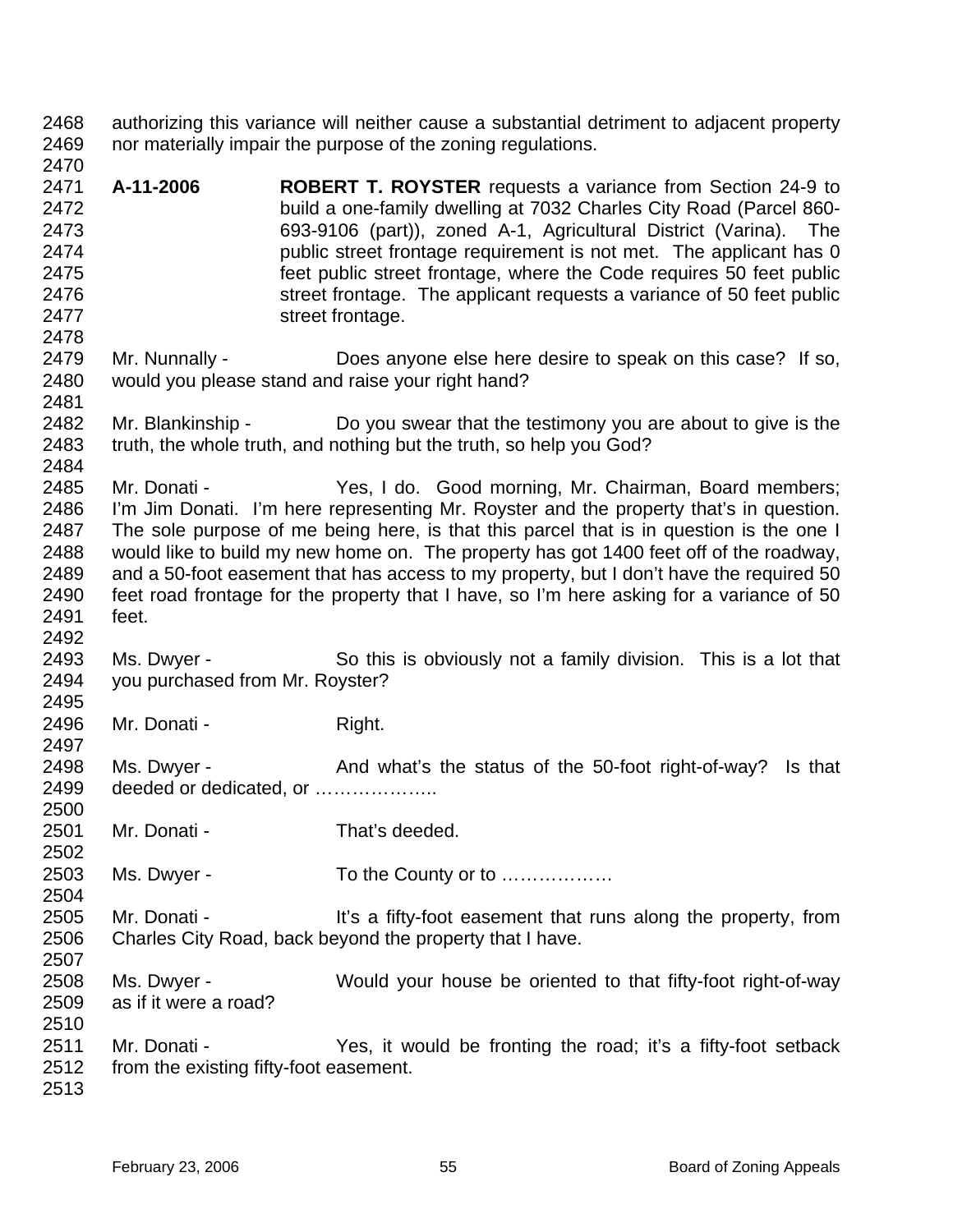| 2514<br>2515                 | Ms. Dwyer -                                            | Did the Roysters have that fifty-foot easement?                                                                                                                                                                                    |
|------------------------------|--------------------------------------------------------|------------------------------------------------------------------------------------------------------------------------------------------------------------------------------------------------------------------------------------|
| 2516                         | Mr. Donati -                                           | Yes they did, because it runs all along the entire parcel of                                                                                                                                                                       |
| 2517<br>2518                 | the property originally, so they owned it.             |                                                                                                                                                                                                                                    |
| 2519<br>2520                 | Mr. Nunnally -                                         | You say they deeded it over to you.                                                                                                                                                                                                |
| 2521<br>2522                 | Mr. Donati -                                           | Yes, it's going to be deeded to my plat when I take it.                                                                                                                                                                            |
| 2523<br>2524<br>2525         | Ms. Dwyer -                                            | You don't have access to the easement, I assume.<br>(Unintelligible) as far as the ownership of the fifty-foot right-of-way, that's probably still                                                                                 |
| 2526<br>2527<br>2528<br>2529 | Mr. Donati -<br>roadway, for me to access my property. | It becomes part of mine and as far as the maintenance of the                                                                                                                                                                       |
| 2530<br>2531                 | Mr. Kirkland -                                         | Do you have a maintenance agreement in your deed?                                                                                                                                                                                  |
| 2532<br>2533                 | Mr. Donati -                                           | Not at this point. It hasn't been deeded yet. But it will be.                                                                                                                                                                      |
| 2534<br>2535<br>2536<br>2537 | Ms. Dwyer -<br>it in the road system?                  | Would the Roysters be willing to agree to dedicate without<br>cost, that fifty-foot right-of-way to the County, should the County ever decide to include                                                                           |
| 2538<br>2539<br>2540<br>2541 | Mr. Donati -                                           | Don't know. Couldn't answer that. That's something that's<br>going to be addressed shortly in the County with the Major Thoroughfare Plan that's<br>become (Unintelligible) update, so it will probably be addressed at some time. |
| 2542<br>2543                 | Ms. Harris -                                           | (Unintelligible) this property, the two photo. Could you<br>identify where your property would be in comparison to this – this is a private road, right.                                                                           |
| 2544<br>2545<br>2546         | Mr. Donati -                                           | This is a private road, not the fifty-foot easement.                                                                                                                                                                               |
| 2547<br>2548<br>2549         | Ms. Harris -<br>comparison to this road?               | It's not? Where would your property be (Unintelligible) in                                                                                                                                                                         |
| 2550<br>2551                 | Mr. Donati -                                           | This road is west of my property.                                                                                                                                                                                                  |
| 2552<br>2553                 | Mr. Blankinship -                                      | Are we looking straight at your property?                                                                                                                                                                                          |
| 2554<br>2555<br>2556         | Mr. Donati -<br>directly behind that white object.     | Where that white structure is, is that the farm bed there. It's                                                                                                                                                                    |
| 2557<br>2558                 | Ms. Harris -                                           | So you can actually access your property by this road?                                                                                                                                                                             |
| 2559                         | Mr. Donati -                                           | No ma'am.<br>The roadway is actually running along the                                                                                                                                                                             |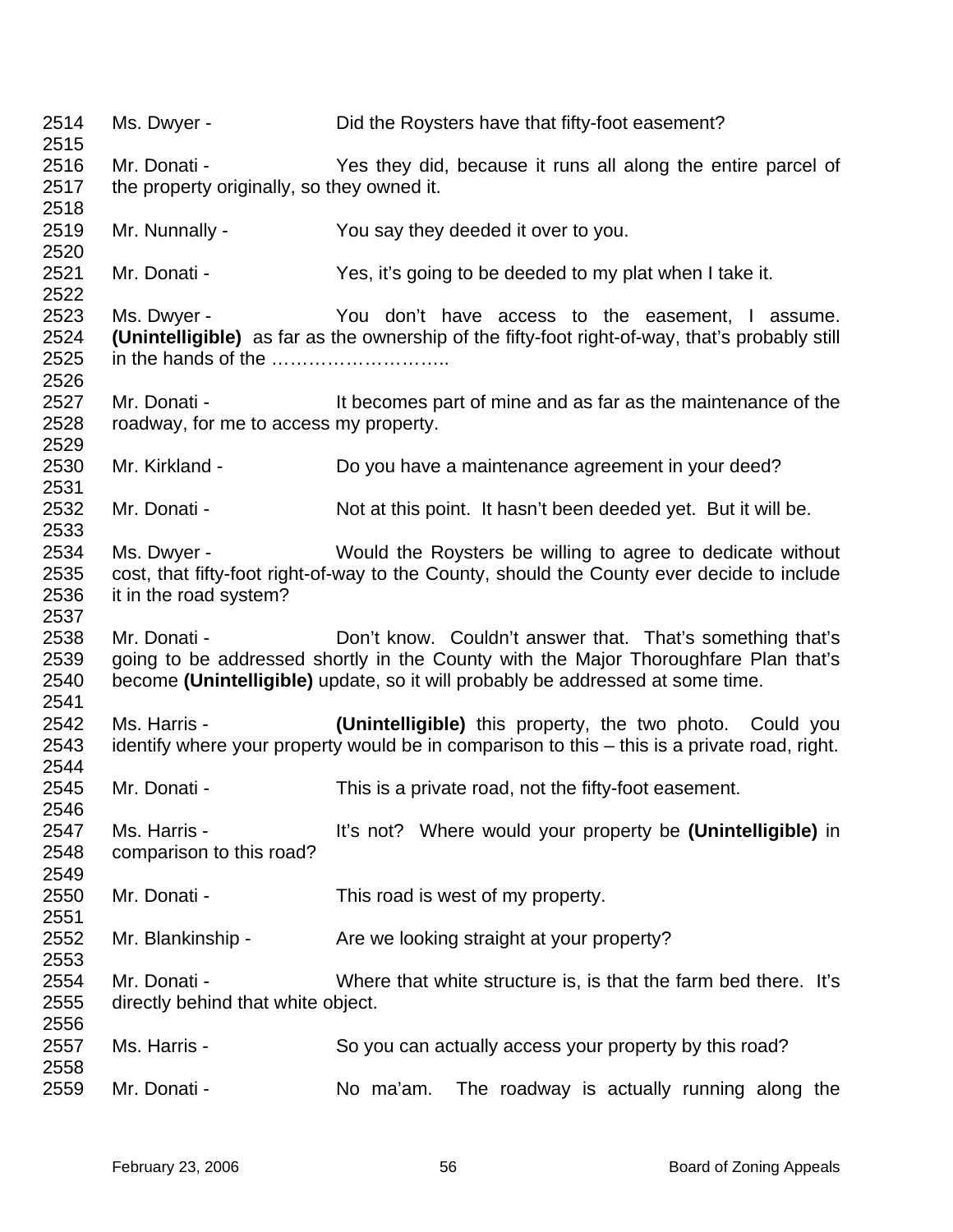2560 2561 2562 2563 2564 2565 2566 2567 2568 2569 2570 2571 2572 2573 2574 2575 2576 2577 2578 2579 2580 2581 2582 2583 2584 2585 2586 2587 2588 2589 2590 2591 2592 2593 2594 2595 2596 2597 2598 2599 2600 2601 2602 2603 2604 woods line, all the way back out to Charles City Road. Mr. Blankinship - So you're going to be putting in a new driveway, not using the existing? Mr. Donati - Right. This one can be used temporarily, for construction, but when that happens, we are close to complete, the roadway will go all the way out to Charles City Road. Mr. Nunnally - You back up to Charles City County, right. Mr. Donati - The Yes sir, my back property line would be the Charles City County boundary line. Ms. Dwyer - So none of this fifty-foot right-of-way that goes from the front of your property out to the Charles City Road, that hasn't been constructed yet? Mr. Donati - There's actually a roadbed there, but it's grown up; it needs to be cleared and graveled. You can actually drive a car through there; that's an entrance on Charles City Road with a cable across it, right there. Ms. Dwyer - And that will be done with the building of this house? Mr. Donati - Right. Mr. Nunnally - Any other questions? You've read the conditions, Mr. Donati? Mr. Donati - Yes sir, and I agree with those, no problem at all. Mr. Nunnally - Any other questions, from Board or staff? Hearing none, that completes the case. Thank you. A-11-2006, Mr. Wright - **Move we approve it.** Ms. Harris - Second. Mr. Nunnally - Moved by Mr. Wright; seconded by Ms. Harris, that we approve this case. Ms. Dwyer - Could we have some discussion on this. I'm **(Unintelligible)** concerned that these lots with 0 road frontage is looking ahead towards the future, and this does have a fifty-foot right-of-way that's designated on the plans, and I assume that there will be other houses, probably, since there are other lots along this roadway. I would like to be sure that this fifty-foot road way would be dedicated without cost to the

2605 County, should the County ever decide to use this to pave the road and make it part of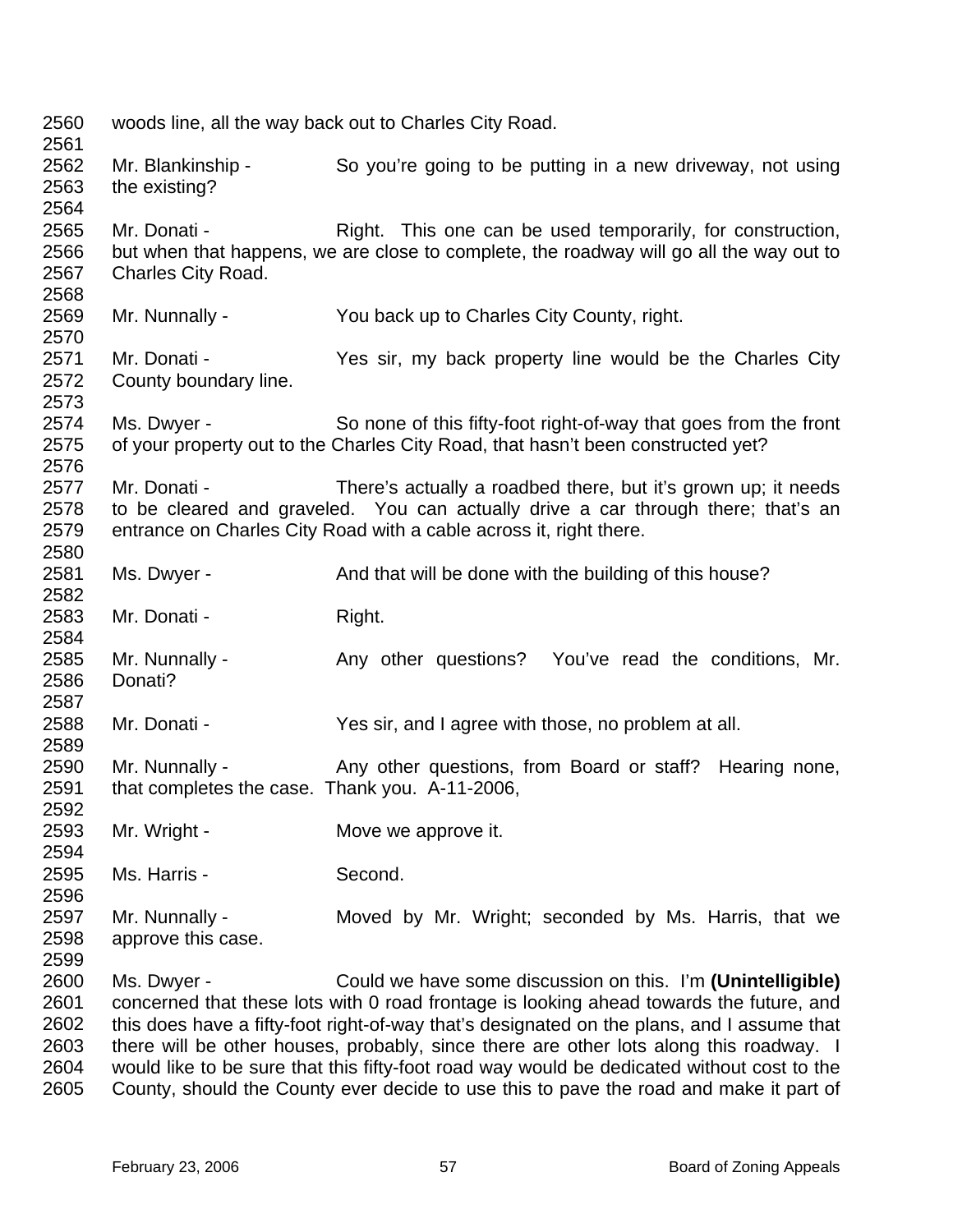2606 2607 2608 2609 2610 2611 2612 2613 2614 2615 2616 2617 2618 2619 2620 2621 2622 2623 2624 2625 2626 2627 2628 2629 2630 2631 2632 2633 2634 2635 2636 2637 2638 2639 2640 2641 2642 2643 2644 2645 2646 2647 2648 2649 2650 2651 the County system. Mr. Wright - I don't see how this applicant can affect that. Ms. Dwyer - Mr. Royster is the property owner; Mr. Donati is his representative. The applicant is actually Mr. Royster, who's the owner of that easement. Mr. Nunnally - We understand that Mr. Royster is not planning on developing it; he and Jim are friends, and he let him have that to build his house on. Ms. Dwyer - And I think it's an appropriate place for a lot; I don't have a problem with that. I just want to make sure that the County will be protected in the future, and it doesn't require anybody to do anything at the moment, other than promise as a condition of this application by Mr. Royster, as the applicant and owner, that if requested by the County at any time in the future, he will dedicate without charge, that fifty-foot right-of-way. Mr. Wright - I guess we could put a condition on it to that effect, since Mr. Royster's the applicant. He owns the road, does he not? Mr. Nunnally - Yes sir. But what happens if he decides he doesn't want to do that? **(Unintelligible)** Mr. Wright - He's not dedicating anything now; he's just agreeing down the road that if it comes to that **(Unintelligible)**, Mr. Blankinship - Do you want to put a sunset on it, that if the County doesn't make that kind of request within a certain number of years, then it expires? Ms. Dwyer - No. We might be projecting fifty, twenty-five, years in the future. As long as we are allowing these big, non-conforming lots to come into existence, it seems to me that we need to protect the County's interests in the future. Ms. Harris - Wouldn't that public road also service other lots, so you would expect **(Unintelligible)** to pay or just that portion. Ms. Dwyer - The Nobody's paying for anything now, but just have the Roysters, who are the owners of the property and owners of that particular **(Unintelligible)**, if requested at any time in the future by the County to dedicate that **(Unintelligible)**, they would do that without cost. Ms. Harris - So the road is being constructed by the County ............. Ms. Dwyer - No, no, not now, this is **potential road** ……………….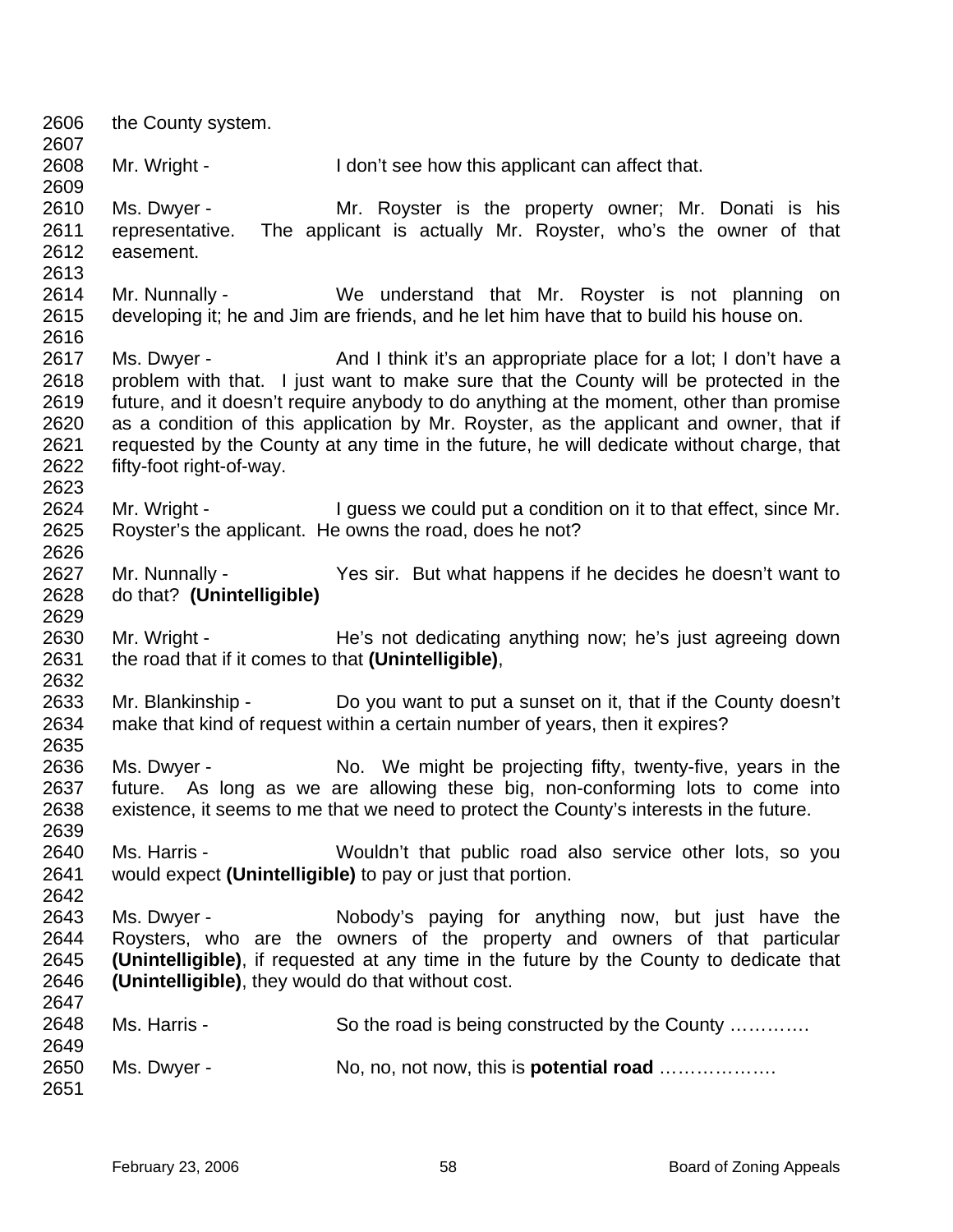2652 2653 2654 2655 2656 2657 2658 2659 2660 2661 2662 2663 2664 2665 2666 2667 2668 2669 2670 2671 2672 2673 2674 2675 2676 2677 2678 2679 2680 2681 2682 2683 2684 2685 2686 2687 2688 2689 2690 2691 2692 2693 2694 2695 2696 2697 Ms. Harris - So if the potential road is being constructed by the County, we expect these owners to pay for their portion. Ms. Dwyer - No. Typically, what would happen is, property like this, the developer builds the road and incurs the complete cost of that. We're not requiring that of this landowner, potential owner, we're just requiring that the person dedicate the land area. Mr. O'Kelly - Ms. Dwyer, are we certain that Mr. Royster owns the fiftyfoot easement? I mean it's an easement. **(Unintelligible)** Ms. Dwyer - I thought Mr. Donati said that, but .............., and I'm assuming that because he owns everything, that he owns that too, but your question may be advisory, and maybe we should find that out before we make a decision. I think it's a safe assumption that maybe we shouldn't assume that. Could we defer, pending that determination? Mr. Blankinship - That's the way it's platted. Mr. Kirkland - Ms. Dwyer, the piece of road here, it might extend all the way back to that last parcel; he might be part owner of that too. I'm trying to figure out -it seems like there's a lot of land back in here that isn't all owned by Mr. Royster. There's one piece way in the back that's owned by Mr. Ratlief – is that correct? Ms. Dwyer - Right, but see how the road takes a jog there. Mr. Kirkland - Yes, but he could feed right into ................. Ms. Dwyer - He could have access to the road, but I'm saying as far as granting the County the easement for the right-of-way. It looks like it takes a jog so that it gives access to that last Royster property. But it appears from the plat that it's all owned by Mr. Royster. Mr. Kirkland - If Mr. Ratlief, in the next couple of years, wants to do the same thing, put a house, he could extend the fifty-foot easement right up to his property, is that what you're saying? He could promise it also. Ms. Dwyer - We would need to ask that. If he petitioned for a lot and didn't have any road frontage, we could certainly ask that he dedicate a fifty-foot rightof-way as well. Mr. Wright - **(Unintelligible)** owned by Mr. Royster. If there's any further development, this would be the first applicant conveyance, I take it. He could do one more; then he'd have to have subdivision approval, is that correct? Mr., Blankinship - He does own, I think, six separate parcels ………………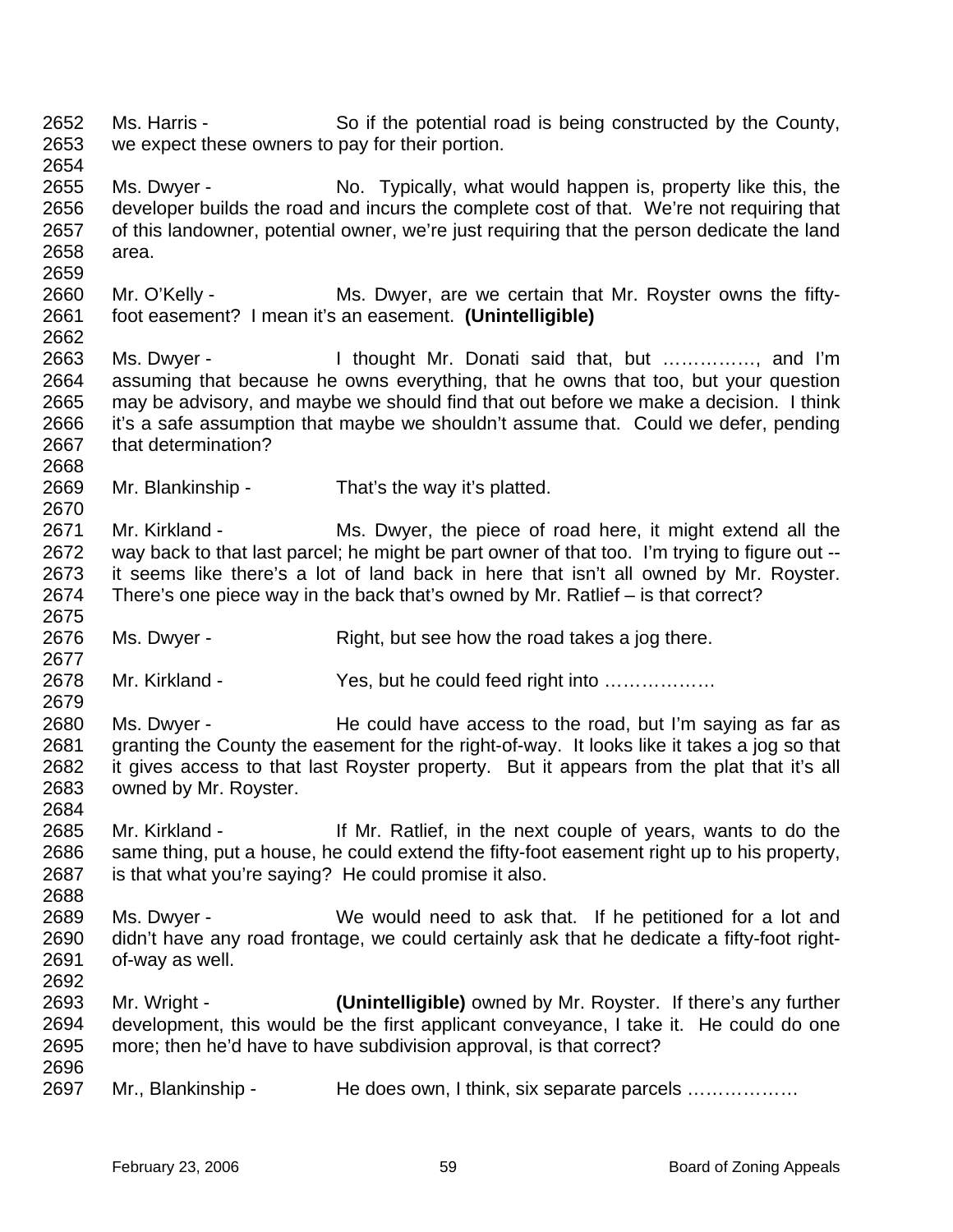2698 2699 2700 2701 2702 2703 2704 Mr. Wright - There's any further development beyond one more, he would have to have it subdivided, and he would have to pay for the road, so what difference would it make, whether the County owned it or he owned it? He would have to pay for the road, wouldn't he? He'd have to dedicate the road. It wouldn't be any cost to the County if this is developed.

2705 2706 2707 2708 2709 Ms. Dwyer - Right, if he comes under the requirement that he build a road because he's subdividing it, then yes, he would incur the cost of the land, but also the cost of the **(Unintelligible)**. But, if lots come into play, gradually over time, then it's conceivable that he would not have to, that he could get another variance ……………….

2710 Mr. Wright - Che more is all he could get.

2712 2713 2714 2715 Ms. Dwyer - Well, I don't know. These are separate lots; they aren't delineated. I'm not sure that building on any of these other lots would necessarily trigger a subdivision clause.

2716 Mr. Kirkland - Mr. Blankinship?

2718 2719 2720 2721 2722 2723 2724 Mr. Blankinship - There's the one immediately south of the existing house. Do we have a map, Paul? There's a lot – the area is actually better, because it showed the property line. There's a lot immediately south of the house, that has a little corner cut out of it there. There is another lot that is currently vacant that has existed in its present shape since prior to 1987, so conceivably there could be two houses built on that property, and that lot does not have any public street frontage at this time.

2725 Mr. Wright - The How about any further development houses?

2727 Mr. Blankinship - That's the only one ………….... **(Unintelligible)**

2729 2730 Mr. Wright - Looks like to me that any further development would require a subdivision, and that would be provided for.

2732 2733 2734 2735 2736 2737 2738 2739 Ms. Dwyer - The sect of the seems to me that he already has certain lots that are set out, and you wouldn't necessarily need to subdivide those to have further development. Looking ahead thirty years, if you have six lots here, six houses, and at some point the County decided it needs to be a paved roadway that's part of the County roadway system, my condition would be only in that case, and it would only require the person to dedicate the land to the County, so the County wouldn't be caught holding the bag, having to purchase the land.

- 2740 2741 Mr. Wright - We wouldn't have any control over that; in the future, they'd have to come in for a variance to get access to the property, wouldn't they?
- 2742

2711

2717

2726

2728

2731

2743 Ms. Dwyer - Well, it's just like this one.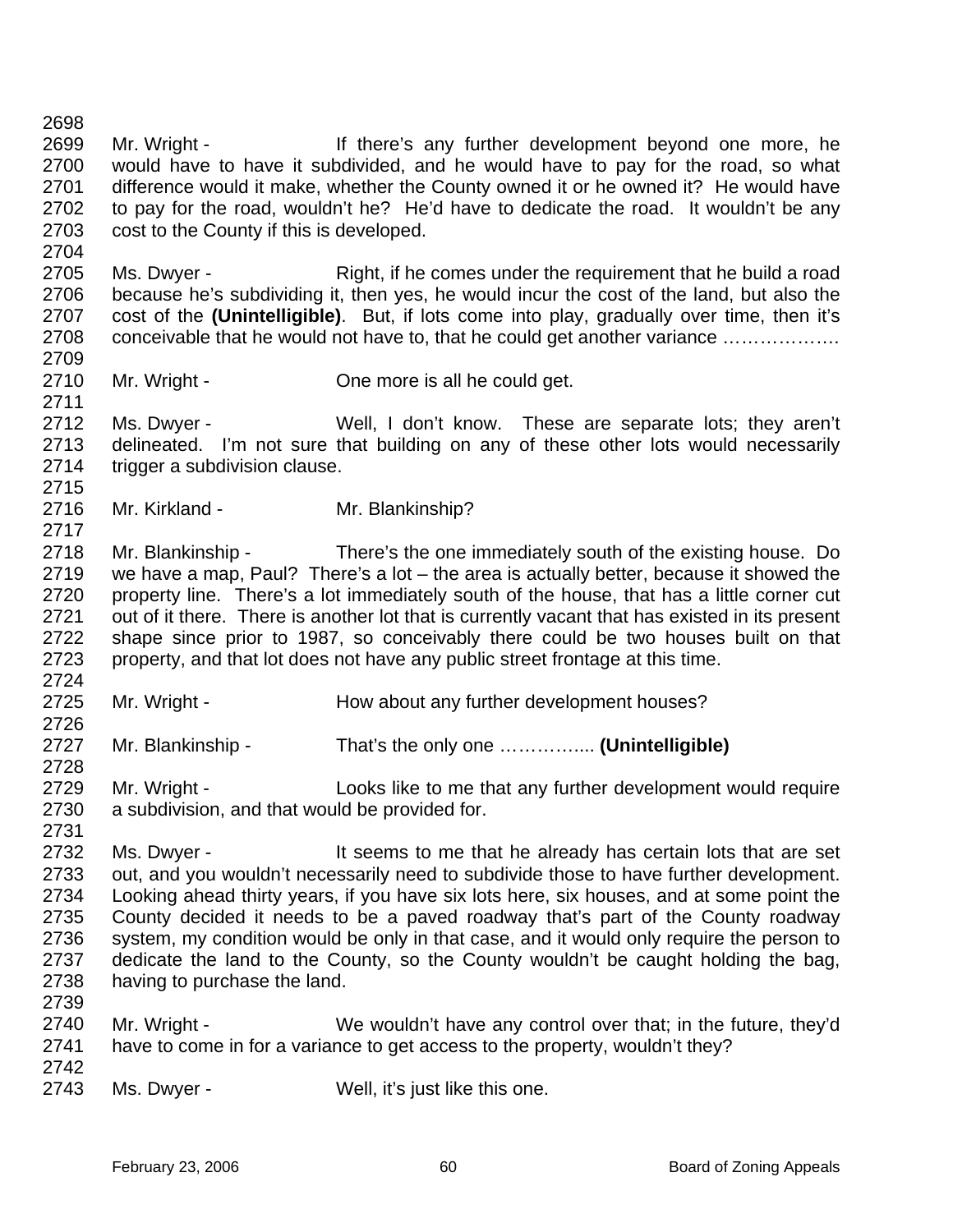2744 2745 2746 2747 2748 2749 2750 2751 2752 2753 2754 2755 2756 2757 2758 2759 2760 2761 2762 2763 2764 2765 2766 2767 2768 2769 2770 2771 2772 2773 2774 2775 2776 2777 2778 2779 2780 2781 2782 2783 2784 2785 2786 2787 2788 Mr. Wright - We could control it down the road if it gets to that point. We could require that dedication any time. Ms. Dwyer - The Right. I'm saying we should require it now, with the first house that we've been requested to **(Unintelligible)**. Mr. Nunnally - Do we want to take a vote on that? Mr. Wright - There's a motion on the floor, unless there's a motion to amend or ………………… Ms. Dwyer - I make a motion that we amend the case to add a condition to say that if at any time the County desires to take this fifty-foot right-of-way that's indicated on the plans, into the County system, that the owner, Mr. Royster, or any subsequent owner, would agree to dedicate that fifty-foot right-of-way to the County without cost to the County. Mr. Nunnally - All in favor of Ms. Dwyer's motion …………… Mr. Blankinship - It hasn't been seconded, Mr. Chairman. Mr. Nunnally - Do I have a second? Ms. Harris - I second. Mr. Nunnally -  $\blacksquare$  All in favor of her motion, say aye -- 2. Opposed, nay  $-3$ . Upon a motion by Ms. Dwyer, seconded by Ms. Harris, the Board voted on amending the case to add a condition to say that, "If at any time the County desires to take this fifty-foot right-of-way that's indicated on the plans, into the County system, that the owner, Mr. Royster, or any subsequent owner, would agree to dedicate that fifty-foot right-of-way to the County without cost to the County.".. Affirmative: Dwyer, Harris, 2 Negative: Kirkland, Nunnally, Wright 3 Absent: 0 Mr. Blankinship - Proceed to the motion to approve. Mr. Nunnally - The Mr. Wright made a motion to approve, seconded by Ms. Harris. All in favor say aye. Opposed? It's been approved. After an advertised public hearing and on a motion by Mr. Wright, seconded by Ms. Harris, the Board **granted** application **A-11-2006** for a variance to build a one-family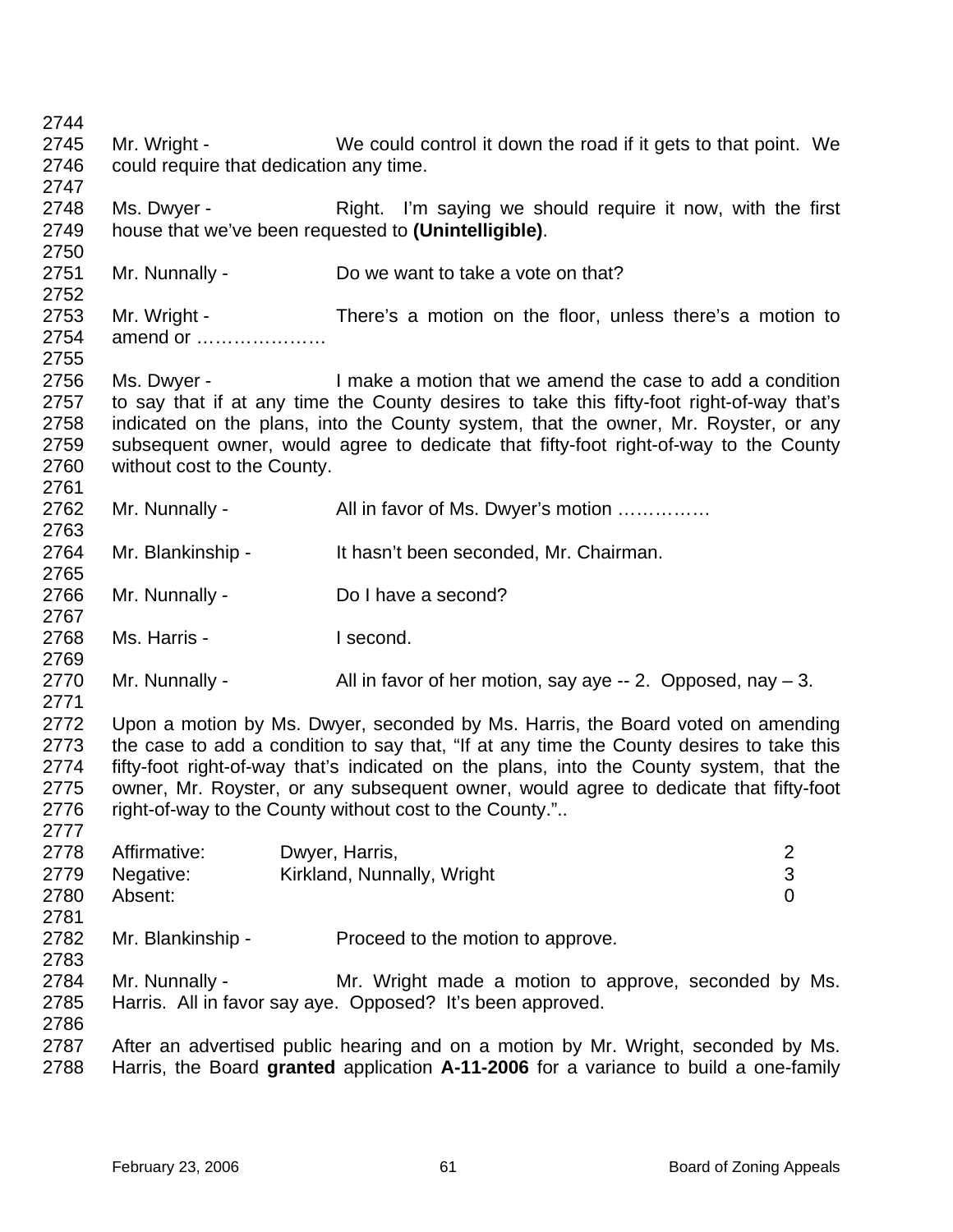- 2789 2790 2791 dwelling at 7032 Charles City Road (Parcel 860-693-9106 (part)). The Board granted the variance subject to the following conditions:
- 2792 2793 1. This variance applies only to the public street frontage requirement. All other applicable regulations of the County Code shall remain in force.
- 2795 2796 2797 2798 2799 2. Approval of this request does not imply that a building permit will be issued. Building permit approval is contingent on Health Department requirements, including, but not limited to, soil evaluation for a septic drainfield and reserve area, and approval of a well location.
- 2800 2801 2802 2803 2804 3. At the time of building permit application, the applicant shall submit the necessary information to the Department of Public Works to ensure compliance with the requirements of the Chesapeake Bay Preservation Act and the code requirements for water quality standards.
- 2805 2806 2807 4. The applicant shall present proof with the building permit application that a legal access to the property has been obtained.
- 2808 2809 2810 5. The owners of the property, and their heirs or assigns, shall accept responsibility for maintaining access to the property until such a time as the access is improved to County standards and accepted into the County road system for maintenance.
- 2812 2813 6. Any improvements on the proposed lot shall be set back at least 50 feet from the western property line.

| 2815 | Affirmative:   | Harris, Kirkland, Nunnally, Wright |  |
|------|----------------|------------------------------------|--|
|      | 2816 Negative: | Dwyer,                             |  |
| 2817 | Absent:        |                                    |  |

- 2819 2820 2821 2822 2823 The Board granted this request, as it found from the evidence presented that, due to the unique circumstances of the subject property, strict application of the County Code would produce undue hardship not generally shared by other properties in the area, and authorizing this variance will neither cause a substantial detriment to adjacent property nor materially impair the purpose of the zoning regulations.
- 2825 2826 2827 2828 **UP-8-2006 TJITSE J. DEWOLFF** requests a conditional use permit pursuant to Section 24-95(i)(4) to build accessory structures in the side yard at 12610 Lizfield Way (Westfield) (Parcel 734-773-3097), zoned A-1, Agricultural District (Three Chopt).
- 2830 2831 2832 Mr. Nunnally - Is anyone else here interested in this case? If so, would you please stand and raise your right hand?
- 2833 2834 Mr. Blankinship - Do you swear that the testimony you are about to give is the truth, the whole truth, and nothing but the truth, so help you God?

2794

2811

2814

2818

2824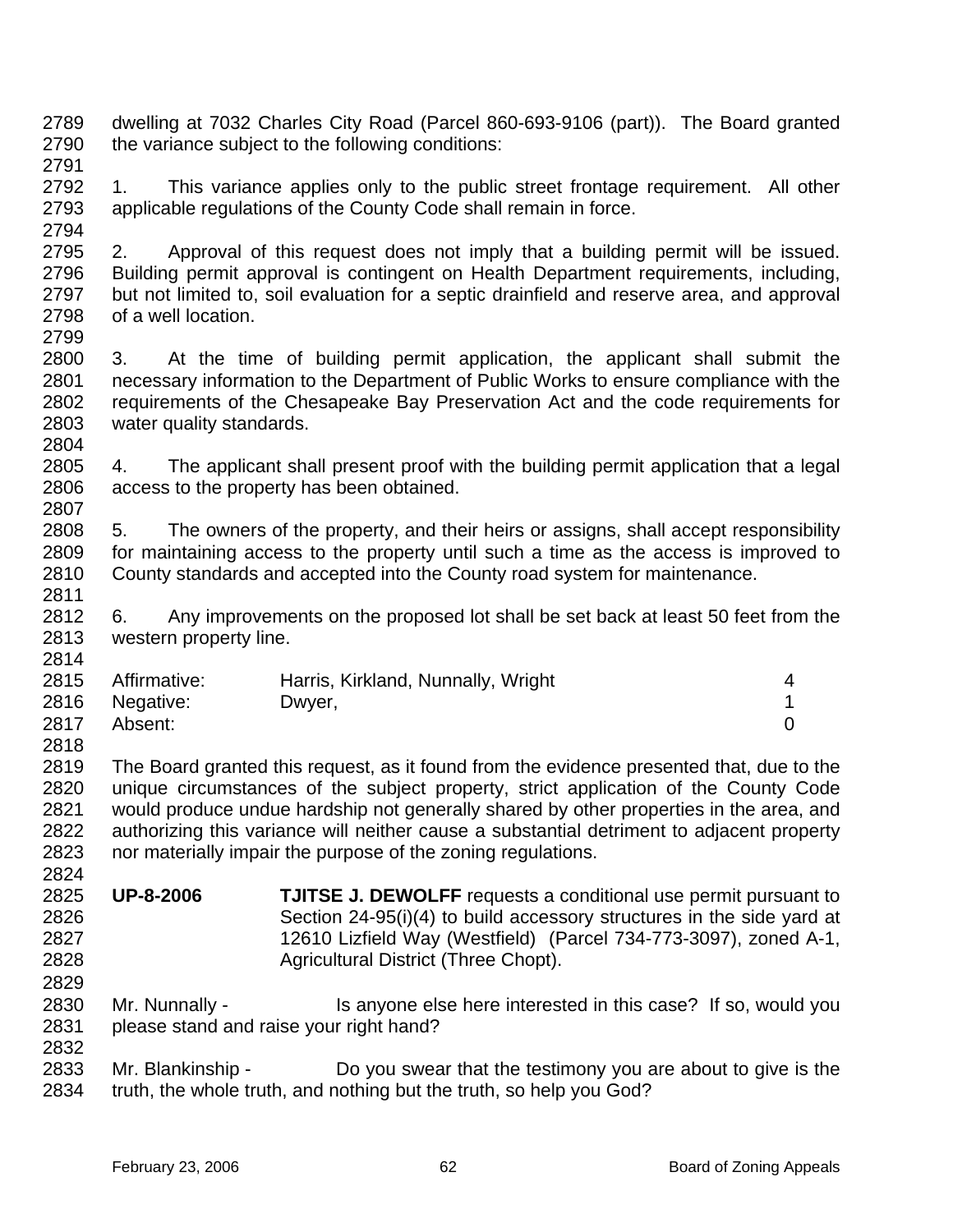2835 2836 2837 2838 2839 2840 2841 2842 2843 2844 2845 2846 2847 2848 2849 2850 2851 Mr. DeWolff - Yes sir. My name is Theo DeWolff. I'm a resident of Henrico County, and I would appreciate it if you could grant this conditional use permit. We bought this property in 1999. It's nearly five acres, 4.9 acres, and we built a house. We have lived there for five years, and we would like to add a pool and a pool house and gazebo. When we built the house five years ago, we kind of located the house on the highest point of the property, on a knoll, and therefore, what we call our back yard, is, according to the County, our front yard. That's why we need this special conditional use permit. I talked with all the neighbors about the plans, and the neighbors support it. Our lot is relatively large, five acres. The structure is buffered, protected by a green corridor on all sides, by trees and other shrubs. You can see the support of our neighbors by the approval that we got from the architectural committee in our subdivision. There is one property owner who is not part of our subdivision; that property is owned by Mr. Greg Windsor, who is developing the Stonehurst Subdivision. I have talked with him, and he also indicated verbally that he supports our plans. If you have questions, I would like to address them; otherwise, we would appreciate it if you would grant us this conditional use permit.

- 2853 Mr. Blankinship - Talk just a minute about the topography of your property.
- 2855 2856 2857 2858 2859 2860 2861 2862 Mr. DeWolff - As I stated earlier, the house was built on the highest point, on the knoll; to the west, the property is grading off, and there is a little creek that is running on the property line, usually west of us. We don't have public water and sewer there. I see what you would call the back yard of our house; that's where we have the septic field, but we could not place the pool and the pool house over there. Our back yard slopes down to the west, and we would build the pool about thirty to forty feet away from the house, where it would not be in the wetlands or in areas where it would not be allowed by the Zoning Board.
- 2864 2865 2866 Ms. Dwyer - It is an unusually shaped lot. I'm not sure how many sides it has – eight, approximately. Your house as it is built is oriented towards what appears to be the concrete pad on our aerial photograph, is that right.
- 2867 2868 2869 Mr. Blankinship - The front of the house is where it says "Parking Court." It may be better if you have the site plan, if you can pull it up.
- 2870 2871 2872 2873 2874 2875 2876 2877 2878 2879 2880 Mr. DeWolff - We are coming with a pretty long driveway from Lizfield Way, and then when you come up our driveway, you see our back yard, and then we drive around our house to what we call our front yard, where the front door is where we have the garage. As I said, we are quite fortunate to have a 4.9-acre lot, and so we wanted to use the lot, so we built a house on the highest point, the knoll. The reason that we situated the house as it is, is that the back of the house is facing the sun, the south and the west. Our back yard is facing basically an area which is all trees, and the area that our house is facing is a little creek that will never be affected. It creates the most privacy for us, and also the most privacy for our neighbors, especially since we plan to add. You can see from the site plan, and also from the aerial photograph, there

2852

2854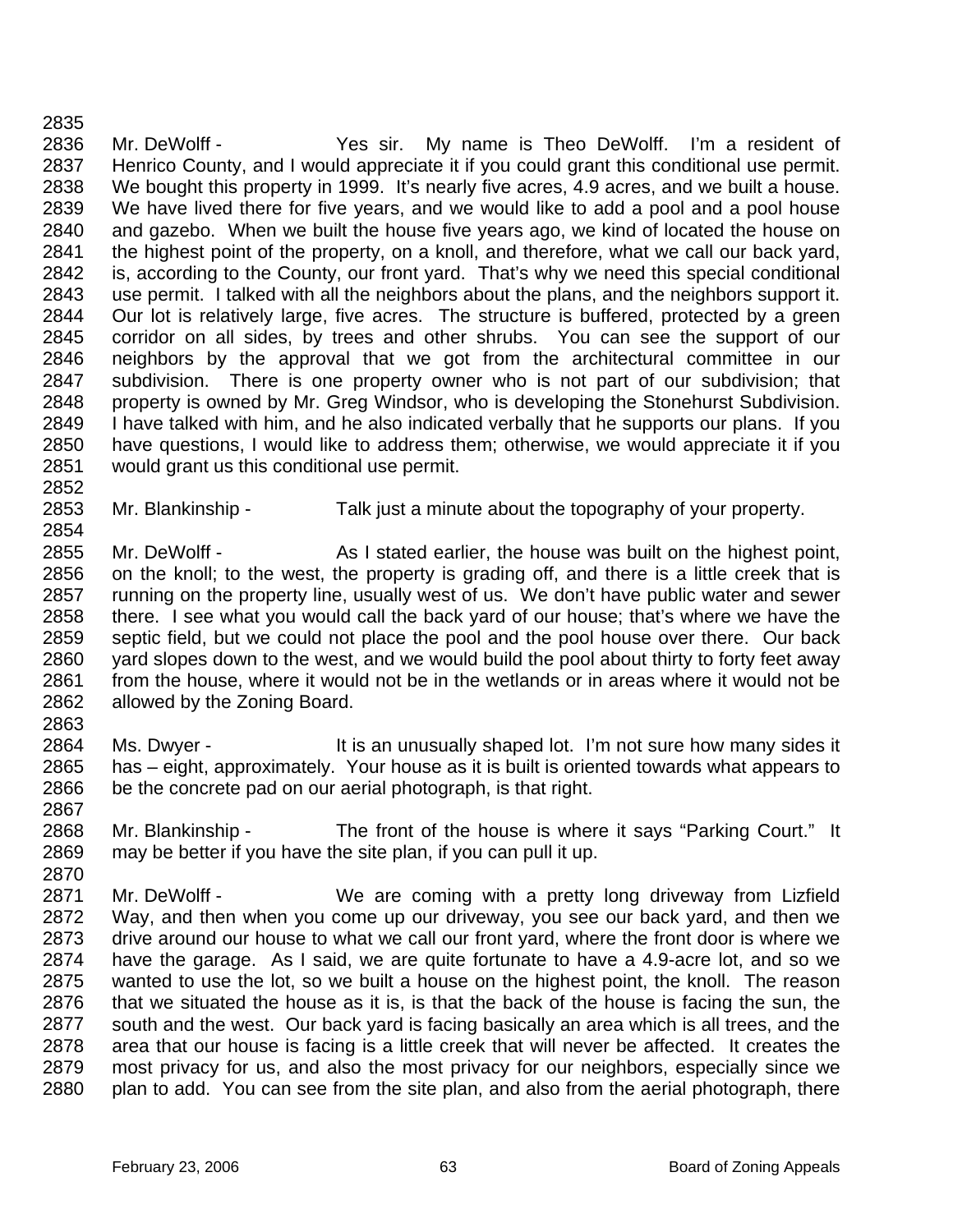2881 2882 2883 2884 2885 is a tree buffer completely around it, so it will not affect any of the neighbors. We have talked with the neighbors **(Unintelligible)**, the structure will be the same material as the house. It will be private, and we tried to make it a nice addition to our house from an architectural and official perspective.

2886 2887 2888 2889 2890 2891 2892 2893 2894 2895 2896 2897 2898 2899 2900 2901 2902 2903 2904 2905 2906 2907 2908 2909 2910 2911 2912 2913 2914 2915 2916 2917 2918 2919 2920 2921 2922 2923 2924 2925 2926 Mr. Wright - Mr. DeWolff, have you read the proposed conditions? Mr. DeWolff - Yes, I have Mr. Wright - The You're in accord with those? Mr. DeWolff - Yes, we will, if you grant us the permit, we will follow the suggested conditions. Ms. Dwyer - This is the first case we've had under the new Ordinance, is that correct? Mr. Blankinship - Yes ma'am. Mr. and Mrs. DeWolff and their architect actually met with us about three months ago, and when we told them that there was no way that they could get a variance for this, they thought we were crazy. When we told them that fortunately, other people had already started the process of the amendment, and that if they could hold off for a few months, there would be a process available to them, they were very pleased with that, and they actually filed their application before the Code was amended. Mr. O'Kelly - I'd like to add, Mr. Chairman, that both Mr. and Mrs. DeWolff followed the ordinance amendment process very closely; they participated within the work sessions and the public hearings, and the staff just wants to thank them for their support. Mr. DeWolff - We would like to express our appreciation for how this has been a passed ordinance, but there are all kinds of special cases, and I think of this size, where we mentioned the lot is very oddly shaped with eight different sides, I don't think we are affecting any of the neighbors, and I think this new amendment to the ordinance is addressing these special cases. We really appreciate how that has been handled and also in a very timely way. Mr. Nunnally - Any other questions? Hearing none, that concludes the case. Thank you for coming. We'll start from the rear here and take your case first. Mr. Wright - The Muslim Cove we approve it. Mr. Kirkland - Second. Mr. Nunnally - Motion by Mr. Wright, second by Mr. Kirkland, that it be approved. All in favor, say aye. Opposed? It's been approved, sir.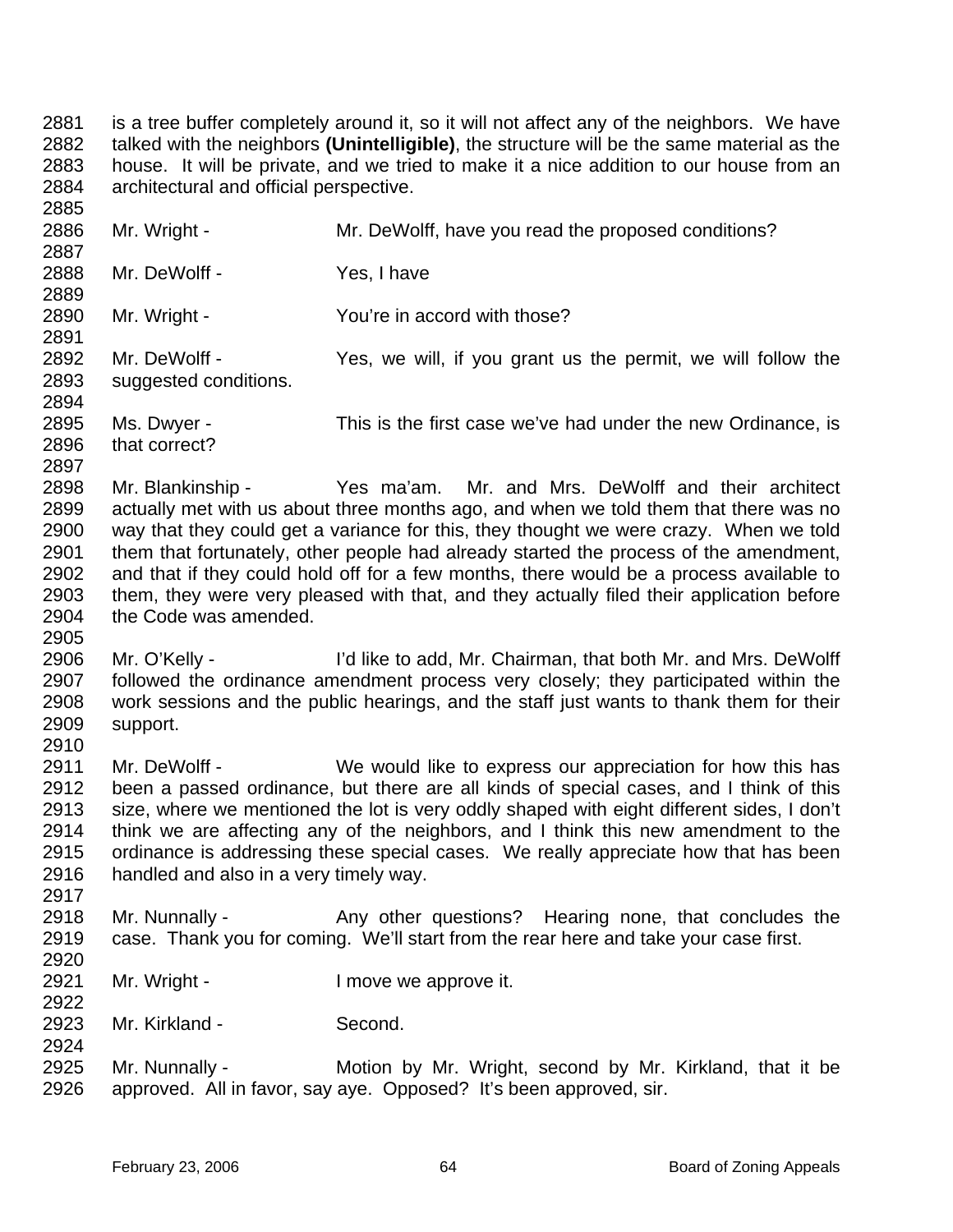2930 2931 2932 2933 2934 2935 2936 2937 2938 2939 2940 2941 2942 2943 2944 2945 2946 2947 2948 2949 2950 2951 2952 2953 2954 2955 2956 2957 2958 2959 2960 2961 2962 2963 2964 2965 2966 2967 2968 2969 accessory structures in the side yard at 12610 Lizfield Way (Westfield) (Parcel 734-773- 3097) The Board granted the use permit subject to the following conditions: 1. This use permit is only for the purpose of allowing the location of the accessory structures shown on the plan filed with the application to be located in the side yard. All other requirements of the County Code must be met including height and setback requirements. 2. Any substantial changes or additions to the plan filed with the application may require a new use permit. 3. The new construction shall match the existing dwelling as nearly as practical in materials and color. 4. Approval of this request does not imply that a building permit will be issued. Building permit approval is contingent on Health Department requirements, including, but not limited to, soil evaluation for a septic drainfield and reserve area, and approval of a well location. 5. At the time of building permit application, the applicant shall submit the necessary information to the Department of Public Works to ensure compliance with the requirements of the Chesapeake Bay Preservation Act and the code requirements for water quality standards. 6. The applicant shall meet all requirements of the Building Inspections Department, including safety fencing around the pool. 7. The pool house may not be used as a residence. Affirmative: Dwyer, Harris, Kirkland, Nunnally, Wright 5 Negative: 0 Absent: 0 The Board granted the request because it found the proposed use will be in substantial accordance with the general purpose and objectives of Chapter 24 of the County Code. Mr. Nunnally - The minutes, December minutes. Mr. Wright - I had one comment, on page 37, I don't know if it made any difference, but it's duplicated. It doesn't have any adverse effect on the minutes, but it

After an advertised public hearing and on a motion by Mr. Wright, seconded by Mr. Kirkland, the Board **granted** application **UP-8-2006** for a conditional use permit to build

- 2970 just says the same thing over.
- 2971 2972

2927 2928 2929

Mr. Nunnally - What line?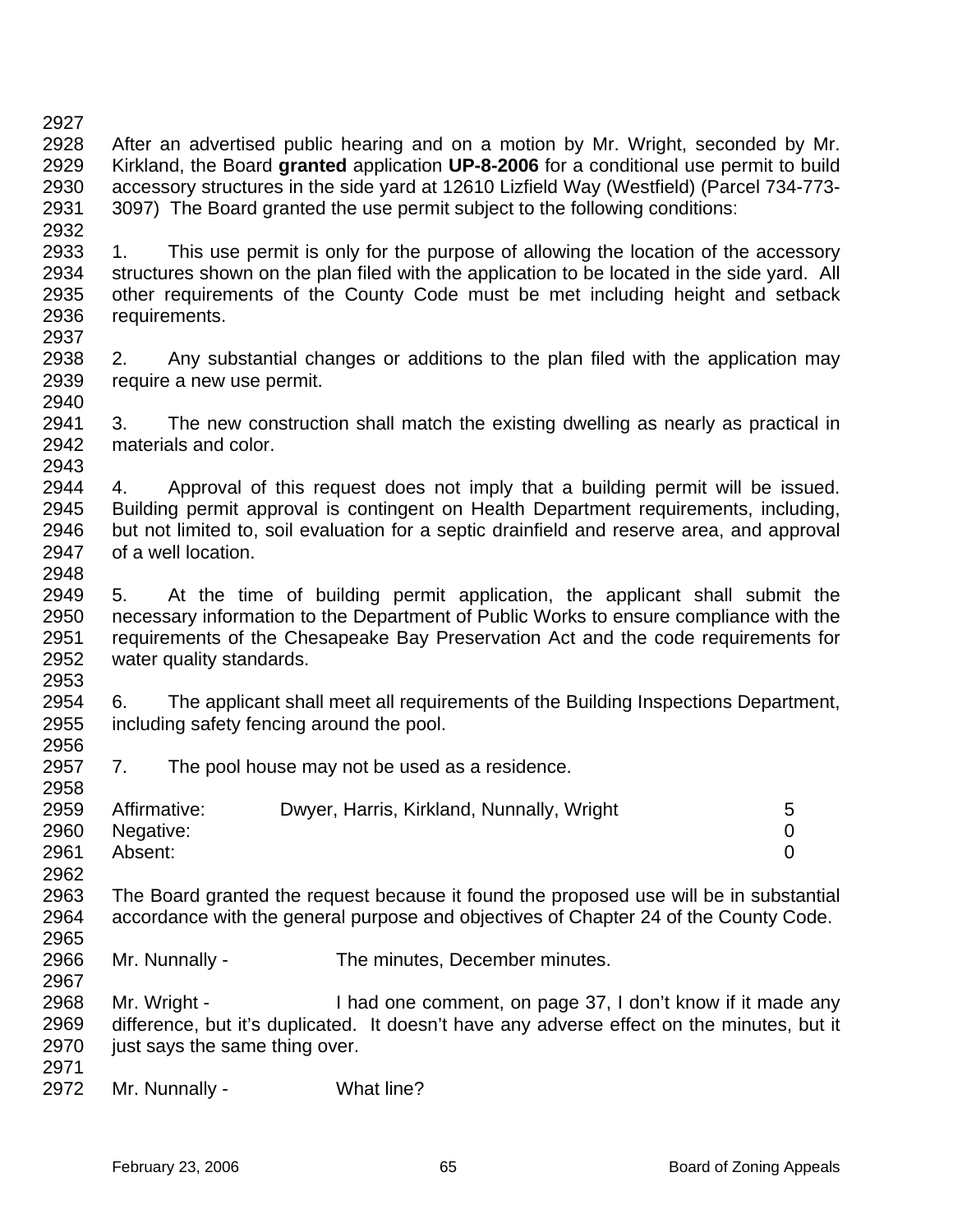2973 2974 2975 2976 2977 2978 2979 2980 2981 2982 2983 2984 2985 2986 2987 2988 2989 2990 2991 2992 2993 2994 2995 2996 2997 2998 2999 3000 3001 3002 3003 3004 3005 3006 3007 3008 3009 3010 3011 3012 3013 3014 3015 3016 3017 Mr. Wright - Look on page 38, beginning with line 1704. You go back to page 37, line 1662 – everything from there to the end is just a duplicate of what's on that page. Mr. Blankinship - It's two different permits though. Mr. Wright - Ckay, that takes care of it. I move we approve them. Ms. Harris - Second. On a motion by Mr. Wright, seconded by Ms. Harris, the Board **approved** the Minutes of the **December 15, 2005**, Henrico County Board of Zoning Appeals meeting. Affirmative: Dwyer, Harris, Kirkland, Nunnally, Wright 5 Negative: 0 Absent: 0 Mr. Nunnally - Now I think we're going to hear from another motion. Ms. Dwyer - I move we go into a Closed Meeting for a consultation with the County Attorney regarding specific legal matters requiring the provision of legal advise, pertaining to "Simons Hauling Company Inc. v. the Board of Zoning Appeals," pursuant to Section 2.2-3711 (A)(7) of the Code of Virginia, 1950, as amended. Ms. Harris - Second the motion. *(The Board entered into a Closed Meeting at 12:00 noon, which concluded at 12:45 pm.)* Ms. Dwyer - I move that the Board of Zoning Appeals certifies that, only public business matters lawfully exempted from open meeting requirements by Virginia law, were discussed in the closed meeting to which this certification resolution applies, and only such public business matters as were identified in the motion convening the closed meeting were heard, discussed, or considered in the closed meeting just concluded. Ms. Harris - Second. Mr. Nunnally - All in favor say aye. Affirmative: Dwyer, Harris, Kirkland, Nunnally, Wright 5 Negative: 0 Absent: 0